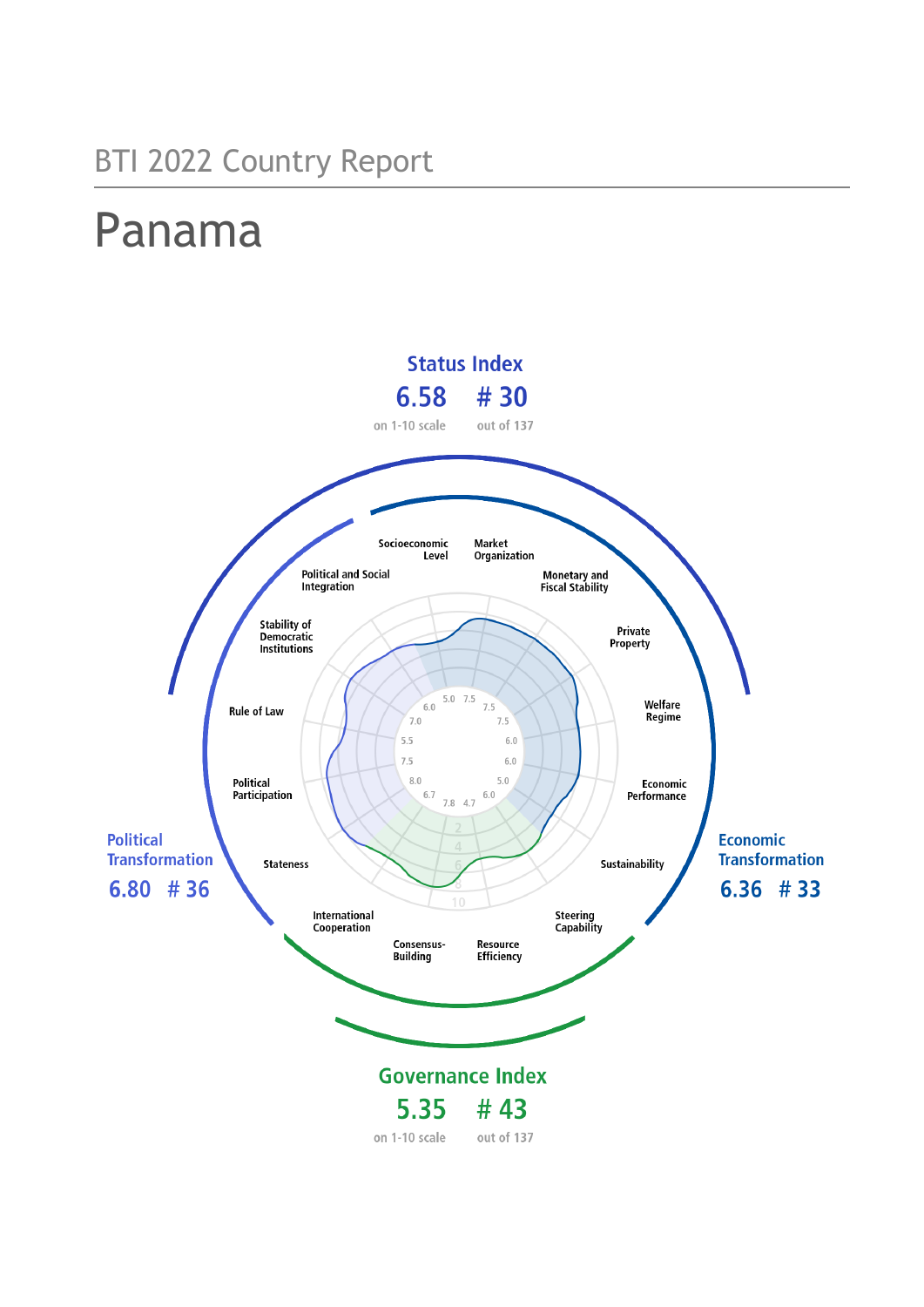This report is part of the **Bertelsmann Stiftung's Transformation Index (BTI) 2022**. It covers the period from February 1, 2019 to January 31, 2021. The BTI assesses the transformation toward democracy and a market economy as well as the quality of governance in 137 countries. More on the BTI at [https://www.bti-project.org.](https://www.bti-project.org/)

Please cite as follows: Bertelsmann Stiftung, BTI 2022 Country Report — Panama. Gütersloh: Bertelsmann Stiftung, 2022.

This work is licensed under a **Creative Commons Attribution 4.0 International License**.

### **Contact**

Bertelsmann Stiftung Carl-Bertelsmann-Strasse 256 33111 Gütersloh Germany

**Sabine Donner** Phone +49 5241 81 81501 sabine.donner@bertelsmann-stiftung.de

**Hauke Hartmann** Phone +49 5241 81 81389 hauke.hartmann@bertelsmann-stiftung.de

**Claudia Härterich** Phone +49 5241 81 81263 claudia.haerterich@bertelsmann-stiftung.de

### **Sabine Steinkamp** Phone +49 5241 81 81507 sabine.steinkamp@bertelsmann-stiftung.de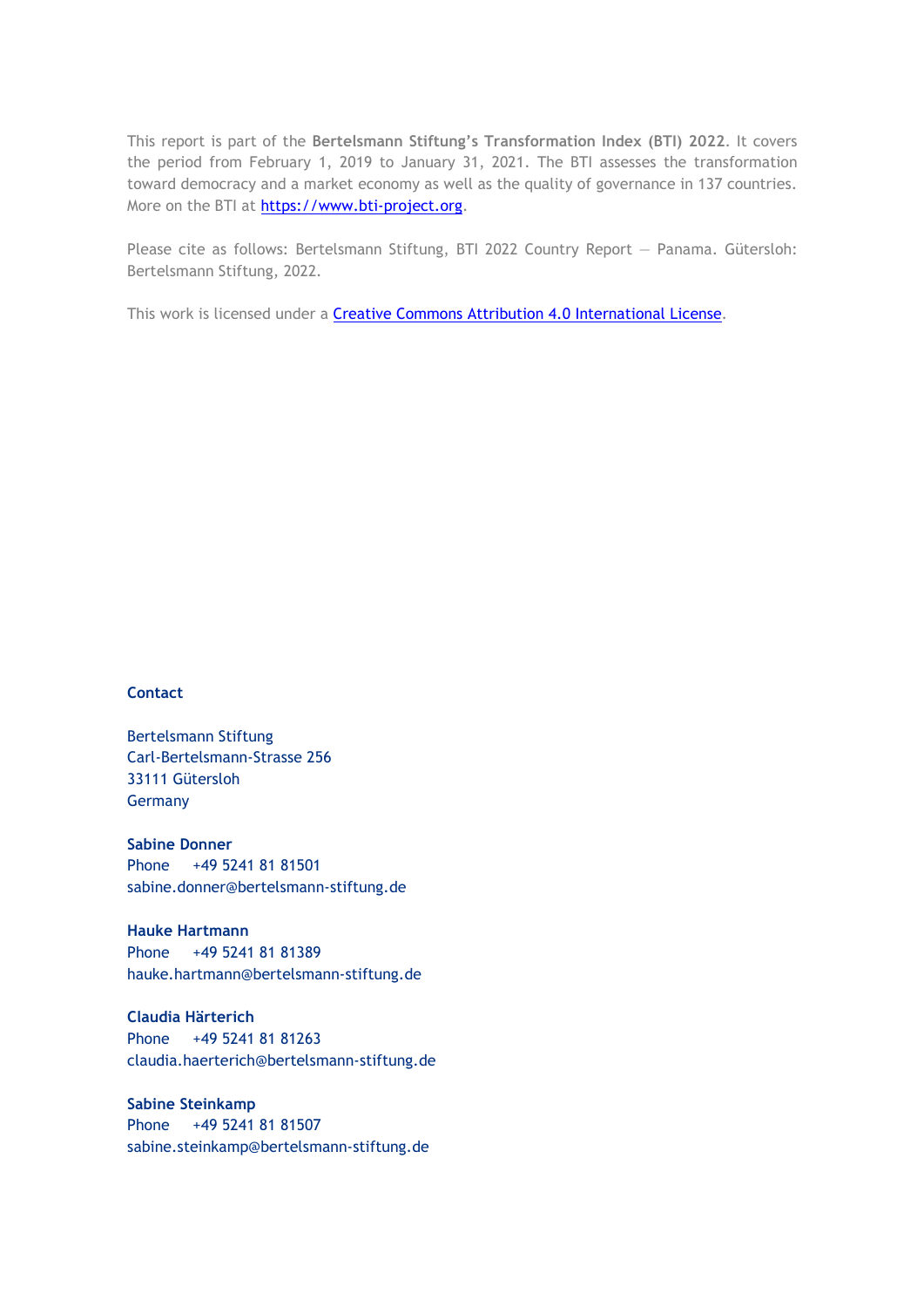#### **Key Indicators**

| Population               | M      | 4.3  | HDI                            | 0.815 | GDP p.c., PPP        |      | 26776 |
|--------------------------|--------|------|--------------------------------|-------|----------------------|------|-------|
| Pop. growth <sup>1</sup> | % p.a. | 1.6  | HDI rank of 189                | 57    | Gini Index           |      | 49.8  |
| Life expectancy          | vears  | 78.5 | UN Education Index             | 0.700 | Poverty <sup>3</sup> | $\%$ | 4.6   |
| Urban population %       |        | 68.4 | Gender inequality <sup>2</sup> | 0.407 | Aid per capita       |      | 16.8  |
|                          |        |      |                                |       |                      |      |       |

Sources (as of December 2021): The World Bank, World Development Indicators 2021 | UNDP, Human Development Report 2020. Footnotes: (1) Average annual growth rate. (2) Gender Inequality Index (GII). (3) Percentage of population living on less than \$3.20 a day at 2011 international prices.

## Executive Summary

During the review period, Panama saw a smooth change of government and an extremely dramatic downturn in economic growth due to the coronavirus crisis. The May 5, 2019 general election resulted in an overall victory for the Partido Revolucionario Democrático (PRD). Seven candidates participated in the presidential election, including PRD candidate Laurentino Cortizo. With just a third of the vote in all four elections held that day, the PRD won control of the presidency, the National Assembly and the majority of municipal councils and boards. In the very close presidential election, Laurentino Cortizo was declared the winner with 33.4% of the vote, although runner-up Rómulo Roux of the Partido Cambio Democrático (CD), who received 31% of the vote, complained of irregularities. Roux eventually conceded, and the Electoral Tribunal declared Cortizo (sworn in on July 1, 2019) the winner. In the 71-member National Assembly, the PRD won 35 seats, in part through controversial maneuvering in the allocation of residual seats in multimember constituencies. In the unicameral assembly, the PRD joined forces with the smaller party MOLIRENA (Movimiento Liberal Republicano Nacionalista), forming a governing majority with its five seats.

Despite being Latin America's frontrunner in economic growth and GDP per capita, Panama's economic transformation remains stuck in its long-learned pattern of economic growth (and corruption, which contributes to its negative image due to the government's unwillingness to combat it). Shortly after assuming office and claiming that government accounts had been left in serious disarray by the departing administration, Cortizo traveled to New York to personally promote a \$2 billion bond issue, ostensibly to cover budgetary deficiencies produced by improper accounting. The successful placement of bonds was followed by a new \$1.3-billion issue in November. These developments set the tone for the new government, which has increased debt levels at a worrisome pace. Much of the increase has served to fund government operations following the imposition of stringent measures to confront the pandemic. These measures, focused on preventing oversaturation of an already-deficient health infrastructure, caused serious hardships for a majority of Panamanians, as reflected by a 17.9% drop in GDP, a rise in unemployment to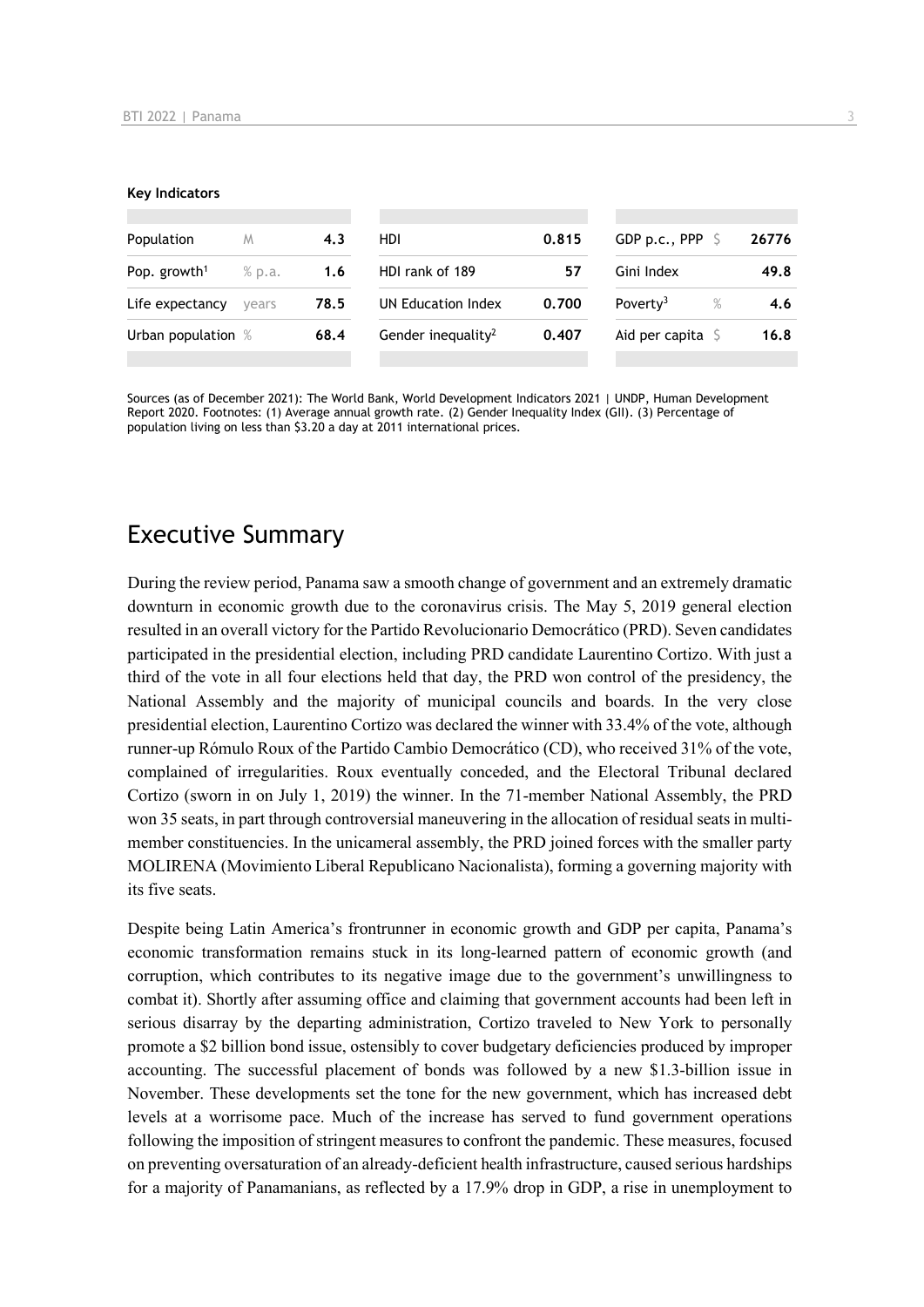18.5% and an increase in informality to nearly 53% of the non-agricultural labor force, according to the Comptroller-General's Office.

Despite heavy constraints imposed on the country's inhabitants, the coronavirus has dealt a big blow. Official figures for contagion and death are several times higher than global averages. While a collapse of the health system may have been averted, Panama has not escaped the distress and trauma of the pandemic. In addition to occasioning severe economic disruption and preventing the achievement of the new government's purported goals, government measures restricting basic rights were adopted without regard to constitutional procedure. Their implementation at the hands of Panama's increasingly militarized security services has been arbitrary and dismissive of elementary human rights. Social rights, especially access to education, have also been severely compromised on account of policies imposed without regard to human development considerations. Civil society organizations initially reacted timidly to perceived government abuses; the tone and intensity of their criticism, however, increased in subsequent months, riding a wave of growing citizen frustration with mismanagement and rising corruption.

## History and Characteristics of Transformation

In 2021, Panama commemorated the bicentennial of its independence from Spain, after which it immediately joined Colombia on its own volition. After several attempts at secession throughout the nineteenth century, in 1903, a group of patriots succeeded in establishing a Panamanian state. This long-cherished goal, however, was only achieved through support from the United States, which subjected the small republic to its overpowering influence with the objective of dominating the transit zone to build and operate a trans-isthmian ship canal. Tensions between Panama and the United States continued throughout much of the twentieth century, culminating in bloody flag riots in 1964 and bilateral treaties reached in 1977 that mandated the transfer of the canal to the isthmian republic on December 31, 1999. U.S. influence, however, has remained an important force in Panama, with Washington exercising hegemony in matters of interest to its policymakers, especially in the areas of security, international finance and foreign relations.

A military coup interrupted constitutional government on the isthmus in 1968 and inaugurated an authoritarian regime which remained in power until it was dislodged by a U.S. invasion in 1989. Panama's current political system originated with the military dictatorship, especially its 1972 constitution, still in force (although modified in 1978, 1983, 1994 and 2004). Emanating from this constitution are a party system dating to 1978 and an electoral system instated in 1983, both of which have significantly helped shape the political system, including the role of the Partido Revolucionario Democrático (PRD), the political arm of the military regime, as the system's dominant party.

After the U.S. invasion, Panama transitioned to democracy in 1989 – 1994, under the leadership of President Guillermo Endara of Partido Panameñista (PPAN, then called "Arnulfista"). Since then, civil society has grown considerably, both in terms of the number of NGOs and affiliates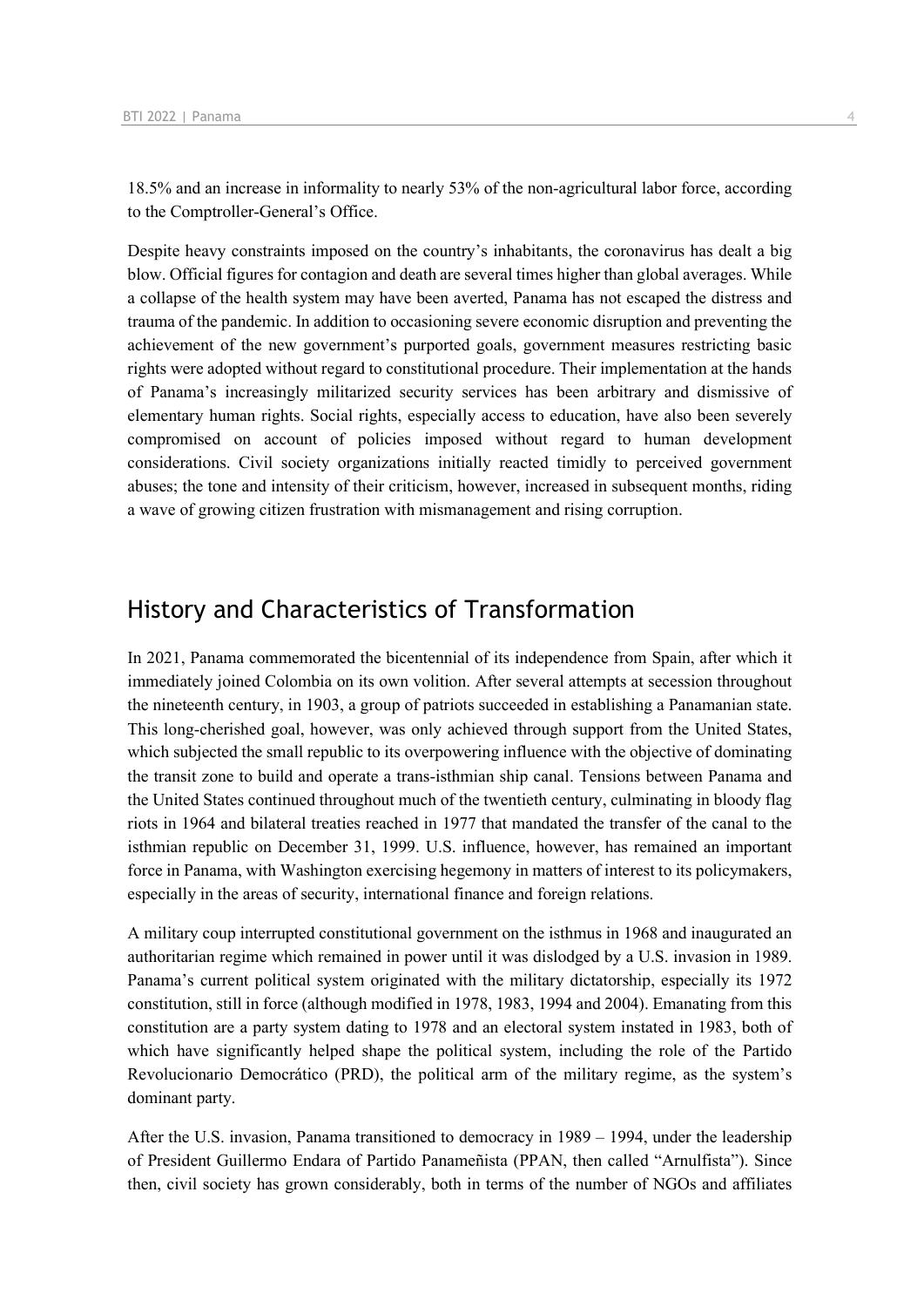active in the country, although it lacks the presence, vibrance and credibility enjoyed by its counterparts in advanced democracies. Under the aegis of the 1972 constitution, Panamanian democracy acquired its most relevant characteristics. These characteristics, which have remained in place throughout the democratic period, include executive rotation through elections at fiveyear intervals, no tampering with the president's constitutional term of office, the paramountcy of "partyarchy," clientelism and vote-buying (especially in the National Assembly and local elections).

Following Endara, six presidents have alternated in power without any disturbance. The PRD has held the presidency two times  $(1994 - 1999; 2004 - 2009)$  until its return in 2019 and controlled the legislative branch throughout most of the democratic period based on its large and influential bloc in the unicameral National Assembly. Additionally, it has commanded a majority of municipal councils throughout the country and dominated the national bureaucracy, which is staffed primarily by its members and sympathizers. Two other presidents since 1994 – Mireya Moscoso and Juan Carlos Varela – are members of the Partido Panameñista. A third-party candidate obtained the presidency in 2009, when Cambio Democrático (CD), a personalist grouping formed in support of the presidential aspirations of businessman Ricardo Martinelli, succeeded in getting him elected. In recent years, satisfaction with the democratic system has declined and an anti-system tendency has gained traction that is fueled by frustration with corruption, socioeconomic inequities and poor government services.

Panama's democratic period from 1989 to 2019 was characterized by continued economic growth that was stimulated by foreign investment, public works, increased trade, international services provided by local suppliers and, after 1999, the operation of the country's emblematic asset, the canal. This event represented a massive milestone in Panama's struggle to assert national sovereignty throughout its territory. A new lane added to the canal in 2016 has made it possible to accommodate larger ships and thereby bring in new income as well as payments to the national treasury. The combined impact of a real estate boom and infrastructure developments underway since the early 2000s led to double-digit growth rates in 2007 and 2011. According to the World Bank, average growth was 7.2% between 2001 and 2013, with rates beginning to decline starting in 2014 and reaching 3% in 2019.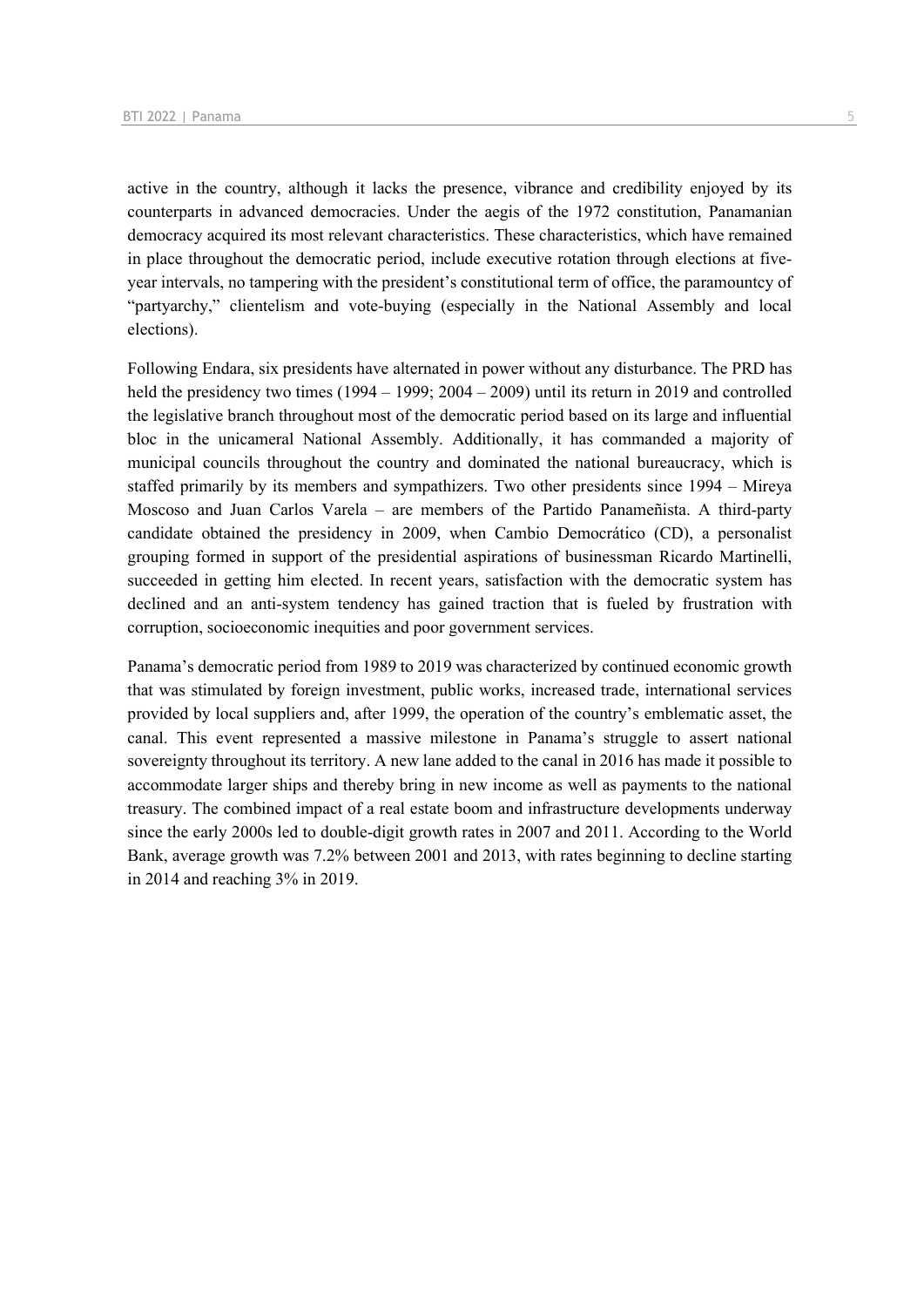The BTI combines text analysis and numerical assessments. The score for each question is provided below its respective title. The scale ranges from 1 (worst) to 10 (best).

## Transformation Status

### I. Political Transformation

### **1 | Stateness**

Panama's crime levels have risen in recent years, as the increase in indicators, including homicide rates, has shown. According to the Attorney General's Office, 439 homicides took place in 2018, representing a rate of 10.5 per 100,000 population. This figure rose to 480 in 2019 (11.3 per 100,000 population) and 500 (11.6) in 2020.

The Attorney General's Office reported 89 murders in January-February 2021; at this rate, Panama will end the year with approximately 534 murders (12.3 per 100,000 population). While these numbers are lower than the statistics of other countries in the region, a homicide rate above 10 per 100,000 population counts as an "epidemic" in the literature (UNODC 2019).

Panama's authorities maintain that most homicides are mafia-related. The country remains a point of trans-shipment for narcotics and its banking center continues to be singled out by foreign entities (including the U.S. government, the European Union, individual European countries, and the OECD) as being vulnerable to moneylaundering from illicit activities.

In this regard, the U.S. Bureau of International Narcotics and Law Enforcement Affairs emphasizes the use of Panama's territorial waters and shorelines, as well as its border with Colombia, by criminal groups trafficking people and narcotics. The use of containers transiting the canal by criminal enterprises smuggling drugs and other items is also noted. Crime syndicates, assures the report, "exploit Panama's strategic location, dollarized economy, and favorable, inadequately enforced laws to launder proceeds of illegal activities via bulk cash smuggling, shell companies and Panama's free trade zones."

Certain urban areas, especially marginalized districts, as well as certain insular locations and littorals, are under the control of local criminal bands and drug mafias. According to the Ministry of Security, there are at least 159 gangs operating throughout the country, chiefly in the provinces of Panamá (90), Colón (33) and Chiriquí (19). Police are reticent to intervene either because they are in collusion with such groups or they fear retaliation.

### Question Score

## Monopoly on the use of force 8 $\frac{22}{10}$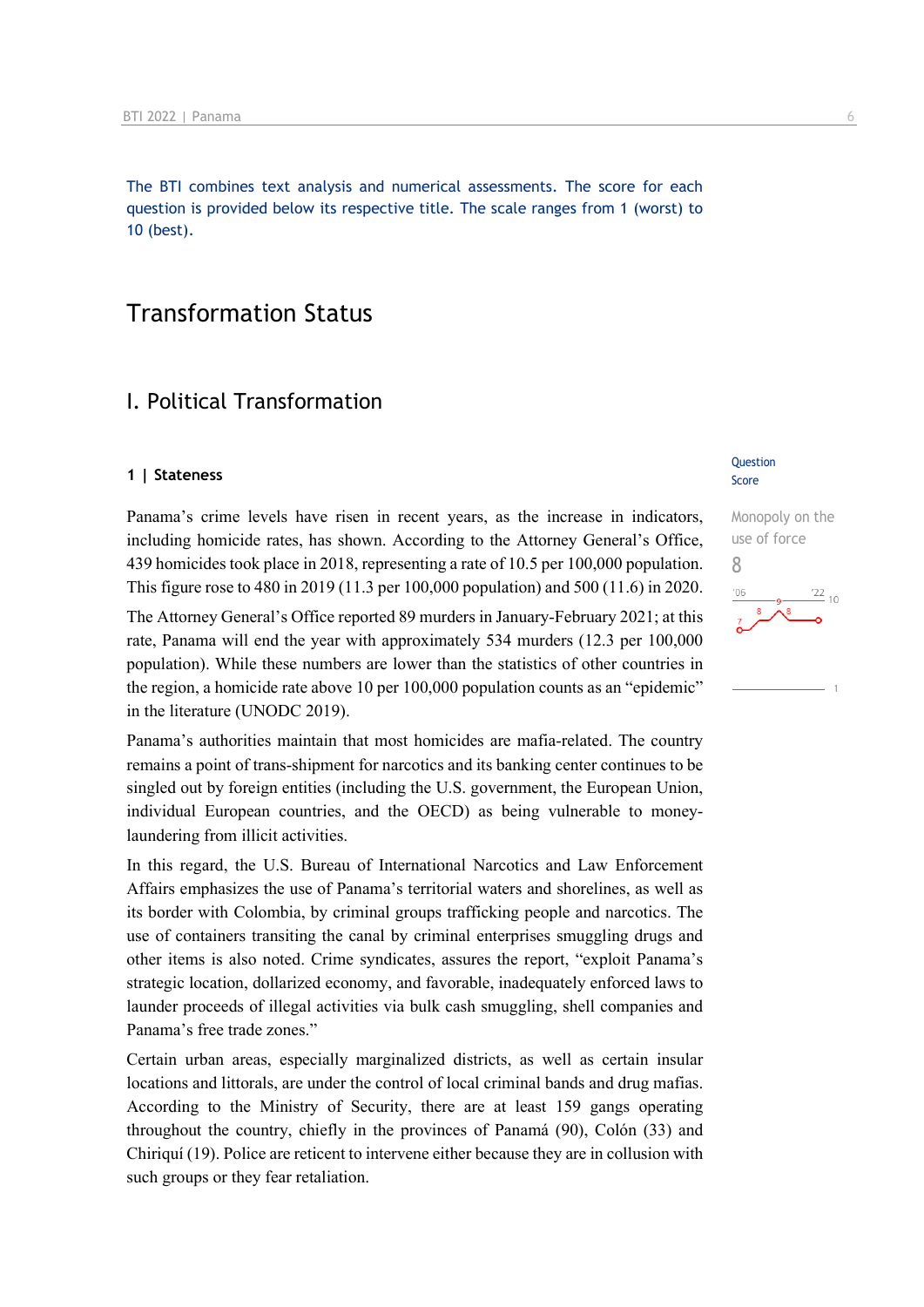Connections between government officials and illegal organizations were highlighted by the discovery in September of 2020 of illicit drugs in the possession of the governor of the San Blas indigenous reserve. The official was removed by President Cortizo, who had appointed him shortly before. Subsequently, at least one police officer was identified as an informant for a criminal gang dismantled in early April 2021.

Panama's capital was listed as a high-threat crime location by the U.S. Department of State Overseas Security Advisory Council (OSAC). OSAC's 2020 Crime and Safety Report also warned of criminal activities in urban areas in the provinces of Chiriquí, Colón and Herrera.

Urban locations such as the city of Colón, the district of San Miguelito, and areas in Arraiján district, alongside neighborhoods in the capital city such as Curundú, El Chorrillo, Juan Díaz, Panamá Viejo, Pedregal, Río Abajo, Santa Ana, and parts of Calidonia, are considered to be high-crime sectors characterized by "increased gang activity with a lower police presence." Additionally, OSAC underscored the presence of criminal organizations along the Mosquito Gulf coast on the Caribbean Sea and Darién province bordering Colombia.

According to the Comptroller-General's Office, the combined estimated population of these areas on July 1, 2020 was 1,014,224, representing 24% of Panama's estimated population on that date. These areas cover approximately 29% of the country's territory.

All individuals born on Panamanian territory are considered citizens from birth (jus solis). Their accreditation as citizens is normally not an issue. In addition to those born in the country, according to Article 10 of the constitution, foreigners may opt to become citizens after five consecutive years of residence in Panama or three consecutive years of residence, as long as they have a Panamanian spouse or children born in the republic to a Panamanian father or mother.

The prevailing version of the nation-state is normally accepted by most sectors, with exceptions occurring among some indigenous groups, often in response to complaints of government abuses, land-grabbing by outsiders on their reservations, or poor public services. In April 2021, the Panamanian flag was lowered in Uggubba, Guna Yala, in protest of the government's coronavirus subsidy scheme.

Immigrants, many of them from Venezuela, Colombia, Nicaragua and other neighboring countries, commonly encounter obstacles obtaining legal residency and citizenship. These include excessive bureaucracy, prolonged waiting periods, exorbitant fees and institutionalized bribery requests by immigration officials. As a result of these hurdles, many live in the country precariously, trying to earn a living without legal authorization or protection, which exposes them to continuous police harassment, including extortion, sexual abuse and brutality.

State identity 9 $^{106}$  $\frac{9^{22}}{2}$  10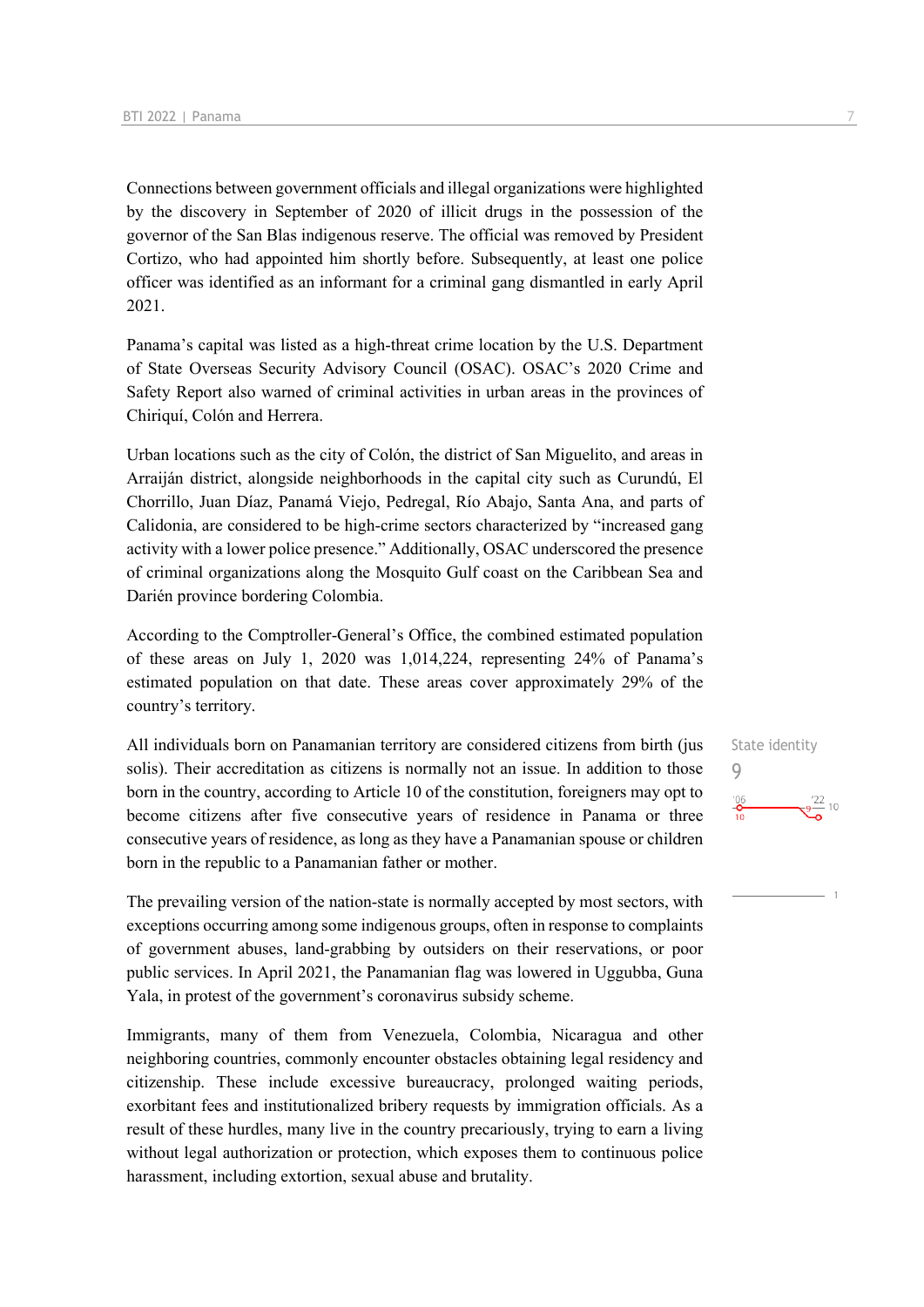Freedom of worship and a majoritarian affiliation to Catholicism are constitutionally recognized (Art. 35). The constitution prohibits discrimination based on religious practices. It also limits the public positions that religious leaders and members of religious orders may hold to those related to social assistance, education and scientific research. The constitution forbids the formation of political parties based on religion, as well as discrimination against public servants based on their religious practices or beliefs.

A respect for "Christian morality" serves as a constitutional and legal parameter to authorize certain activities, particularly religious practices, entertainment activities and public gatherings, although prohibitions on this basis are not normally invoked. Religious leaders, especially from the Catholic Church (but also from evangelical denominations), exercise influence over the political establishment on matters of interest to the organizations they represent, particularly, reproductive health and education issues.

Panama's administrative structures provide most basic public services throughout the country, but their operation is to some extent deficient. Access to health, education, water, sanitation, security and justice at all levels is normally problematic owing to precarious staffing, inefficiencies, budget constraints and widespread corruption. The absence of transparency in all areas is a serious problem affecting the state's performance as a provider of goods and services.

According to the World Bank (2020), 94% of the total population has access to at least basic drinking water services, but only 86% in rural (including indigenous) areas. According to the WHO (2020), 85% of the population has access to at least basic sanitation services (93% in urban areas, 65% in rural areas). Access to electricity is available to 95.8% of the total population (WDI 2019): 99.7% in urban and 87.7% in rural areas. Medicine shortages and long appointment delays are recurrent complaints with regard to the public health system. The percentage of births attended by skilled health personnel is 93%, which conforms to the regional average.

Insecurity is a problem in many localities, as noted above and justice remains inaccessible to large portions of the population, especially at the community level. This problem was exacerbated by the replacement, in 2016, of local magistrates ("corregidores") with justices of the peace, who have generally proven unable to facilitate solutions to domestic and neighborhood violence problems.

There are significant differences between urban areas (where about 70% of the population lives) and rural areas, with high poverty levels prevailing on indigenous reservations. According to World Bank data, life expectancy among indigenous men and women living on their territories (67.8) is 11 years less than among the rest of the population (79.0), and the maternal mortality rate is four times higher among indigenous women living on their territories than the national average for all women (392 in Darién vs. 35.4 in the country as a whole, per 100,000 births).

No interference of religious dogmas 8  $\frac{22}{10}$ 

Basic administration 7 $106$  $\frac{22}{10}$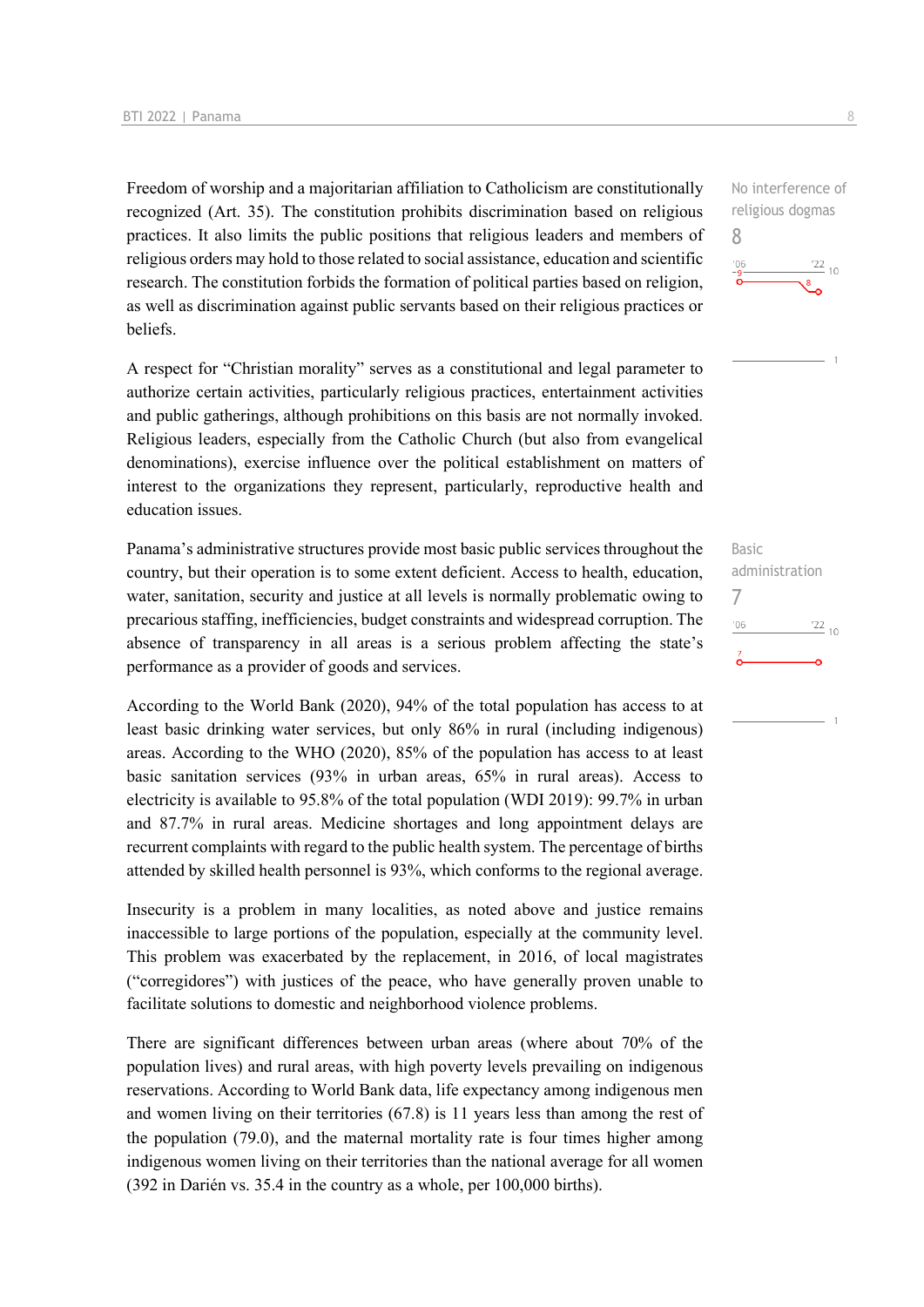Additionally, over 50% of the estimated 4.3 million inhabitants live in the cities of Panama and Colón, and in urban and semi-urban areas within a radius of 50 kilometers east and west of the Panama Canal. This generates problems in the design of public policies, resulting in poor transportation services, a scarcity of drinking water, lack of sewage treatment, insufficient health services and fragile citizen security.

Measures imposed by the government to confront the coronavirus pandemic caused a shutdown of the educational, health and justice sectors. Services in these and other areas were only partly restored starting in mid-2020, with public education perhaps being the most affected sector. Very inadequate online instruction modalities replaced the country's already deficient educational provision and have failed to fully reach the student population.

### **2 | Political Participation**

General elections to choose the country's president, 71 National Assembly deputies, 81 district mayors and 681 municipal council members were most recently held in 2019. Since the country transitioned to democracy in 1989 – 1994, multiparty elections have taken place punctually every five years to fill all elected offices according to the constitution, with no delays. According to the Organization of American States (OAS) Election Observation Mission (EOM), the 2019 elections were overall free and fair, although shortcomings remain. The 2019 elections were the first since the 2017 reform of the Electoral Code, which, on the recommendation of previous OAS EOMs, aimed to create greater equality and transparency in electoral competition and reduce its immense monetary costs. The reforms addressed political financing, the structure of electoral justice, the organization of primaries and the regulation of electoral propaganda. They limited the amount of money each candidate could spend and the amount each donor could contribute. In addition, each election campaign is required to publish the names of its donors and the amounts of donations. To avoid excessive spending, the campaign was also limited to two months.

Independent candidates have been increasingly allowed to participate, although registration procedures are cumbersome, and allocated funds continue to benefit mainly political parties. Independents repeatedly complained of discrimination against them and arbitrary filing impositions that placed significant obstacles to their securing candidacies. Women's and disabled groups also complained that several aspects of the voting process discriminate against them. Although the electoral law provides for gender equality, it is watered down by exemption clauses, so that only 16 of the 71 seats in the National Assembly are filled by women. Disabled groups complain that voting places are not equipped with facilities to accommodate their needs.

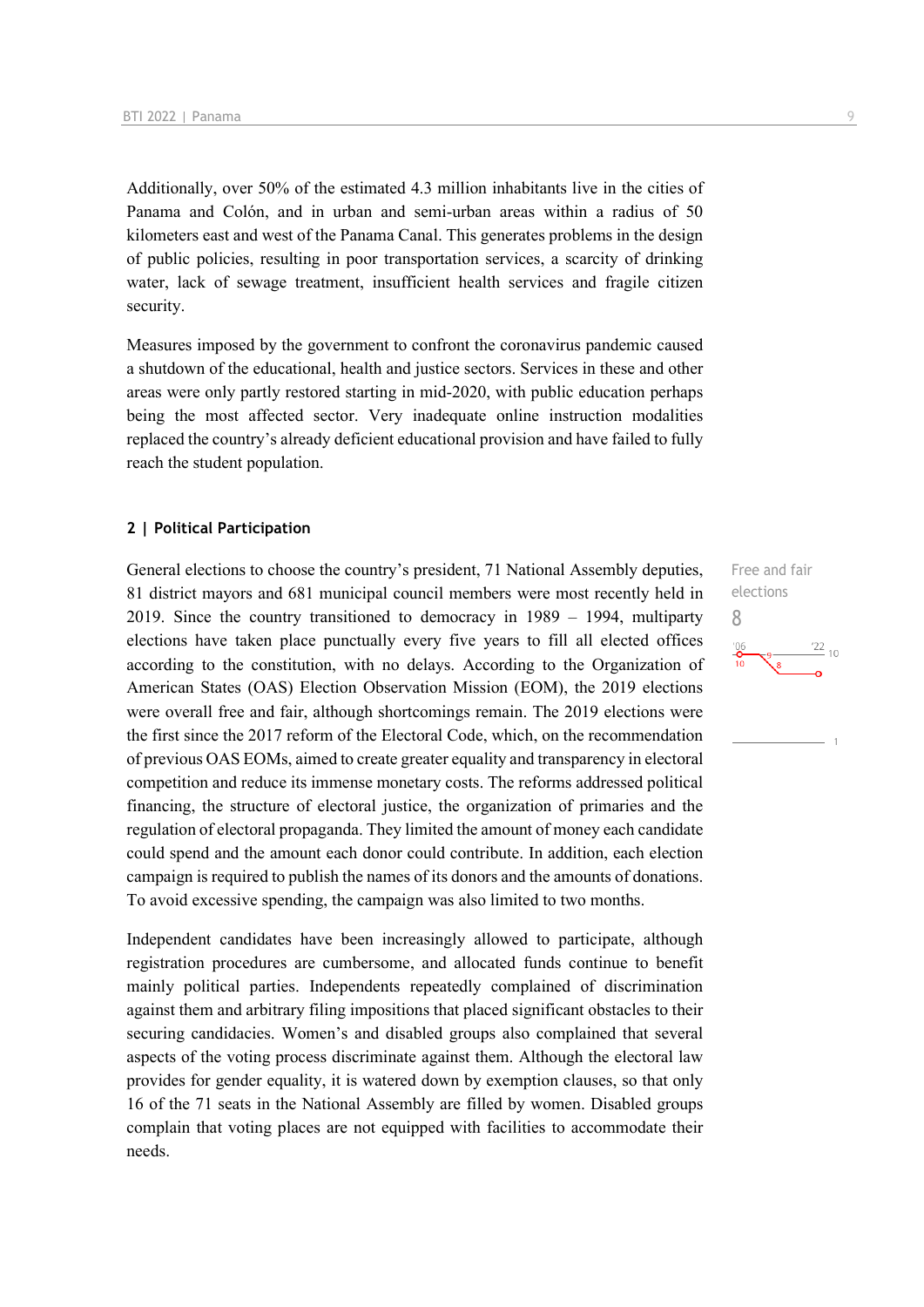Voting takes place in a heavily clientelistic environment where vote-buying is commonplace, especially for National Assembly and municipal elections for mayors and country representatives. It is accurate to say that the expectation of receiving economic compensation is a more efficient predictor of electoral outcomes than ideological attachments (of which there are very few). Another problem is the repeated changes in electoral regulations and their inconsistent application, especially the procedure for allocating seats, which has been "reformed" in almost every election since 1916. As the OAS EOM notes, the system of quotients, semi-quotients and residual votes has caused confusion among both political parties and voters. Another reform is being discussed in 2021 to introduce the D'Hondt method.

Generally, elected political representatives in Panama have the effective power to govern. After the abolition of the armed forces by constitutional amendment in 1994, the most important potential veto power disappeared. Notwithstanding, the United States continues to exercise influence over Panama's external relations and certain internal matters of interest to Washington, DC, including security. The government of Martín Torrijos (PRD, 2004 – 2009) initiated a policy, continued by his successors Ricardo Martinelli (CD, 2009 – 2014), Juan Varela (PPAN, 2014 – 2019) and Laurentino Cortizo (PRD, 2019 –), of strengthening and militarizing the national security services. Acting as veto players, security services prevent any oversight over or democratic control of their organizations. Additionally, they monopolize security policy, imposing arbitrary, inconvenient or pointless measures (such as road blocks throughout the country) on the civilian population. Large business interests and the Catholic Church, as noted above, may also influence policy in matters of interest to them.

The constitution guarantees freedom of assembly (Art. 38) and association (Art. 39), subject to government approval, provided such associations do not promote objectives contrary to "morality," unlawful goals or racial discrimination. Measures dictated by the government with the ostensible purpose of managing the coronavirus emergency have served to curtail public protests, making use of excessive force against demonstrators.

Generally, political and civic groups have been able to operate free of unwarranted state intrusion or interference in their affairs. During the pandemic, however, to intimidate protesters, the government made threats against demonstrators based on decrees issued by the executive curtailing the exercise of civil rights. These decrees banned public meetings, threatening to impose heavy fines on or incarcerate those who violated the rules.

Measures restricting freedom of assembly and movement, imposed without regard to the constitutional procedure in place for such suspension (Art. 55), did not meet the requirements of legality, necessity, proportionality and non-discrimination. By the end of January 2021, mobility and meeting rights had been reinstated, though a national curfew (9 p.m. to 4 a.m.) was still in place.

Effective power to

 $\frac{22}{10}$ 

 $\frac{22}{10}$ 

govern 8

Association / assembly rights

7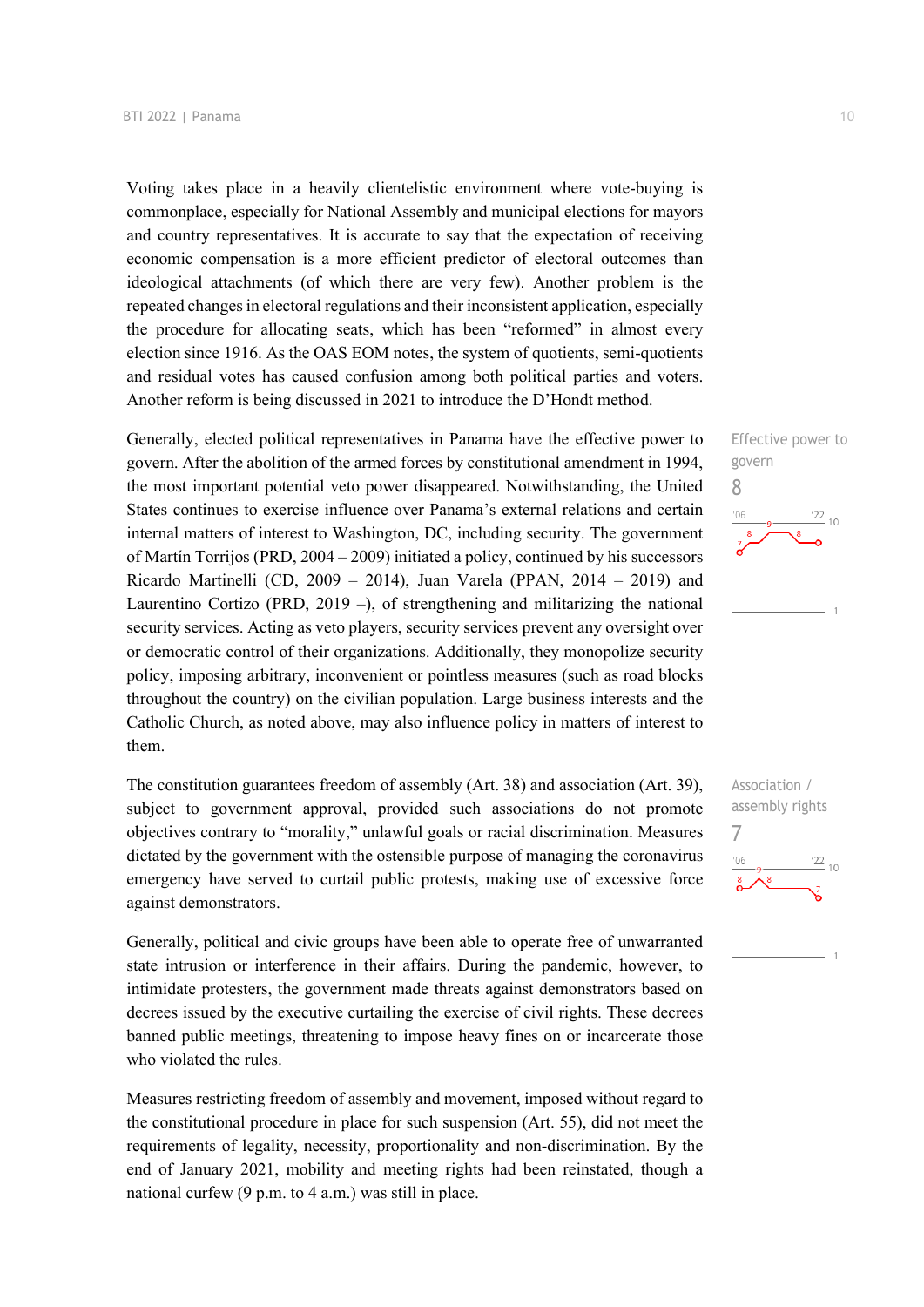Article 37 of the Panamanian constitution recognizes freedom of expression, but statements threatening the honor or reputation of individuals, as well as "social security" or "public order," are subject to "legal responsibilities." These "responsibilities" are contemplated in the Criminal and Civil Codes, and have been invoked in judicial procedures against journalists and media outlets. Through these legal means, freedom of information legislation that is in place may be rendered ineffective.

In July 2020, a judge ordered the seizure of assets up to \$1.13 million belonging to the daily, La Prensa, to secure proceedings in a civil suit instated by former President Ernesto Pérez Balladares (PRD, 1994 – 1999) against the newspaper. Such measures, in addition to skewed allocation of government publicity contracts, compromise the capacity of Panama's media to serve as active and impartial platforms for the free flow of information and opinions.

Additionally, public sector opacity, especially in areas concerning security, often blocks access to public information. In particular, access to data concerning the pandemic, including government procurement, contracting and expenditures, has been problematic.

Individuals protesting the government, especially during the coronavirus emergency, have been harassed or physically threatened by the National Police and other agencies called in by the government to maintain public order. Minorities, including same-sex couples, have also encountered harassment from security forces, revealing significant intolerance to diversity.

Although Panama's printed media generally provide for a plurality of opinions, radio and, especially, television outlets do not broadcast the same amount of pluralism. In the Reporters Without Borders 2020 press freedom report, Panama ranks 76th among 180 countries. The ranking adds that

journalists who criticize government policies or cover corruption-related issues – especially international financial scandals – may find themselves in trouble with the judiciary. Some journalists face legal proceedings for defamation, which are often punishable by fines.

The Journalists' Forum has denounced the increase in legal actions against the media, journalists, and opinion-makers (influencers), as a means of intimidation to promote self-censorship. In October 2020, the digital platform FOCO, an alternative media outlet founded a year ago, requested precautionary protection measures from the Inter-American Commission on Human Rights in response to "telephone threats, cyber harassment, lawsuits and criminal complaints" that affect its members' exercising their freedom of expression.

7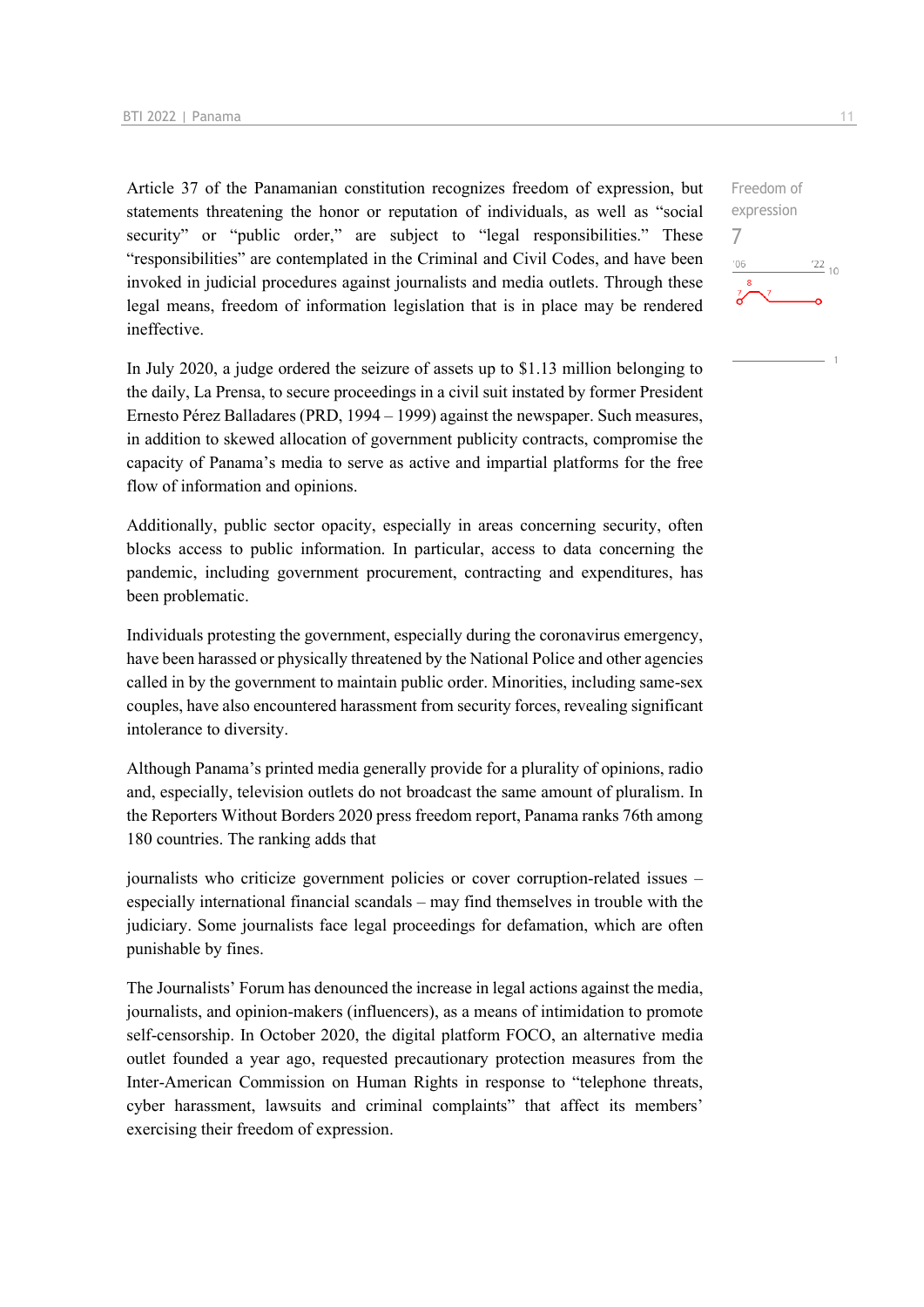### **3 | Rule of Law**

Panama is a presidential democracy constitutionally organized according to the republican format. The separation of powers is described in the Panamanian constitution in Titles V, VI and VII. In practice, however, the executive branch has considerable powers over the legislative and judicial branches. With regard to "constraints on government powers," Panama's score of 0.53 on a scale of 0 to 1 in the World Justice Project's Rule of Law Index 2021 is close to both the global and Latin American averages (0.55 and 0.53, respectively); this is also true for the "limitations by the legislature" subfactor, while Panama's score for "limitations by the judiciary" (0.45) is below the global and regional averages (0.54 and 0.53, respectively).

The capacity for checks and balances between the executive and legislative branches also depends on the weight of the president's party in Congress, as was demonstrated during a period when the government was divided  $(2017 - 2019)$ . In the 2019 elections, President Cortizo's coalition won 35 out of the 71 deputy seats in the Assembly, but due to the coalition's splitting into factions, there is friction with the executive. For example, the president has vetoed several bills, including initiatives by ruling party deputies. There are allegations that these discrepancies might be "resolved" by making concessions to members of parliament, for example, through government appointments and contracts, or by appointing family members or other relatives of members of parliament to the government bureaucracy or the foreign service.

The Supreme Court (CSJ) has the power of judicial review; additionally, it hears any cases against high officers of the state, including cabinet secretaries and National Assembly deputies. The court consists of nine justices appointed by the executive and ratified (or rejected) by the National Assembly for a period of 10 years. In recent years, complaints have increased against the nominating procedure for Supreme Court justices, claiming that it has served to pack the CSJ with incompetent presidential cronies. The Supreme Court and other independent bodies have traditionally been a rather weak counterweight to the executive branch, even if they sometimes rule against it. In October 2020, the Supreme Court recognized the land rights of the indigenous Naso people, overriding a veto by former President Varela of a law passed by the National Assembly in 2018.

Invoking "the constitution" – but without explicitly referring to its Article 55, which is the only constitutional basis for restricting several fundamental rights – the executive branch imposed a state of emergency on March 13, 2020. The executive decree did not set a date for the end of the state of emergency, which was still in effect at the end of the review period. Despite the constitutional requirement to this effect, the National Assembly has neglected its obligation to review the suspension of

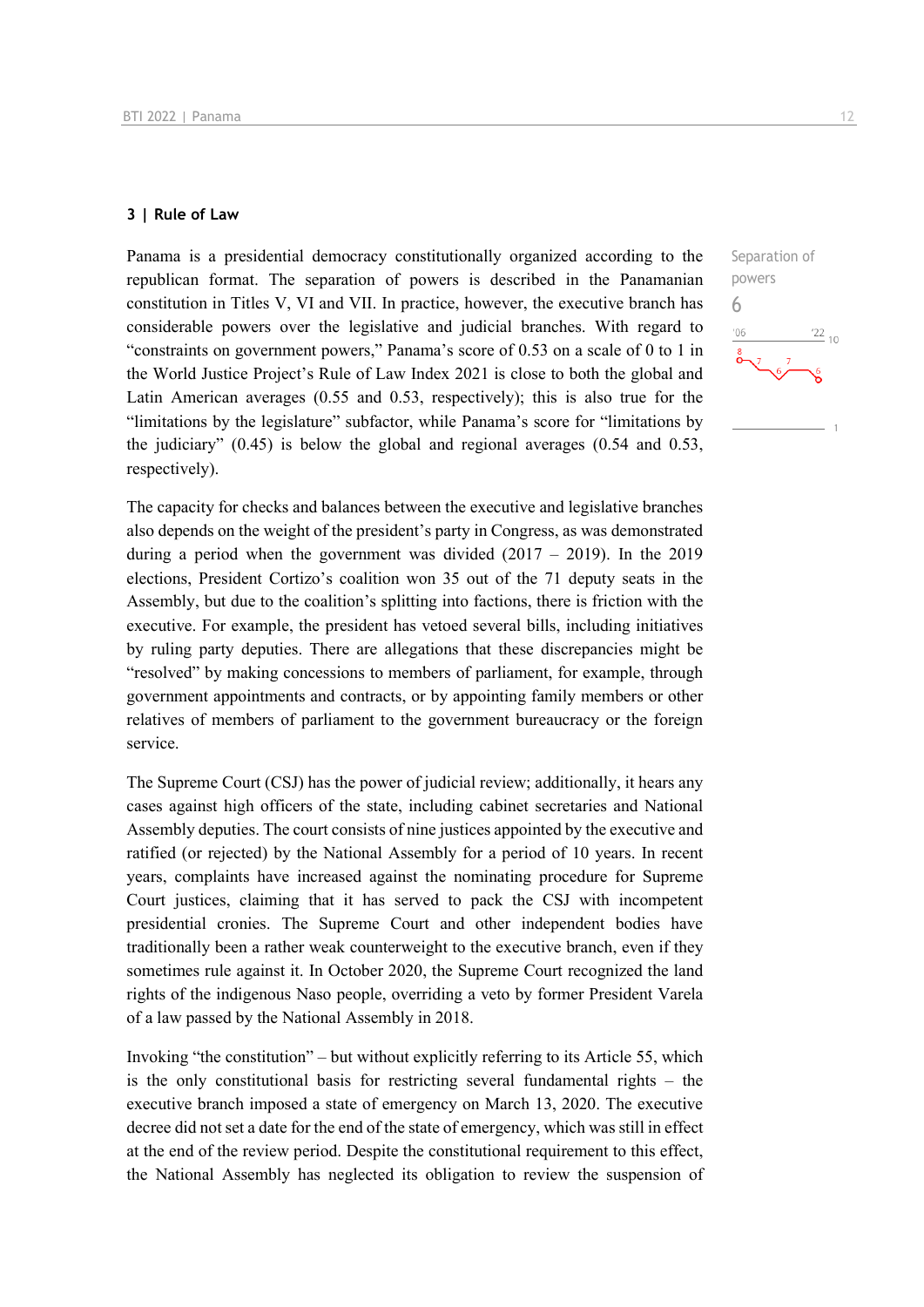fundamental rights. Complaints presented before the Supreme Court against the government's emergency decrees have been either shelved by the judges or dismissed in favor of the executive. However, the Supreme Court declared the controversial gender-based mobility restrictions of June 2020 unconstitutional, albeit too late, as the measures had already expired; observers assume, however, that the ruling will set a precedent for similar situations in the future.

The judicial system consists of the judiciary, headed by the Supreme Court and the Public Ministry, headed by the Offices of the Prosecutor-General and the Solicitor-General. Responsibility for investigations lies with the National Police, after President Martín Torrijos (PRD, 2004 – 2009) withdrew that function from the Public Ministry and assigned it to the security forces. The judicial system is sufficiently differentiated territorially and functionally, but it suffers severely from corruption and a lack of merit-based professionalism, which most international representatives and observers, including the U.S. government, deplore.

Panama's judiciary is notoriously corrupt and beholden to the executive and other important power-holders, including party leaders, influential attorneys and large businesses. Bribery is informally institutionalized as a means of obtaining favorable rulings. Judges at all levels are poorly qualified and venal. They normally remain oblivious to, or ignorant of, international standards and basic developments in international law (especially in human rights matters). Concerning civil justice, Panama ranks slightly below the global and regional averages in World Justice Project's (WJP) Rule of Law Index 2021.

Officeholders, no matter what level of government they work in, who break the law are seldom prosecuted, except in rare cases as a result of political vendettas. This is a characteristic dating back at least to the military dictatorship, when the judiciary was subordinated to the National Guard. A huge \$100 million fraud against the Social Security Administration, in which key government and ruling party (PRD) figures were involved in 1982 – 1983, was never cleared up, not even during the democratic period. Needless to say, the squandered money was never recuperated.

Such practices exemplified by the Social Security fraud have been replicated by recent, democratically elected governments. A case in point was the Brazilian construction conglomerate, Odebrecht, accused of bribing government officials since its arrival in Panama during the administration of Martín Torrijos (PRD, 2004 – 2009). Although Odebrecht affirmed it had engaged in bribery to obtain government contracts, it reached an accord with the Public Prosecutor's Office to pay a small fine in exchange for closing the case.

The end result is that Odebrecht has not paid its fine, although it continues contracting with the government, and that except for former President Ricardo Martinelli, government officials who received bribes in exchange for their support assigning contracts to the company under at least three administrations, have yet to be brought to justice.

 $\frac{22}{10}$ 

5

 $^{\prime}06$ 

Prosecution of office abuse

 $\frac{22}{10}$ 

4

 $-06$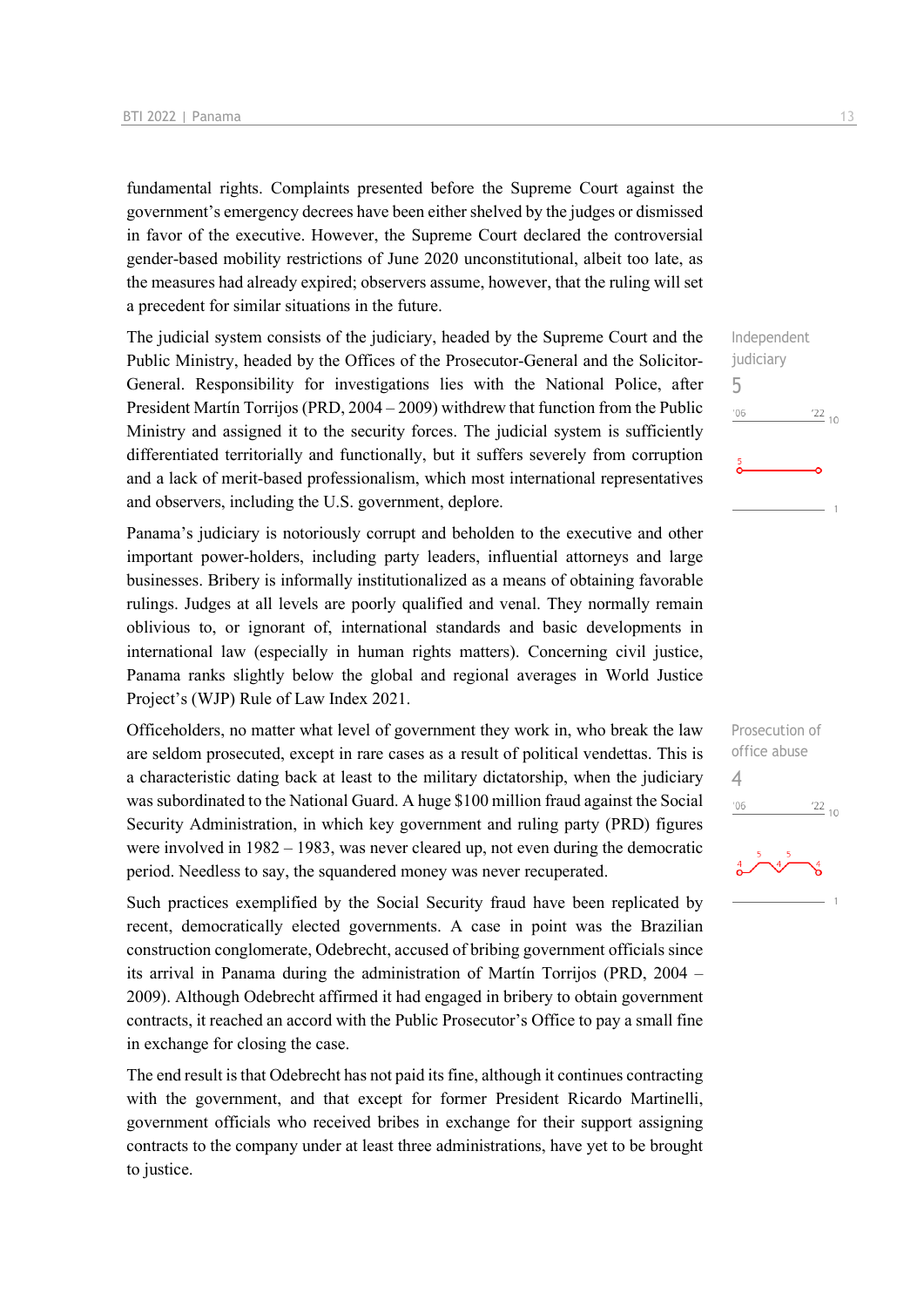The result of such actions is a general climate of impunity for politicians and wellconnected individuals that perpetuates corruption and has bred cynicism and frustration in society.

Civil rights are recognized in the constitution but not properly respected and protected, mostly due to an inefficient judiciary. The constitution prohibits torture (Art. 28), protects privacy (Arts. 26, 29), and establishes equality before the law (Art. 20), as well as due process under the rule of law (Art. 32).

Despite constitutional provisions, de facto discrimination against Afro-Panamanians, indigenous peoples, women and the LGBTQ+ community remains a concern; the latter were particularly affected by the gender-based mobility regulations that were in place for five months during the 2020 lockdown. Another problem is police abuse during security operations, with little or no redress in most cases. Investigative units within the security forces are not independent or functional and access to justice in these and other cases is ineffective. Representatives of civil society and the media repeatedly criticize the "concentration of power" that the state has granted to the police, in which a repressive pattern of behavior has been established. The extent of impunity is unclear, as the government tends to be nontransparent with regard to cases of police abuse, and no meaningful statistical data are available. Confinement measures to confront the COVID-19 pandemic have been particularly harsh. Enforcement of these measures by security forces has been arbitrary and abusive, and has given them additional opportunities for extortion and bribery.

### **4 | Stability of Democratic Institutions**

Democratic institutions perform their functions in principle, but often are inefficient due to corruption and lack of transparency. Friction among branches of the government has normally been avoided through executive dominance over other organs based on a system of rewards and, occasionally, punishments of members of the National Assembly, the Supreme Court, other agencies and municipal governments.

The coronavirus emergency has made evident that democratic institutions in Panama malfunction. Arguably to confront the pandemic, the executive decreed suspensions in the exercise of several civil rights without regard to the constitutional procedure established for exceptional circumstances (Art. 55). The executive decrees made no reference to the constitution, although the suspension of the exercise of civil rights is, in Panama as in all democratic regimes, a constitutional matter of the utmost importance.

The National Assembly, constitutionally charged with reviewing any suspension of the exercise of rights decreed by the government, has thus far neglected to hold the executive accountable for its constitutional violations. The Supreme Court, before





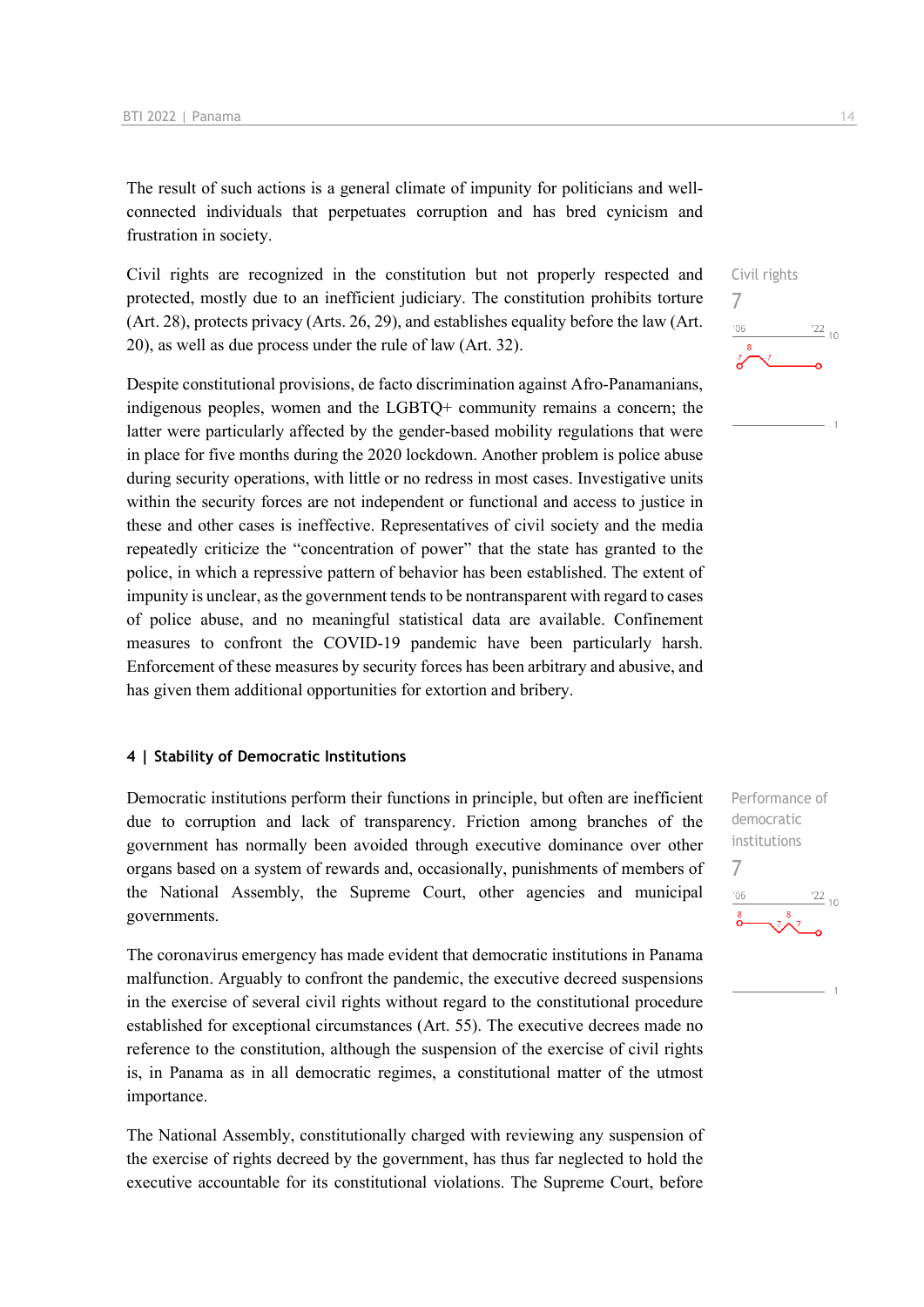which several lawsuits have been brought against the government's decrees ordering the suspension of rights, has delayed rulings to the point that most still remain pending. In the few cases it has heard, however, the court has ruled in favor of the executive, declaring the suspensions not unconstitutional.

Democracy and its institutions and rules are accepted in principle by the relevant actors in Panama, though they do not agree on whether or how they should be improved. Acceptance of the rules by dominant actors includes clientelistic multiparty elections every five years, dominance by the executive branch and disregard for checks and balances, as well as a low-intensity commitment to fighting corruption and money-laundering. A group of less dominant but increasingly relevant actors critical of the halfheartedly committed democrats are too discordant to present clear alternatives for democratic improvement, but at least have enough power to prevent further deterioration. This became clear when President Cortizo announced in late 2019 the withdrawal of his constitutional reforms – intended to strengthen democracy but altered significantly by parliament to its advantage – and a promise to begin a new, more participatory process for defining constitutional and political changes. This came after massive protests against the reform made evident the deep dissatisfaction of civil society and minority political activists with a political elite perceived as corrupt.

### **5 | Political and Social Integration**

Political parties in Panama are, basically, clientelistic machines. Ideology does not feature prominently in Panamanian party system dynamics. A 2013 study of Panama's democratic culture based on Vanderbilt University's LAPOP project explicitly concludes that "no important ideological differences exist between Panama's political parties." Still, they have roots in society based on their clientelistic trajectories, as indicated by the relative longevity of the parties, the system's moderate electoral volatility and the enrollment in political parties of nearly half the voting age population.

After peaking at 43% in 2009 when a third-party candidate was elected president (Ricardo Martinelli), electoral volatility has oscillated between 20% and 30% in presidential elections. In National Assembly elections, volatility also peaked in 2009 (29%). Since then, it has ranged between 14% and 18%.

The party system is dominated by Partido Revolucionario Democrático (PRD), founded by military dictator Omar Torrijos in 1979. PRD traditionally enjoys the support of approximately one-third of Panamanian voters, but owing to a majoritarian, first-past-the-post electoral formula in place at the municipal and national levels – including for 26 of 71 National Assembly seats – PRD has succeeded in maintaining its hold over the political system in the democratic period.



institutions

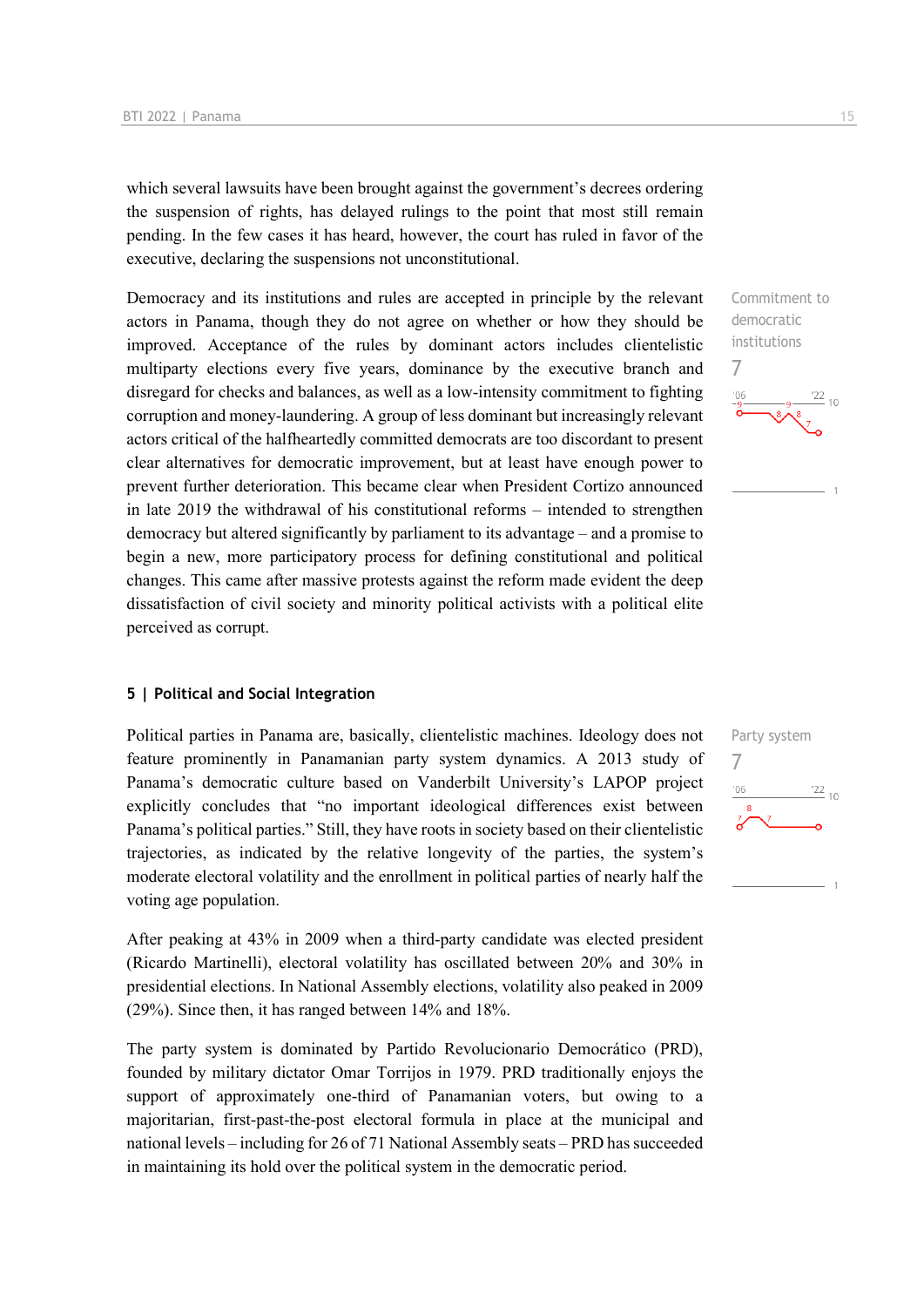Other parties in the system include Partido Panameñista (PPAN, founded in the mid-1930s), Partido Popular (PP, established in the early 1960s), Movimiento Liberal Republicano Nacionalista (MOLIRENA, 1982), Partido Cambio Democrático (CD, 1998), and Partido Alianza (2018). These parties have endured throughout the democratic period as a result of their participation in the spoils system.

Since the 2019 elections, two more parties reached the required number of adherents to apply for registration and two additional ones are collecting adherents with that intent. Approximately 1.4 million Panamanians – roughly half of the voting age population – are registered party members. Average participation in elections is 75% of the voting age population.

Panamanian civil society consists of organized religious, professional and business organizations, unions, and various interest groups, including civic, environmental and cultural associations. Community organizations exist but, generally, lack strength. Social movements have occurred but normally fail.

The Catholic Church and the main business associations constitute the best organized and effective civil society groups. These are most likely to be represented in the political system. Even among these groups, however, strong particularistic interests prevail. As a result, civil society fails to attain broad social representation beyond certain narrowly defined objectives.

Unions tend to be hierarchical and dominated by their leadership, which often transacts with political parties (especially the PRD) to obtain personalist benefits for their leaders. The most belligerent labor organization is the Construction Workers Union (SUNTRACS), which has a track record of successful negotiation with business owners in their sector. This union is aligned with Panama's weak leftist movement, including a political party – Frente Amplio por la Democracia (FAD) – which lost its registry for the second time in 2019 after once again failing to reach the election survival threshold.

Over more than two decades (1996 – 2020), support for democracy declined steeply from 75% to 35%, as indicated by the number of survey respondents who preferred a democratic system to any other political regime, according to Latinobarómetro 2020. This is significantly below the average of the countries surveyed in Latin America and the Caribbean (LAC), which is 49%. Concerning the "Churchillian" question, 57% of respondents agree that democracy may have problems, but it is the best system of government (LAC: 63%). Only 24% expressed some degree of satisfaction with the performance of Panama's democracy (which is however close to the LAC average of 25%).

An overwhelming majority of respondents (79%) felt that the country is governed for the benefit of a few – slightly higher than the LAC average (73%). Trust in the police (47%; LAC: 36%) and the electoral court (38%; LAC: 31%) was comparatively high,



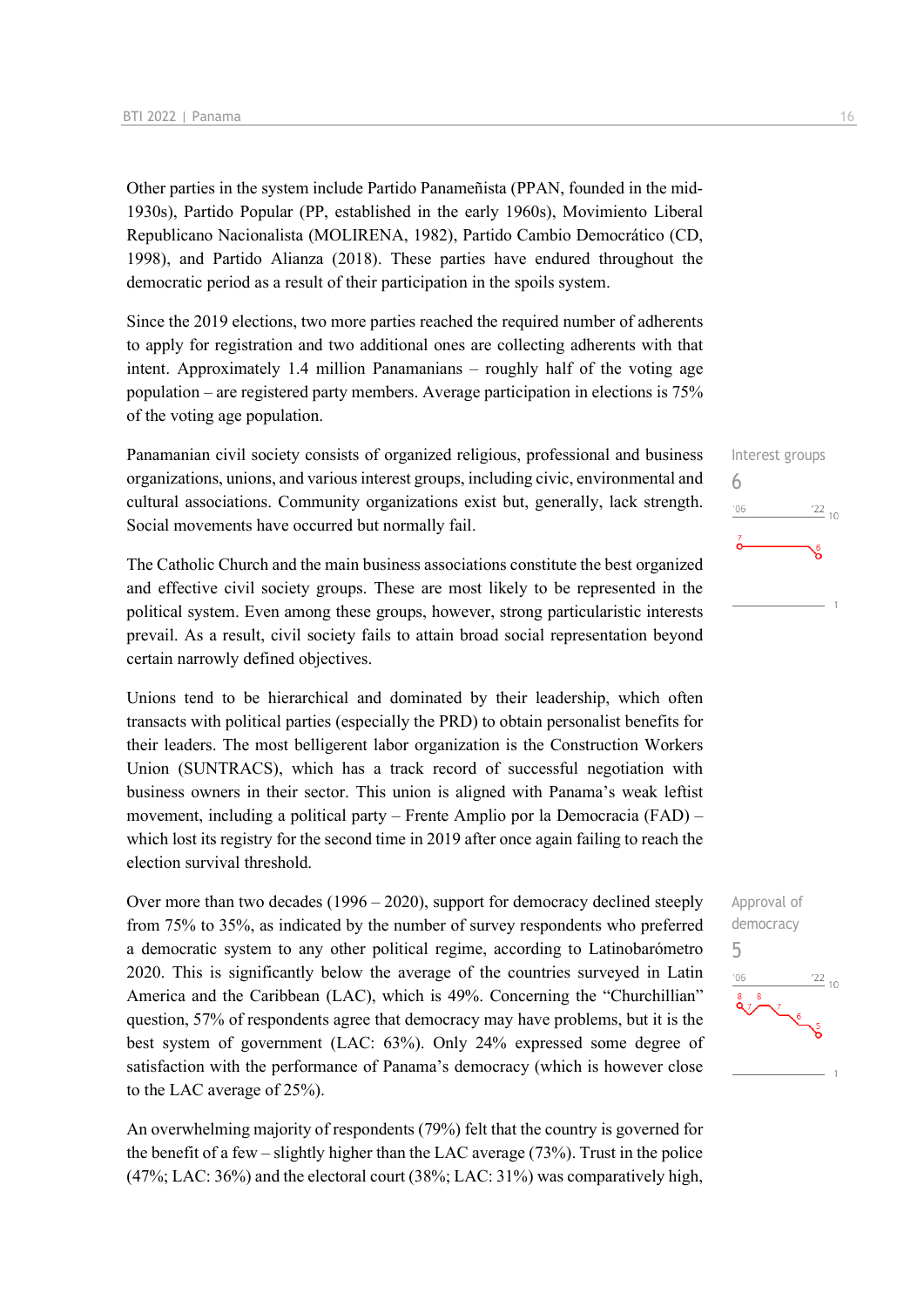in contrast to the National Assembly (15%; LAC: 20%), the judiciary (23%; LAC: 25%), the executive (23%; LAC: 27%) and political parties (12%; LAC: 13%).

According to a poll by CIEPS, a local think tank, public perception of the performance of state actors has dropped precipitously as a result of the government's response to the pandemic. While in March 2020, 72% of those polled thought the executive performed either "very well" or "well," by January 2021 the approval figure had plunged to 12%. The only state entity to increase its credibility was the Gorgas Memorial Laboratory, a medical research facility. In January 2021, 83% of those polled had a good opinion of the laboratory's performance, versus 77% in March 2020.

Trust among citizens is very low (in an overall distrustful region). Only 12% of respondents in the 2020 Latinobarómetro survey – unchanged from the 2018 survey – said that the majority of people can be trusted, which is the regional average. As a result, solidarity and interaction are low. Civil society organizations have a long tradition in Panama, as noted below (see "civil society traditions"). There are many civic, cultural and professional associations in Panama, but coordination among them is not always effective, and they enjoy a moderate level of trust – 40% of respondents surveyed by Latinobarómetro (2018) expressed trust in NGOs.

### II. Economic Transformation

### **6 | Level of Socioeconomic Development**

The 2020 Human Development Report, showing data for 2019, ranked Panama 57th on the

Human Development Index (HDI), with a score of 0.815 (high human development). Of the 22 Latin American states, only Chile, Argentina and Uruguay had higher scores.

Panama, however, was more disadvantaged regionally in terms of other indicators. According to a government report, 19% of the Panamanian population lived in multidimensional poverty in 2018. The World Bank estimated the poverty level at 13% that same year. Extreme poverty encompassed 5.2% of the population – a higher portion than in Uruguay, Chile, the Dominican Republic, Costa Rica and Argentina.

There are important ethnic and gender dimensions to poverty in Panama. Among indigenous groups, which comprise nearly 12% of Panama's total population, poverty levels were very high. In the indigenous territories, 86% of the population was classified as poor and 66% as extremely poor. Multidimensional poverty encompassed 70.9% of all Emberá women, 89.9% of all Ngäbe-Buglé women, and 93.7% of all Guna women.

## Social capital 6  $\frac{22}{10}$  $106$

#### **Ouestion** Score

## Socioeconomic barriers 5 $\frac{22}{10}$  $-06$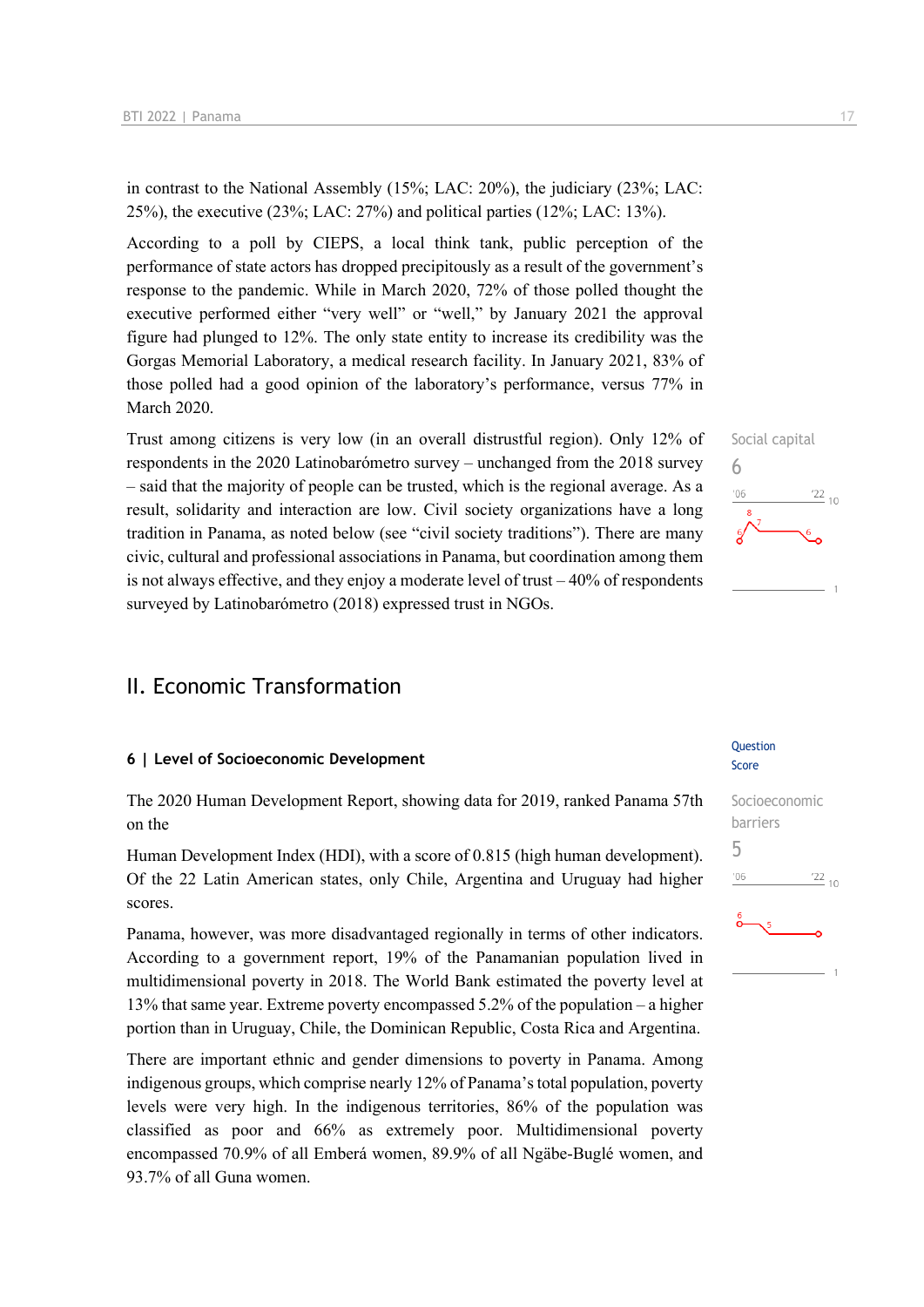These statistics point to high levels of inequality in the distribution of income and resources. Fifteen Latin American countries exhibited lower Gini indexes than Panama, which had the fourth worst income distribution in the region according to this indicator, after Brazil, Honduras and Colombia (no data for Cuba). With a gender inequality index (GII) value of 0.407, Panama ranked 12th among 22 countries in the region, though it improved somewhat faster throughout the past decade than most countries in the region. In 2018, inequality caused a 21.1% loss in human development.

Approximately 30% of the population lives in rural areas; of this population segment, as much as half operates in the subsistence economy.

Restrictions imposed as a result of the coronavirus emergency have caused a serious economic decline and significantly affected livelihoods throughout the country. According to the national statistics office, formal unemployment rose from 7% in August 2019 to 18.5% in September 2020, and informality climbed from 45% to 53% in the same period.

According to a survey by UNICEF, by December 2020, 76% of all Panamanian households had experienced a partial or total loss of income and 27% of all families lacked sufficient resources to satisfy their basic needs.

| <b>Economic indicators</b> |          | 2017      | 2018      | 2019      | 2020     |
|----------------------------|----------|-----------|-----------|-----------|----------|
|                            |          |           |           |           |          |
| <b>GDP</b>                 | S M      | 62202.7   | 64928.3   | 66787.9   | 52938.1  |
| GDP growth                 | $\%$     | 5.6       | 3.6       | 3.0       | $-17.9$  |
| Inflation (CPI)            | $\%$     | 0.9       | 0.8       | $-0.4$    | $-1.6$   |
| Unemployment               | $\%$     | 3.9       | 3.9       | 4.7       | 10.2     |
|                            |          |           |           |           |          |
| Foreign direct investment  | % of GDP | 6.4       | 8.5       | 8.8       |          |
| Export growth              | $\%$     | 5.8       | 0.0       | 0.0       |          |
| Import growth              | $\%$     | 4.5       | 0.0       | 0.0       |          |
| Current account balance    | S M      | $-3681.9$ | $-4966.8$ | $-3332.4$ | 1233.1   |
|                            |          |           |           |           |          |
| Public debt                | % of GDP | 35.3      | 37.3      | 42.2      | 66.3     |
| External debt              | \$ M     | 93148.8   | 100311.0  | 107416.0  | 108866.2 |
| Total debt service         | \$M      | 4381.4    | 5052.7    | 4803.7    | 6772.2   |
|                            |          |           |           |           |          |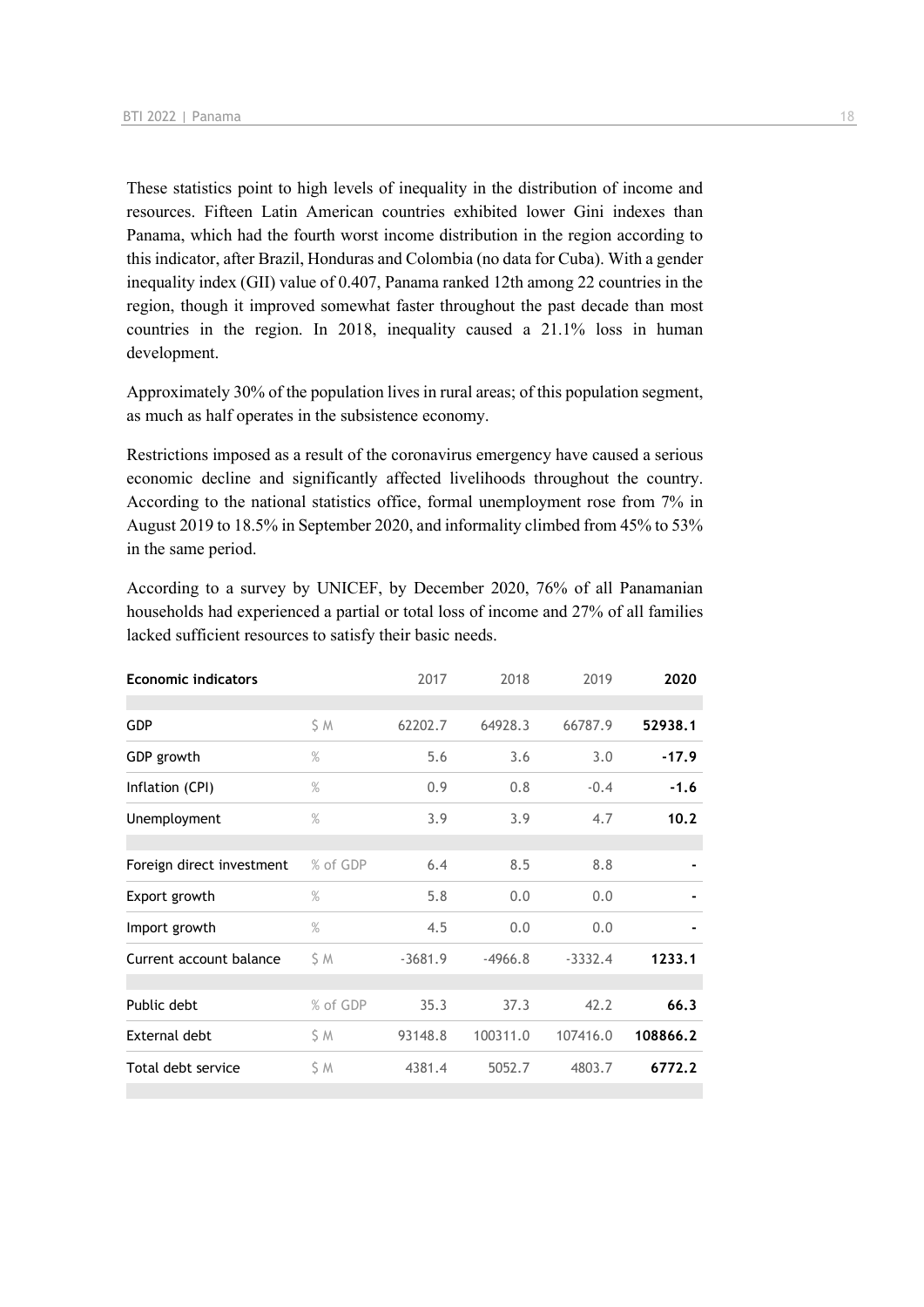| <b>Economic indicators</b> |          | 2017   | 2018   | 2019                     | 2020           |
|----------------------------|----------|--------|--------|--------------------------|----------------|
|                            |          |        |        |                          |                |
| Net lending/borrowing      | % of GDP | $-2.9$ | $-2.7$ | $\overline{\phantom{a}}$ |                |
| Tax revenue                | % of GDP | 10.0   | 9.9    | $\overline{\phantom{a}}$ | $\blacksquare$ |
| Government consumption     | % of GDP | 11.4   | 11.7   | 12.0                     |                |
| Public education spending  | % of GDP | 2.9    | 2.9    | 3.1                      |                |
| Public health spending     | % of GDP | 4.4    | 4.6    | $\overline{\phantom{a}}$ |                |
| R&D expenditure            | % of GDP | 0.1    |        |                          |                |
| Military expenditure       | % of GDP | 0.0    | 0.0    | 0.0                      | 0.0            |

Sources (as of December 2021): The World Bank, World Development Indicators | International Monetary Fund (IMF), World Economic Outlook | Stockholm International Peace Research Institute (SIPRI), Military Expenditure Database.

### **7 | Organization of the Market and Competition**

Though market competition operates under a solid institutional framework, its rules are not always consistent or uniform for all market participants. The isthmian canal is the best known component of Panama's economy worldwide. Since its transfer from U.S. administration beginning in 2000, revenue for the country has increased significantly. The waterway has generally operated satisfactorily on the basis of nondiscrimination and service to vessels of all nationalities. In 2016, the Canal Authority inaugurated a new lane of locks to accommodate larger (post-Panamax) vessels. There are complaints, however, of nontransparent personnel recruitment policies and resistance to external scrutiny of its management and operations.

Panama remains an important banking center. Neither inflows nor outflows of funds are subject to restrictions. Banking regulations normally require reporting transactions above \$10,000 for money-laundering surveillance purposes. Starting a business takes six days and five procedures with a cost of 5.8% of GNI per capita, rather low figures by international comparison.

In terms of restrictions, Article 293 of the constitution stipulates that only Panamanian citizens or companies (with some exceptions) may participate in retail trade. At least 49 professional activities may only be exercised by Panamanians, especially in the health, legal and engineering sectors. In addition to sanitary, phytosanitary, health and security regulations, a system of government permits remains in place for the import of certain food products, including meat, rice, potatoes and onions, ostensibly to protect domestic production.

Market organization 7 $106$  $\frac{22}{10}$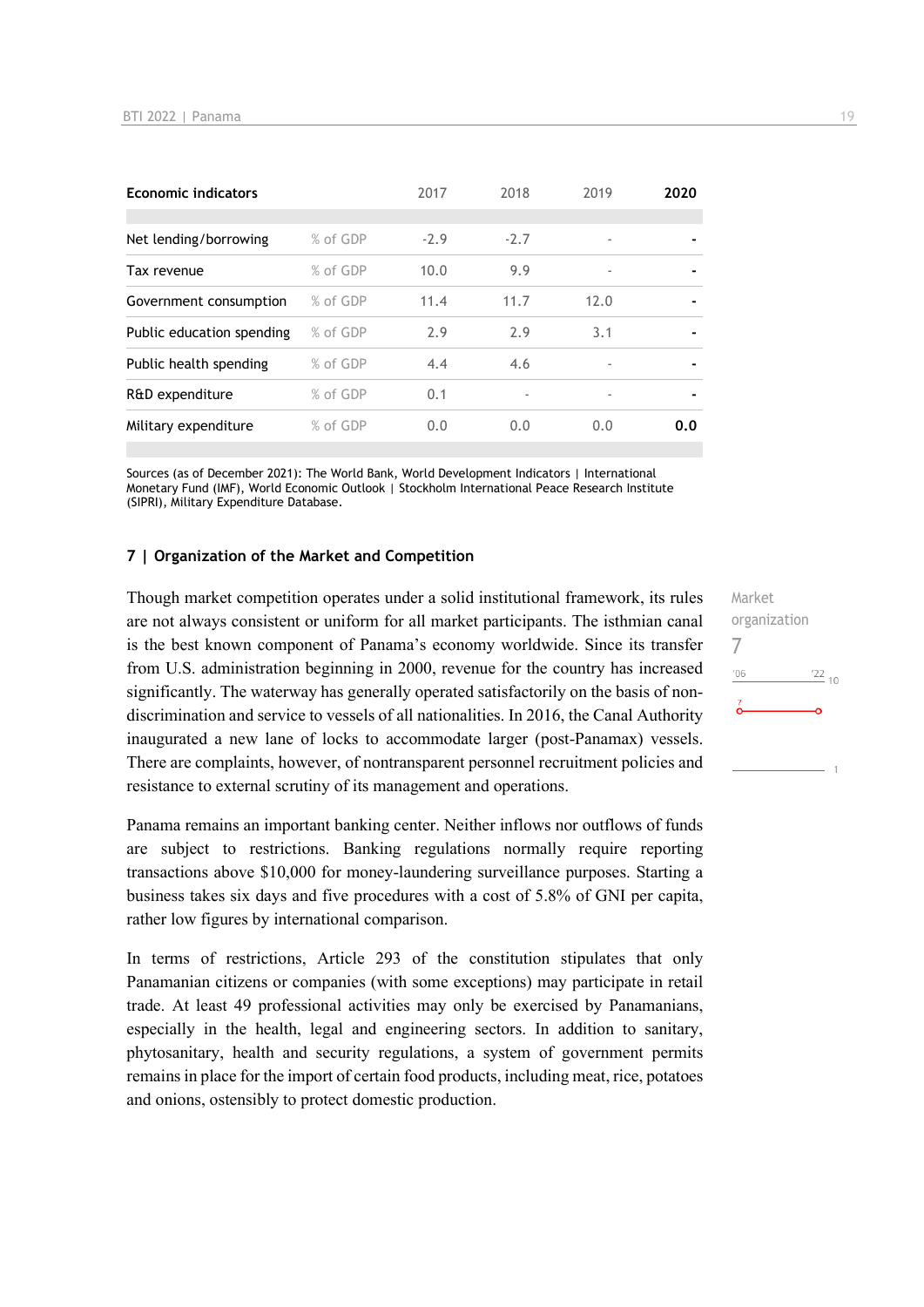According to International Labor Office (ILO) statistics, the informal sector was estimated at 46.8% of total employment in 2019. According to the national statistics office, by September 2020 informality had increased to 53% of the workforce.

Competition legislation was introduced in 1996. At that time, a consumer protection and competition defense agency (currently named ACODECO) was created. Ultimately evolving into a large and inefficient bureaucracy, it has been notoriously incapable of protecting consumers against abuses, especially in the utilities sector (electricity supply, in particular).

Complaints of cartelization in certain crucial sectors, including pharmaceuticals, foodstuffs, electricity, agricultural supplies, telephony, cargo transportation and digital communication are widespread. Judicial proceedings in this area (as in others) are cumbersome, costly, ineffective and prone to corruption, especially when important interests are involved.

The government provides numerous subsidies. Most of them consist of direct or indirect benefits to disadvantaged social sectors. Generally, Panama's subsidy policy is penetrated by clientelism. Urban transportation, electric power provision, agricultural production and certain industrial activities remain subsidized.

Beginning with the Spanish domination, Panama's economy has historically been linked to the service sector. With a view to promoting economic diversification, protectionist measures inspired by import-substitution industrialization were introduced in the 1950s and subsequently. The country's governments, however, continued to promote the tertiary economy, which grew exponentially between 1970 and 1982 after the creation of an international banking center (see 7.4 Banking system).

Panamanian agriculture and industry enjoyed fiscal protections until the mid-1990s. With a view to getting Panama into the WTO, the Pérez Balladares administration (PRD, 1994 – 1999) began removing protective measures. Currently, foreign trade is widely liberalized, with uniform, rather low tariffs and few non-tariff barriers.

In 2019, simple average most favored nation (MFN) applied tariffs for agricultural and non-agricultural products were 4% and 11.9%, respectively. The highest maximum tariffs were in place for certain animal products (260%), dairy products (150%), and sugar and confectionaries (144%), in order to protect local agriculture and food manufacturing. These rates, however, applied to a small proportion of imports, as the sectors involved represented 1.7% (animal), 1.2% (dairy), and 0.3% (sugar) of total goods brought into the country.

There are no export limitations in place, although bureaucratic procedures and corruption constitute obstacles in this area.



Liberalization of foreign trade 9 $\frac{106}{10}$  $\frac{22}{9}$  10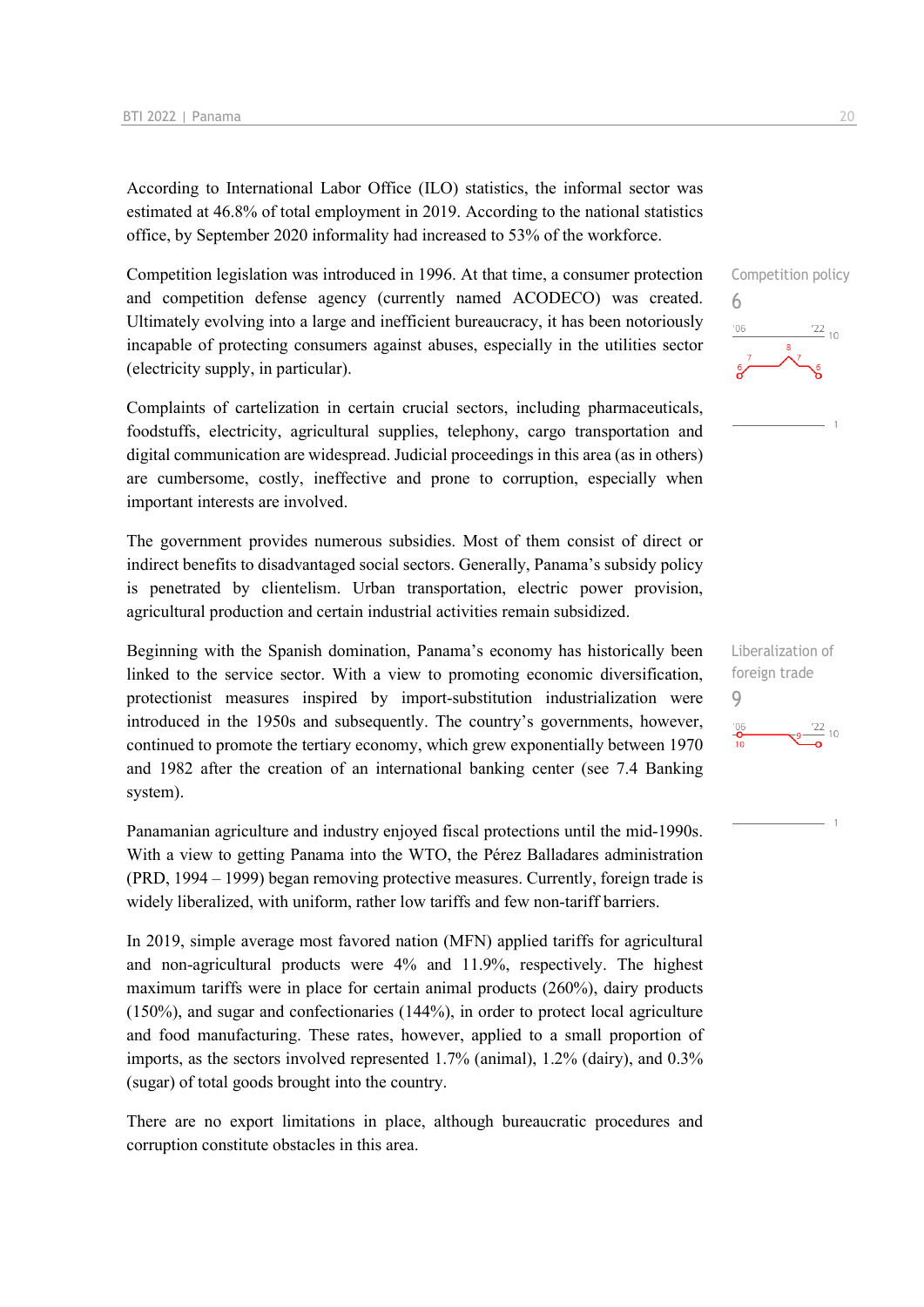Legislation introduced in 1970 established the National Banking Commission (renamed Banking Superintendency in 1998) and created a framework for Panama's banking center. In February 2021, 59 banks operated in the center, including 40 general-license, 17 international-license, and two official (state) banks.

According to the World Bank, Panama's bank capital to assets ratio was 12.5 in 2018 (no data available for 2019). The average among developing countries, as reported by the World Bank, was 11.7, indicating strong capitalization levels in Panama.

The ratio of bank non-performing loans to total loans was 2.0 in 2019. The average among developing countries, as reported by the World Bank, was 7.7, indicating significantly lower levels of non-performance in Panama.

Banking center assets totaled \$130.4 billion on November 30, 2020, up 4.4% from the balance on December 31, 2019 (\$125.0 billion). Total deposits also increased, in this case to \$96.4 billion, from \$88.1 billion at the end of 2019 (+8.3%). Total loans, however, dropped to \$72.6 billion from \$76.1 billion on December 31, 2019 (-4.7%).

The banking center has maintained its solidity amid the crisis. The government did not impose moratoria on banks, but recommended loan payment suspensions for several months through the end of 2020. Government indifference, in addition to the haphazard and arbitrary response by the banking sector to the plight of its borrowers during the pandemic, generated significant resentment throughout the country.

In 2020, Panama's banks almost doubled their reserves to \$1.0 billion, up from \$518 million on December 31, 2019. A significantly more prudent credit policy resulted in a 38% increase in liquidity year-on-year on November 30, 2020, with liquid assets increasing from \$19.2 billion to \$26.5 billion.

### **8 | Monetary and fiscal stability**

The U.S. dollar is Panama's legal tender, pursuant to a 1904 monetary convention with the United States. The country does not issue paper money and has no independent monetary authority. The government only mints coins for ordinary use, in equivalent size and denomination as U.S. coins, which also circulate freely. The Panamanian government, therefore, is unable to pursue a monetary policy or adopt stabilization measures. According to Economic Commission for Latin America and the Caribbean (ECLAC), the real effective exchange rate index  $(2005 = 100)$  has remained fairly stable since 2012 (at about 90), reaching 86.9 in 2019 and 89.8 in 2020.

According to the World Bank, inflation has been rather low (below 1% annually) during recent years, at 0.8% in 2018 and negative in 2019 (-0.4%). According to the national statistics office, the urban consumer price index (CPI) declined to 1.9% in October 2020. Reportedly, the descent was even more pronounced (2.3%) in the metropolitan areas of Panama (including Panama City and San Miguelito).



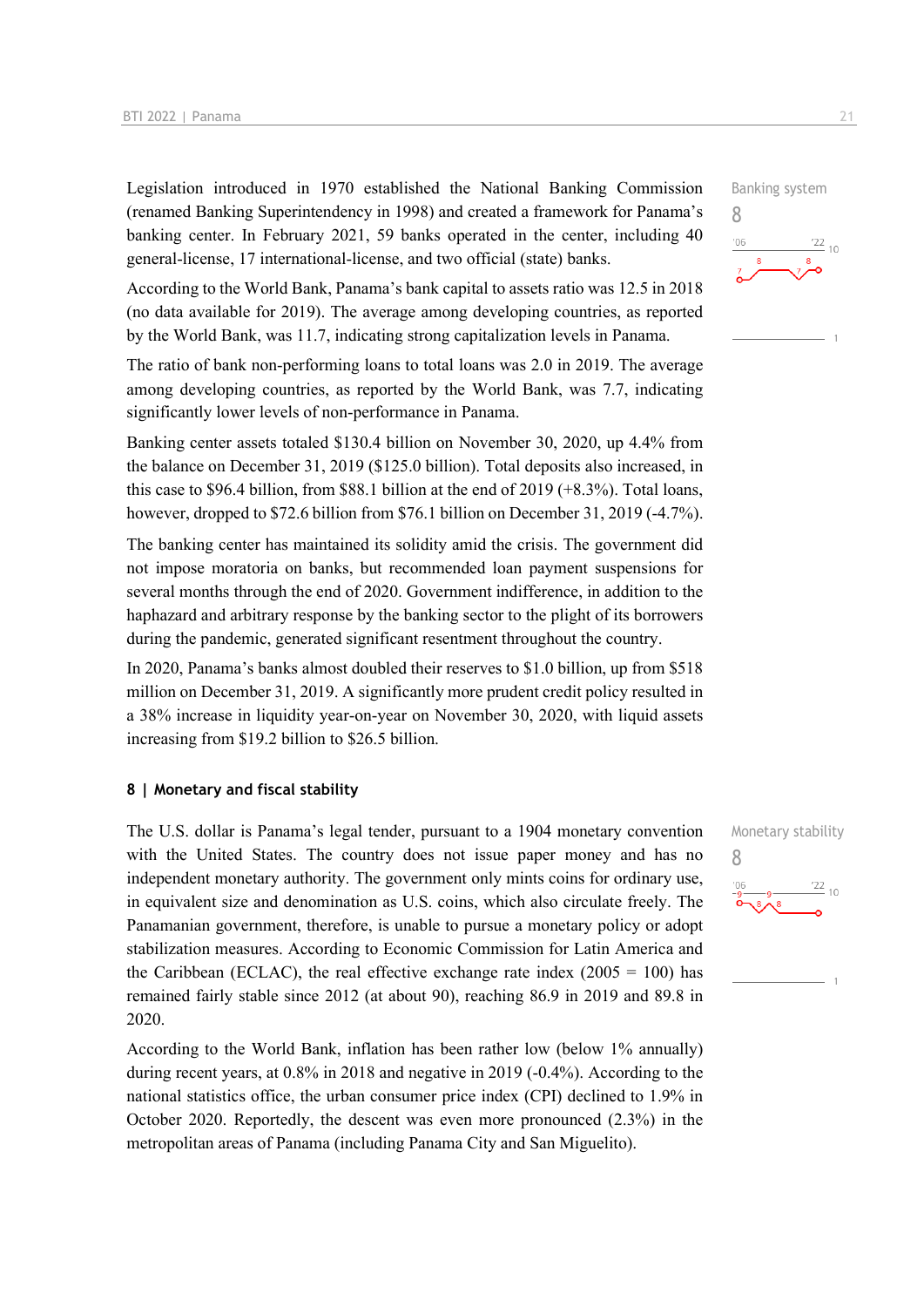Despite a lack of institutional safeguards and ad hoc policy changes, budgetary policies have generally promoted fiscal stability. This changed dramatically during the coronavirus crisis. According to government calculations, Panama's GDP dropped by 17.9% in 2020. Fitch Ratings, which coincided with the Panamanian government's estimate, indicated this was the fourth sharpest decline among countries rated by the agency, only above Macao, the Maldives and Lebanon.

The fiscal deficit had already been significant before the pandemic, at -3.1%, -3.2% and -3.7% of GDP in 2017, 2018 and 2019, respectively. Government revenue dropped by 22.5% in 2020, down to \$6.3 billion from \$8.2 billion in 2019. This unprecedented decline was offset by public borrowing. Between February 2020 and the beginning of 2021, the national debt increased by \$8.6 billion to \$38.4 billion (+29%). Gross public debt rose from 39.3% of GDP in 2018 to 46.4% in 2019 and 69.8% in 2020, according to the Panamanian government.

Partly as a result, in November 2020, Standard & Poors downgraded Panama's risk rating from BBB+ to BBB. In February 2021, Fitch Ratings followed suit, downgrading the country from BBB to BBB-. The downgrade by Fitch situates Panama at the investment grade limit. This creates additional disincentives to foreign investment, which business sectors repeatedly mention as the most convenient option to weather the economic crisis.

In January 2021, the IMF approved a \$2.7 billion, two-year arrangement for Panama under the Precautionary and Liquidity Line (PLL). The Panamanian government has not applied for debt relief. Neither has it announced debt sustainability or fiscal consolidation plans.

The Panama Canal, one of the main revenue contributors to the Panamanian government, saw a 11.8% decrease in transits year-on-year on February 28, 2021. Toll income, however, was up by 5.0% on the same date.

#### **9 | Private Property**

Article 47 of the constitution recognizes the right to private property, subject to social priorities. In the pursuit of public utility or social interests, as defined by law, private property may be expropriated through special judicial proceedings and payment of indemnities (Art. 48).

Despite the constitutional and legal guarantees, seizures or misappropriations, especially through fraud and intrusions, are risks faced by property owners. The Public Registry is notoriously inefficient and corrupt. A fraud ring in the registry was uncovered in recent years, after one of its victims, a journalist who announced he would publicize the ring, was assassinated. Racketeers in the registry operated in collusion with public notaries and judges.

| Property rights |                 |
|-----------------|-----------------|
| 106             | $\frac{22}{10}$ |
|                 |                 |
|                 |                 |
|                 |                 |

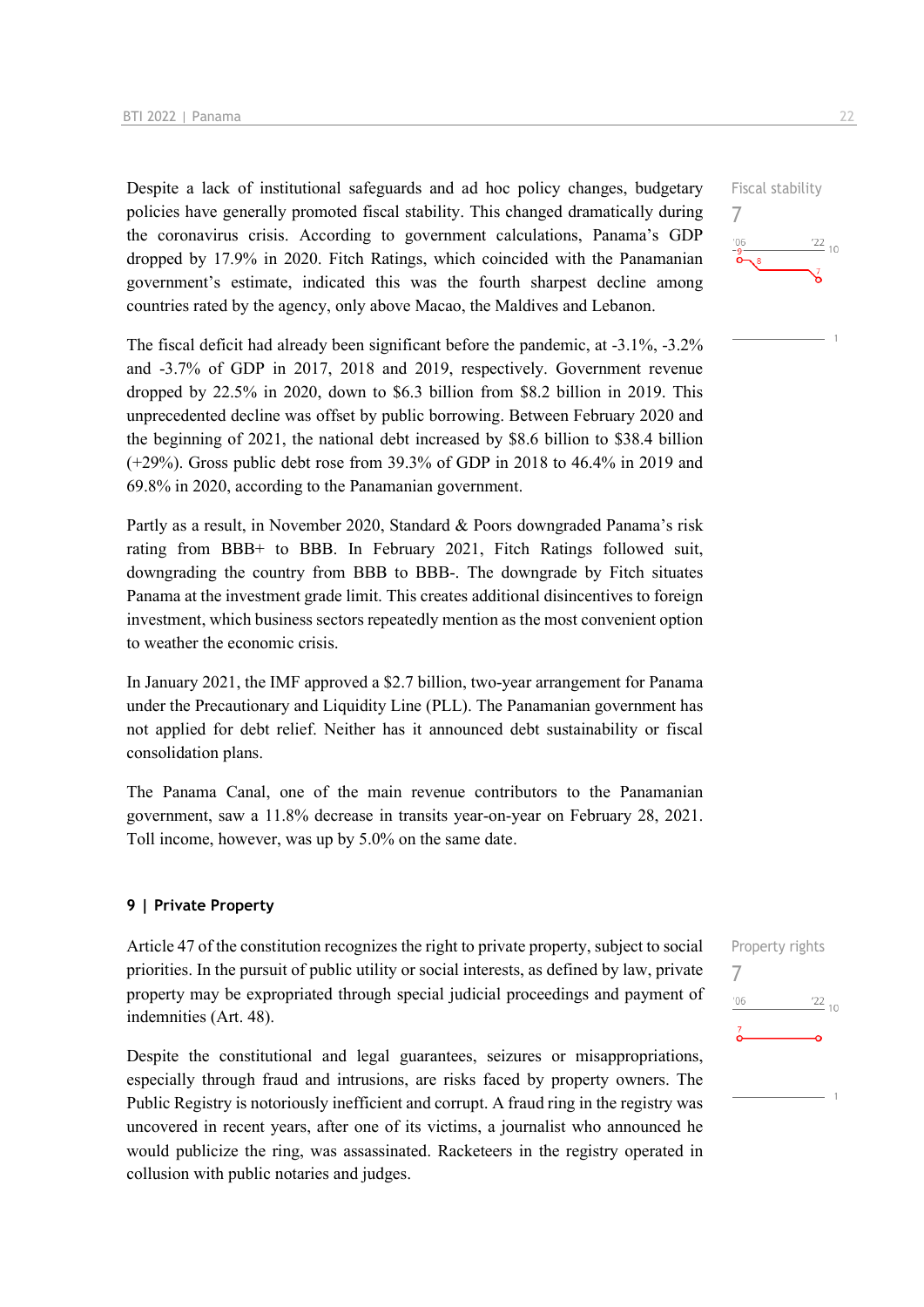Squatting is commonplace and tolerated by the government. A report by the Housing Office estimated at 395 the number of illegally established "communities" resulting from organized land intrusions throughout the country. Property owners affected by these "invasions" suffer loss of real estate, normally without any form of compensation.

Private companies are allowed to operate in accordance with the constitution. There are restrictions to the operation of foreign-owned companies in retail trade, as stipulated in the constitution's Article 293. Except for allocations of state-owned real estate, privatizations of state property have not taken place in recent years, after the opaque and controversial sale of 49% of the stock in the telephone and electricity utilities in the late 1990s, during the administration of Ernesto Pérez Balladares (PRD, 1994 – 1999).

According to law, state-owned real estate may be only allocated at prices established through valuations conducted by the Comptroller-General's Office and the Ministry of Economics and Finance. These valuations are often manipulated in favor of government sympathizers and supporters.

Most recent figures available at the national statistics office indicate that private sector expenditures amounted to 51.3% of GDP, versus government expenditures, which amounted to 11.7% of GDP in 2018.

### **10 | Welfare Regime**

The Social Security Administration (Caja de Seguro Social, CSS), founded in 1941, provides retirement pensions, as well as maternity, illness and disability subsidies. In 2019, pension payments amounted to \$1.6 billion and subsidy disbursements totaled \$70.1 million. Medical services are also provided to all who are part of the system, including contributors and their dependents.

In 2019, 3.3 million persons were covered by CSS, including 1.6 million contributors and 1.7 million dependents, representing 79% of a total population estimated at 4.2 million. According to Panamanian law, everyone who earns a salary in Panama must be enrolled in the Social Security Administration.

CSS is one of the most poorly administered, inefficient and corrupt government organizations in Panama. Long delays in the provision of medical services and shortages in the availability of medications are its hallmarks.

The pension program, consisting of two "subsystems" (a redistribution plan and a partial pay-as-you go scheme) has been under severe stress over several years. In early 2021, it was estimated that by 2026 the redistribution "subsystem" will have run a deficit of \$1.0 billion, stemming from the difference between contributions and pensions due, plus administrative costs.



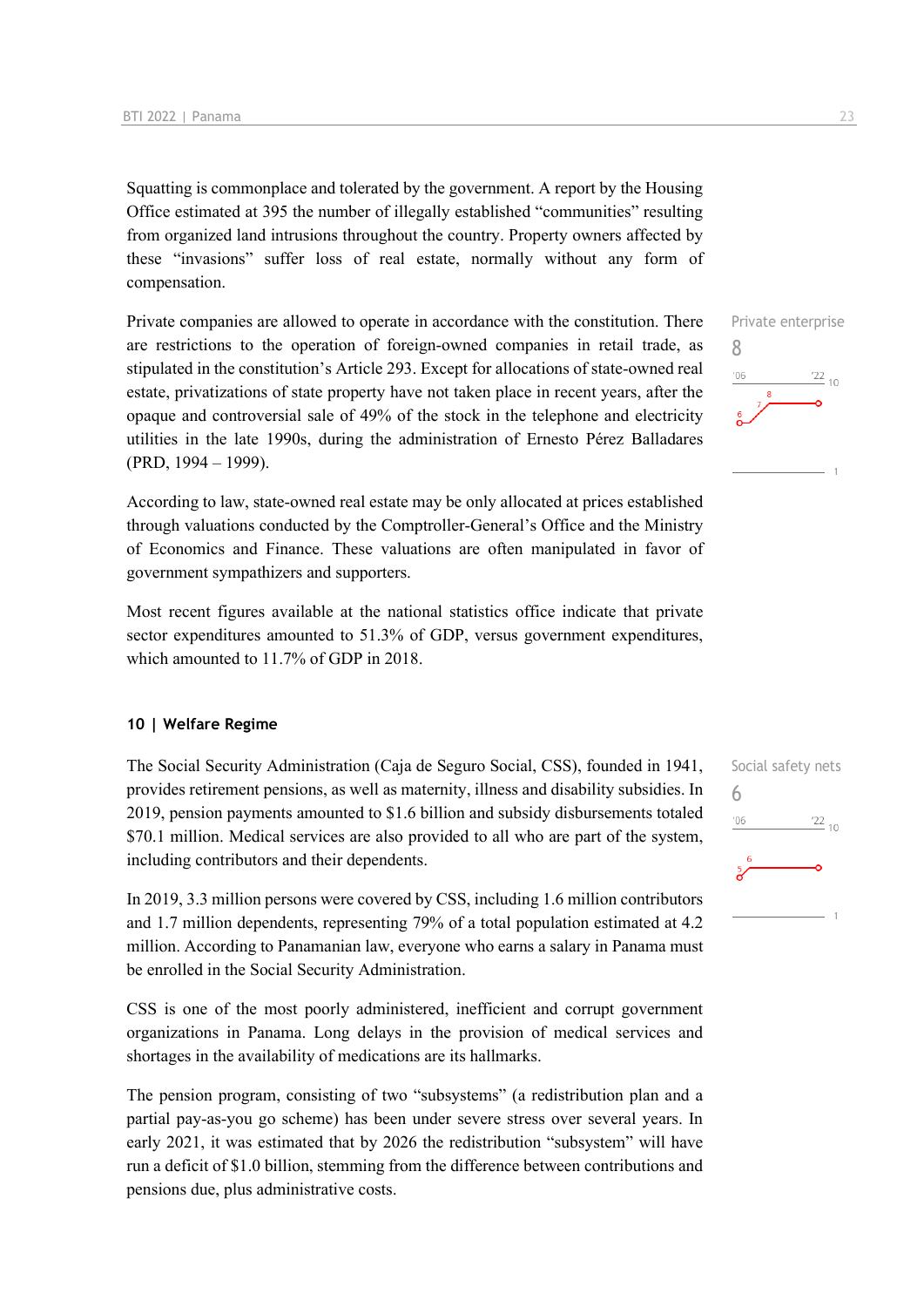Ostensibly to come up with solutions to this dilemma, at the beginning of 2021 the Cortizo Administration convened a Social Security Dialogue, with the participation of the business, labor and government sectors. The dialogue's main objectives are to define the future of the redistribution "subsystem," improve the administrative efficiency of CSS, and incorporate informal workers into the social security system. Little progress was made in the first months of the year, chiefly owing to internal bickering within the committee. In April 2021, the government announced it would seek the assistance of the International Labor Office (ILO) to facilitate and expedite the dialogue.

Other safety nets set up by the government are paid directly from the national treasury. At the eve of the pandemic, these programs cost the treasury approximately \$1.6 billion, amounting to 17% of the government budget. These included subsidies to all persons over 65 not receiving a pension, all students throughout the country receiving passing grades and all disadvantaged persons, among others. Additionally, there are subsidies to reduce the cost of electricity for low-level consumption, to fix the price of liquified gas and to reduce the interest rate on low-cost housing loans.

In response to the forced shutdowns and severe loss of income, in mid-2020, the government created Panamá Solidario, a safety net consisting of a food distribution component (through direct distribution of baskets in rural areas and food vouchers in urban areas) and a monthly stipend to supplement salary losses. According to the government, at the end of January 2021, \$667.5 million had been disbursed under this program, benefiting 1.3 million persons.

Access to the safety net, including Panamá Solidario, by non-citizens is problematic. Although legalized foreigners are eligible, the highly discretionary nature of distribution often operates to exclude them.

Article 19 of the constitution prohibits discrimination based on race, condition of birth, disability, social class, sex, religion or political views. In actuality, however, several forms of discrimination exist and have economic and social implications.

Although World Bank data show slightly higher literacy rates for men (96.0%) than women (94.9%), more women than men are enrolled at the secondary and tertiary education levels. The labor force is significantly populated by men, with women comprising 40.4% of the workforce in 2020.

Despite guarantees of equal opportunity, public sector jobs at all levels are traditionally awarded to members of and activists in the ruling political parties according to a spoils system operating from time immemorial. A professional civil service, including merit-based recruitment, is not in place, which affects qualified citizens who are not openly loyal to the parties in office.

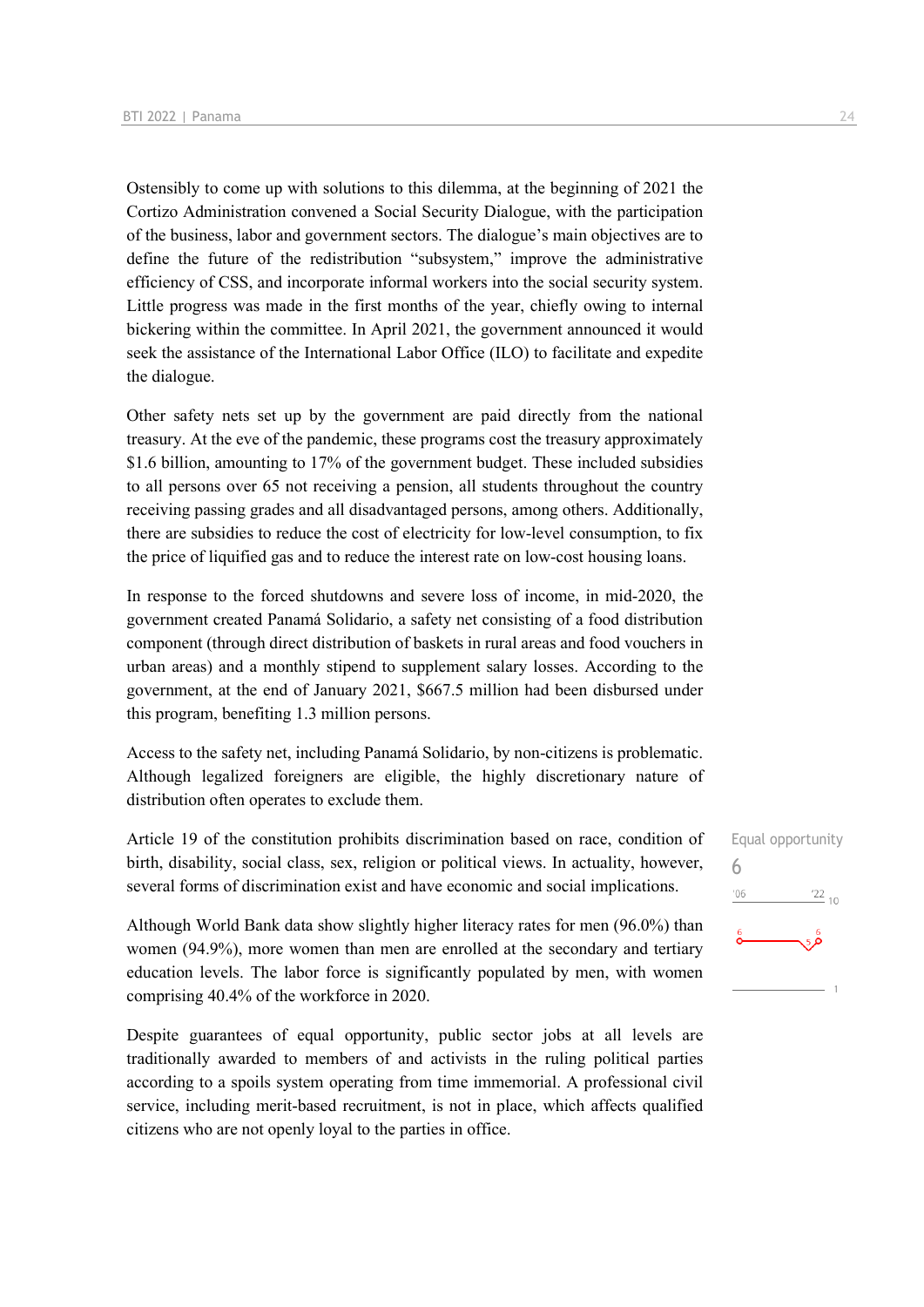Discrimination based on ethnicity and sexual orientation is an ongoing complaint. A least four lawsuits seeking to legalize same-sex married have been brought before the judiciary since 2016 but are all still awaiting rulings.

Non-citizens are not legally able to work in Panama unless they become residents. This is a burdensome, corruption-ridden procedure with the National Migration Service. As a result, many immigrants remain in the informal sector, operating in the shadows of the formal economy, where they are prone to police harassment and other forms of abuse.

### **11 | Economic Performance**

In 2019, Panama's GDP, at purchaser's prices, amounted to \$66.8 billion. Adjusted for purchasing power (PPP), GDP per capita was \$32,762, the 16th highest among developing economies monitored by the World Bank and the highest in Latin America. GDP per capita grew 1.3% from 2018.

Macroeconomic indicators showed good performance on the eve of the pandemic. Reportedly, the unemployment rate was 3.9% in 2019 (although almost half of the workforce operated in the informal sector) and the consumer price index dropped by 0.4 from a year before. Foreign direct investment represented 9.1% of GDP, the highest ratio in Latin America. Public debt, although increasing, stood at a still acceptable 41% of GDP.

Thirty years of continued, overall economic growth (1989 – 2019) came to an abrupt end in 2020, as a result of ill-advised measures imposed in response to the pandemic and the country's institutional incapacities. Very prolonged shutdowns forced on the population, ostensibly to prevent oversaturation of an already-inadequate health system, brought private investment to a standstill and economic activity to a halt for several months starting in March 2020, with a consequent loss of employment and income for hundreds of thousands in the country. GDP dropped by 17.9% in 2020, the steepest plunge recorded since reporting began. The current account deficit, which had been high throughout the decade (between \$3.5 and \$6.7 billion) diminished considerably to \$26 million in the first quarter of 2020, albeit coupled with a sharp decline of about 80% of trade volume (ECLAC data).

According to an annual government survey, the number of unemployed more than doubled, from 146,111 in August 2019 to 371,567 in September 2019. This increase represents a rise from 7% to 18.5% of the "economically active population." However, it leaves out those operating in the informal sector, which represented 45% of the "non-agricultural labor force" in August 2019. Thirteen months later, the informal sector had risen to 53% of this population segment, encompassing 777,162 individuals, according to the national statistics office.

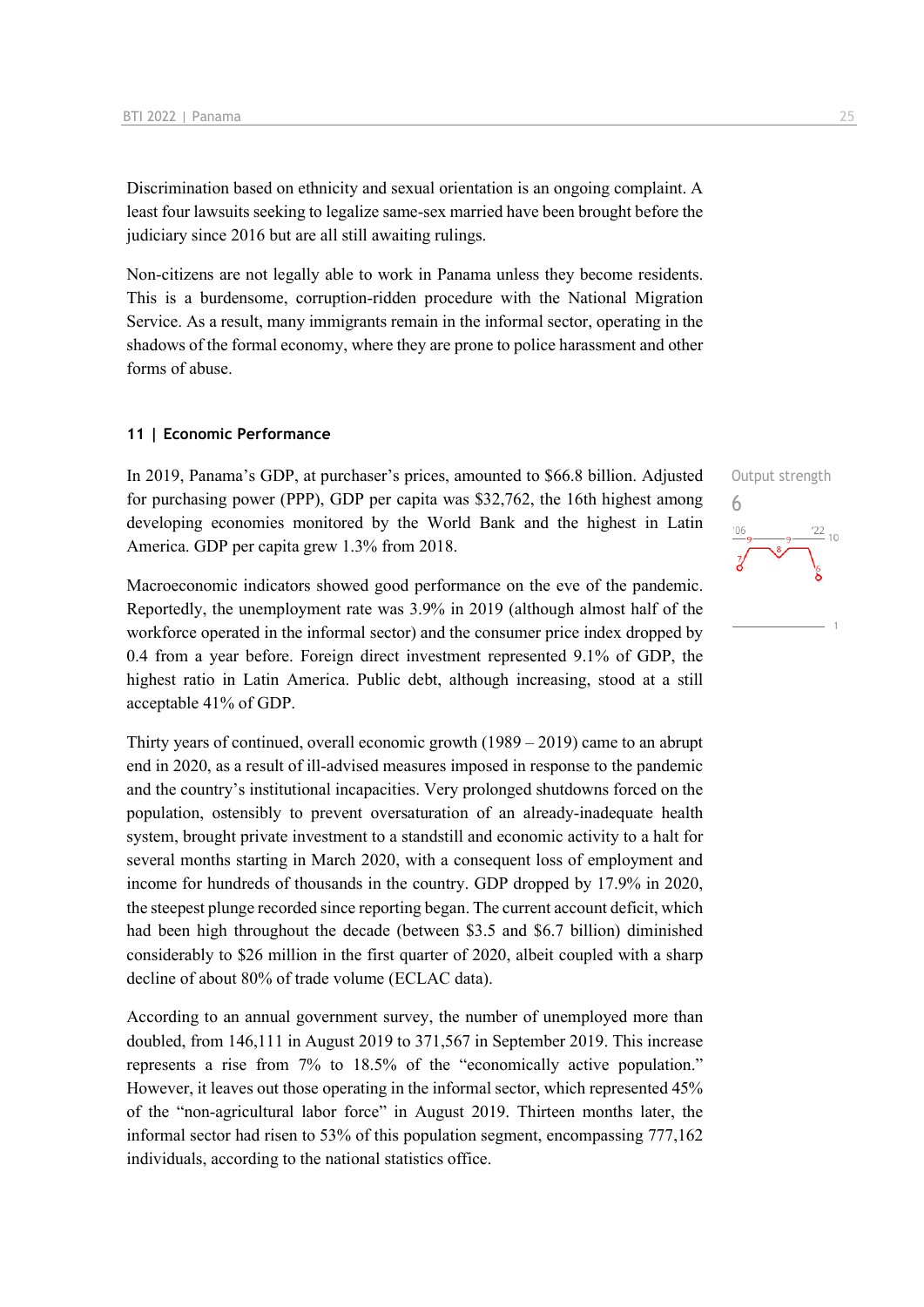Public debt levels have skyrocketed in response to a severe plunge in government revenues. On February 28, 2021, the Ministry of Economics and Finance (MEF) reported a 29% year-on-year increase in total public debt to \$38.4 billion, up \$8.6 billion in 12 months and up \$11.8 billion since the start of the administration of Laurentino Cortizo (PRD) on July 1, 2019. In other words, the Cortizo administration increased public indebtedness at the unprecedented rate of \$657.1 million per month. The national debt grew at much lower average monthly rates under previous administrations, including those of Martín Torrijos (PRD, 2004 – 2009, \$29.9 million), Ricardo Martinelli (CD, 2009 – 2014, \$114.0 million), and Juan Carlos Varela (PPAN, 2014 – 2019, \$149.5 million).

Getting the economy back on track will require a huge effort, significantly reliant on the ability of the public sector to perform efficiently, transparently and rationally. Prospects for significant recovery in 2021 are not optimistic, given that new shutdowns are expected in the light of continued risks of cases of the coronavirus owing to vaccination delays and inefficiencies.

### **12 | Sustainability**

While environmental concerns receive more than sporadic consideration, they are often subordinated to growth efforts. Environmental regulation is inconsistent and often not enforced. The Panamanian constitution stipulates that it is the responsibility of the state to guarantee environmental protection, sustainability and "equilibrium" (Articles 118 – 119). A specific environmental law was adopted in 1998 and reformed in 2003, 2006, 2010 and 2015. Law  $N^{\circ}41$  of 1998 reiterates the government's obligation to protect Panama's ecological resources, starting with a national environmental policy, which the administration is responsible for designing and implementing. In 2015, the environmental office was transformed into a ministry (Mi-Ambiente) with a large bureaucracy which, however, has not had much effectiveness in terms of fostering a clean and sustainable environment.

Overall, environmental concerns are not an actual priority for the government, either at the national or the local level, despite the proposals in the strategic government plan (see "prioritization") or the dictates of Law N°41 of 1998. For example, although the law recognizes carbon capture as one of the services provided by Panama's valuable forests and stipulates that mechanisms to realize the economic value of these services will be implemented in accordance with international standards, steps to do so have yet to be taken. Public awareness has increased in recent years, although many contribute to actively depleting the environment through predatory practices, including improper garbage disposal, polluting water sources, and clearing large sections of land for slash-and-burn agriculture (still practiced extensively among subsistence farmers) or cattle raising.

Environmental policy 5 $06'$  $\frac{22}{10}$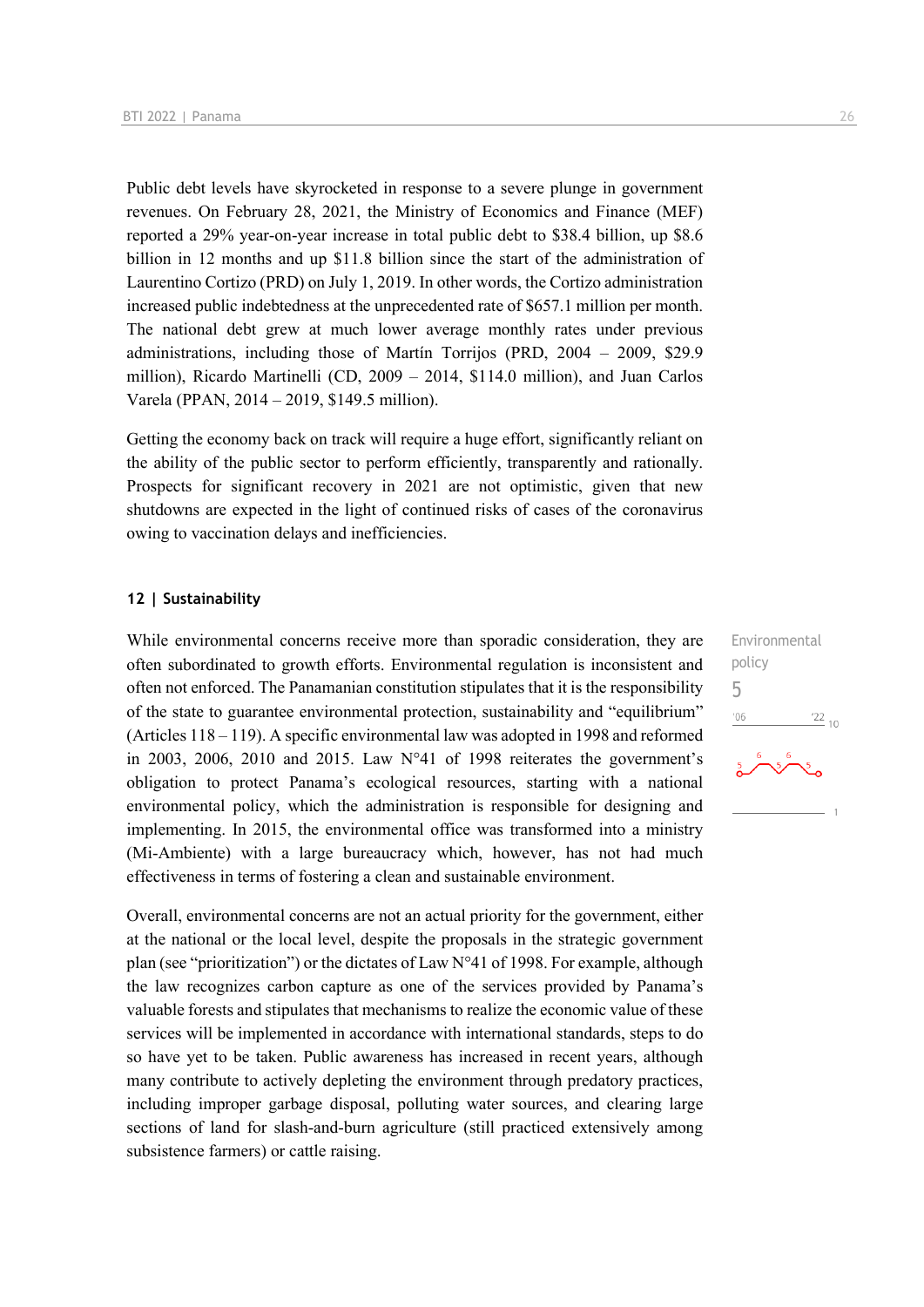Major environmental damage events reported by the national statistics office increased from 28 in 2014 to 82 in 2018. These include inadequate waste management, oil spills, chemical pollution, residual water contamination, sedimentation and wildfires, among others. According to the Food and Agricultural Organization of the United Nations (FAO), 56,370 hectares of forest were lost between 2012 and 2019, especially as a result of illegal logging, representing an annual loss of approximately 8,050 hectares. Wildfires are a historical problem in Panama, especially during the dry season. Fire department statistics show that 3,741 such events occurred in 2018, 6,248 in 2019, and 4,832 in 2020, presumably declining from the previous year due to government-issued confinement orders.

Fifty-two watersheds have been identified in Panama, including approximately five hundred rivers. In 2015 it was reported that nearly 60% of the watersheds were contaminated. In 2020, the Ocean Cleanup, an international NGO, included seven of Panama's water sources on a list of the one thousand most polluted rivers globally. Water supply has become an issue for the Panama Canal, the country's emblematic asset. Deforestation, climate change, contamination of sources and population increases (with consequent pressures on water for human consumption, agriculture, industry, electricity generation and other uses) threaten to deplete the availability of water for shipping operations. As a result, the Canal Authority has prioritized development of a new water management system. Implementation is expected to begin in 2022. Afforestation programs in the canal basin have also been prioritized.

Other efforts include the Alianza por el Millón project, which aims to reforest one million hectares, and the promotion of green energy. The Alianza projects, which operate under the umbrella of the 20x20 Initiative, a country-led effort to change the dynamics of land degradation in Latin America and the Caribbean, are implemented by the NGO National Association for the Conservation of Nature (ANCON) and MiAmbiente. While about 70% of Panama's electricity is generated from hydropower and the use of solar and wind energy has increased slightly over the past two decades, there are plans to "green" the transportation sector, which is responsible for about 40% of carbon emissions.

Education is conceptualized as a right and a duty in Panama's constitution (Art. 91). Although there is a state educational system in all regions of the republic for all levels of instruction, and although, according to macro-level statistics, it is on the surface acceptable, actual delivery and results are problematic.

Panama is ninth among the Latin American countries on the UN Education Index, with a score of 0.700, comparable to Mexico's (0.703). Its literacy rate of 94.5, seventh in the region, also ties with Mexico's.

In 2018, at all instructional stages (i.e., from preschool to college, including technical, special and professional instruction), there were a total of 1,094,268 students and 68,201 faculty in Panama's state and private facilities, which gives an overall ratio of 16 students per instructor.

Education policy / R&D 5 $06'$  $\frac{22}{10}$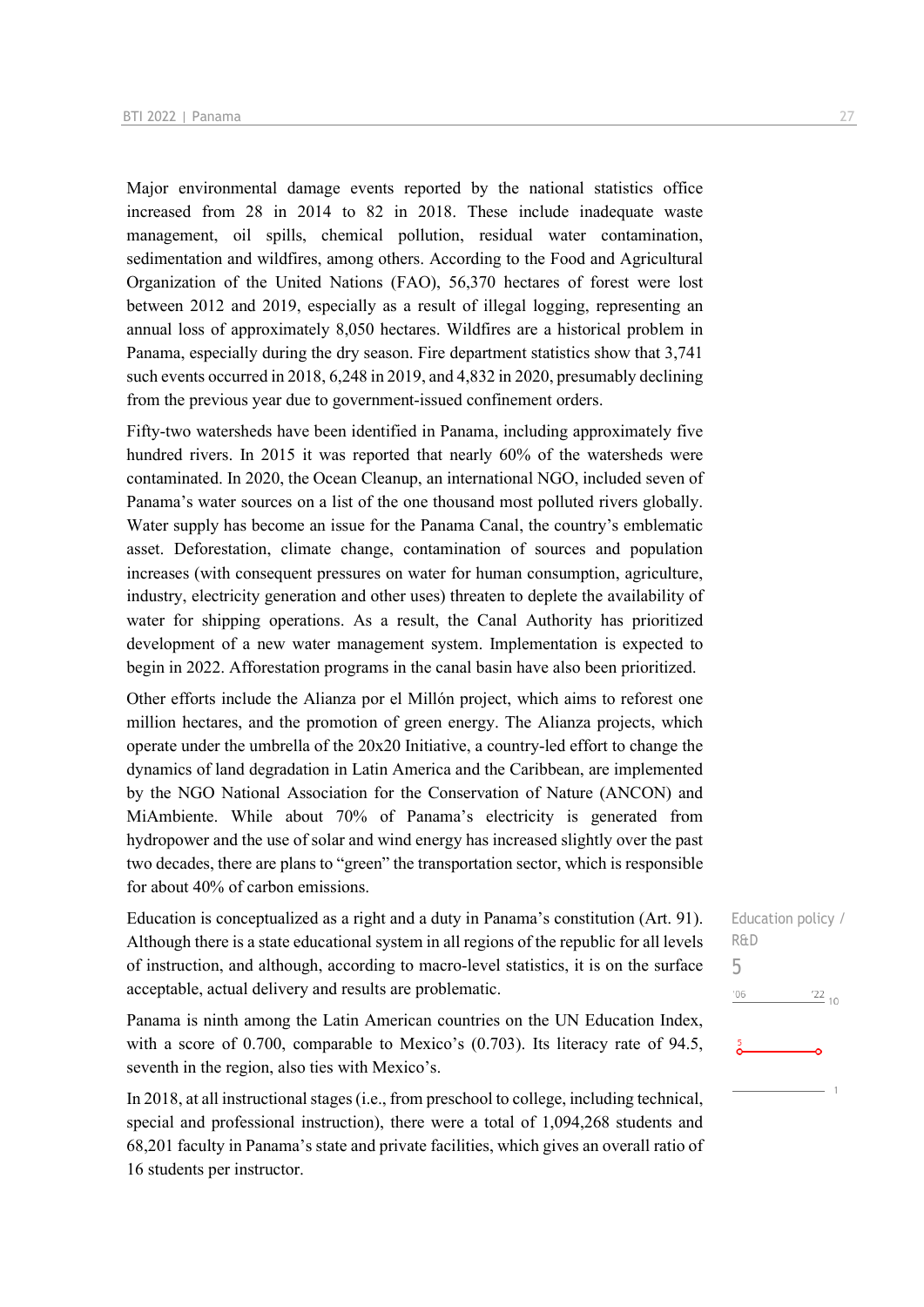The state educational sector consisted of 3,293 preschool, elementary and high schools under the Ministry of Education (2020), in addition to five state universities, the national institutes for sport and culture (the latter upgraded to Ministry of Culture in 2019), a technical institute (ITSE), a professional development institute (INADEH), an institute for the disabled (IPHE), the national scholarships fund (IFARHU), and the state radio and television service (SERTV). The budget allocation for this sector amounted to \$2.6 billion in 2019 – \$1.9 billion for the Ministry of Education and the remainder for the other components of the system.

According to the national statistics office, per capita expenditure on the state educational system was \$1,966.73 in 2018. World Bank statistics indicate that R&D expenditure was quite low, amounting to just 0.1% of GDP in 2017.

Actual results of the educational process in Panama are very discouraging, as confirmed by the most recent data from the OECD's Program for International Student Assessment (PISA 2018). Panama had the seventh lowest score among 77 participant countries in reading comprehension, and the third lowest scores in science and mathematics out of a group of 78 countries. In mathematics, Panama's results were below level one, indicating a widespread inability to perform elementary calculations.

Restrictions imposed to face the pandemic dealt Panama's educational system a strong blow, compounding its inadequacies further. Schools, which had just opened in March 2020, were ordered to close and education came to a standstill until midyear, when it was announced that the state system would turn to online teaching.

The switch (which by that time had already been effected by many private schools) was not immediately operational and faced significant obstacles, including connectivity difficulties. The digital platforms on which online education depends are privately operated and, thus, cost more than many families can afford.

Additionally, internet connectivity does not reach many parts of the country. In consequence, at least 40,000 students were completely unable to receive online instruction. Among those who were able to connect part or most of the time, connections were often unreliable, and actual delivery, at best incomplete, owing to the lack of preparedness among instructors, computer illiteracy and inadequate educational content.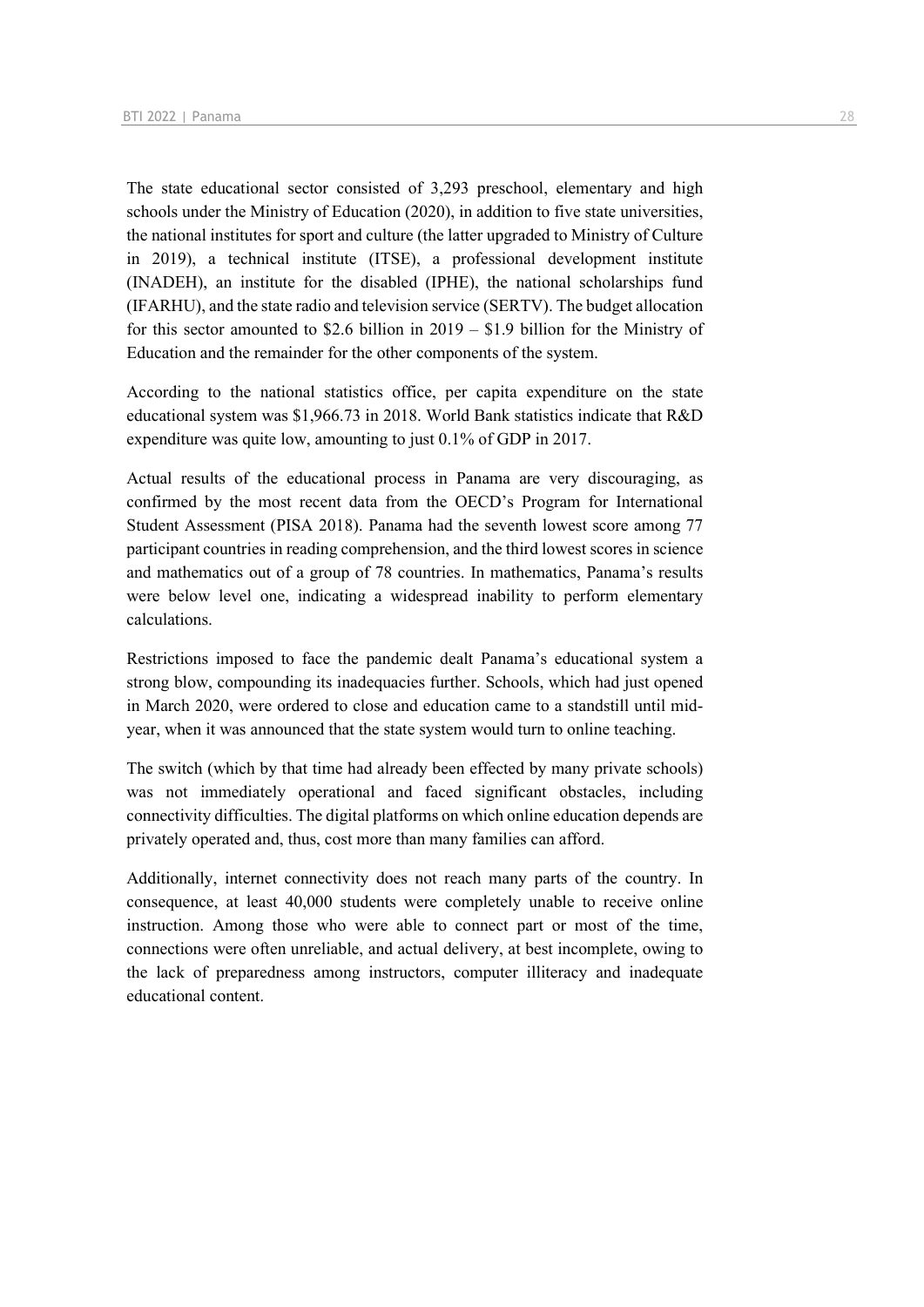## Governance

### I. Level of Difficulty

Panama's privileged geographic position has historically stimulated the growth of its service economy, based on the transit corridor, the centerpiece of which is its worldfamous canal. Natural disasters, though not uncommon, are not as devastating as in neighboring countries.

Tremors occur frequently, but they do not cause major damage. Heavy rains and flooding have increased in recent years, as has the intensity of dry season droughts. Generally, these issues do not cause serious disruptions, although the rains and flooding occurring in the western provinces of Chiriquí and Bocas del Toro in November 2020 were a major exception.

Other factors, however, are holding the country back, including a deficient infrastructure (especially in terms of ground transportation) causing, among other problems, nightmarish traffic jams. Poor educational levels and extreme poverty also undermine development.

The inadequacies of the educational system, as noted above, have contributed to poor human capital formation. The country's labor force is deficiently educated (except in enclaves such as the Panama Canal) and extreme poverty remains entrenched. The World Bank calculated the extreme poverty rate at 5.2% in 2018, with no significant decline taking place in 2019 and a rise expected in 2020 due to the economic collapse caused by measures imposed in response to the pandemic.

COVID-19 hit Panama severely. Eleven months after the first case was discovered in March 2020, 339,383 cases and 5,810 deaths have been reported (the figure is likely higher). By the end of February 2021, Panama had registered 77,858 cases and 1,333 deaths per one million people. Global averages according to Worldometer, were much lower (14,618 and 324.3, respectively).

Structural constraints 5 $-06$  $^{22}$  10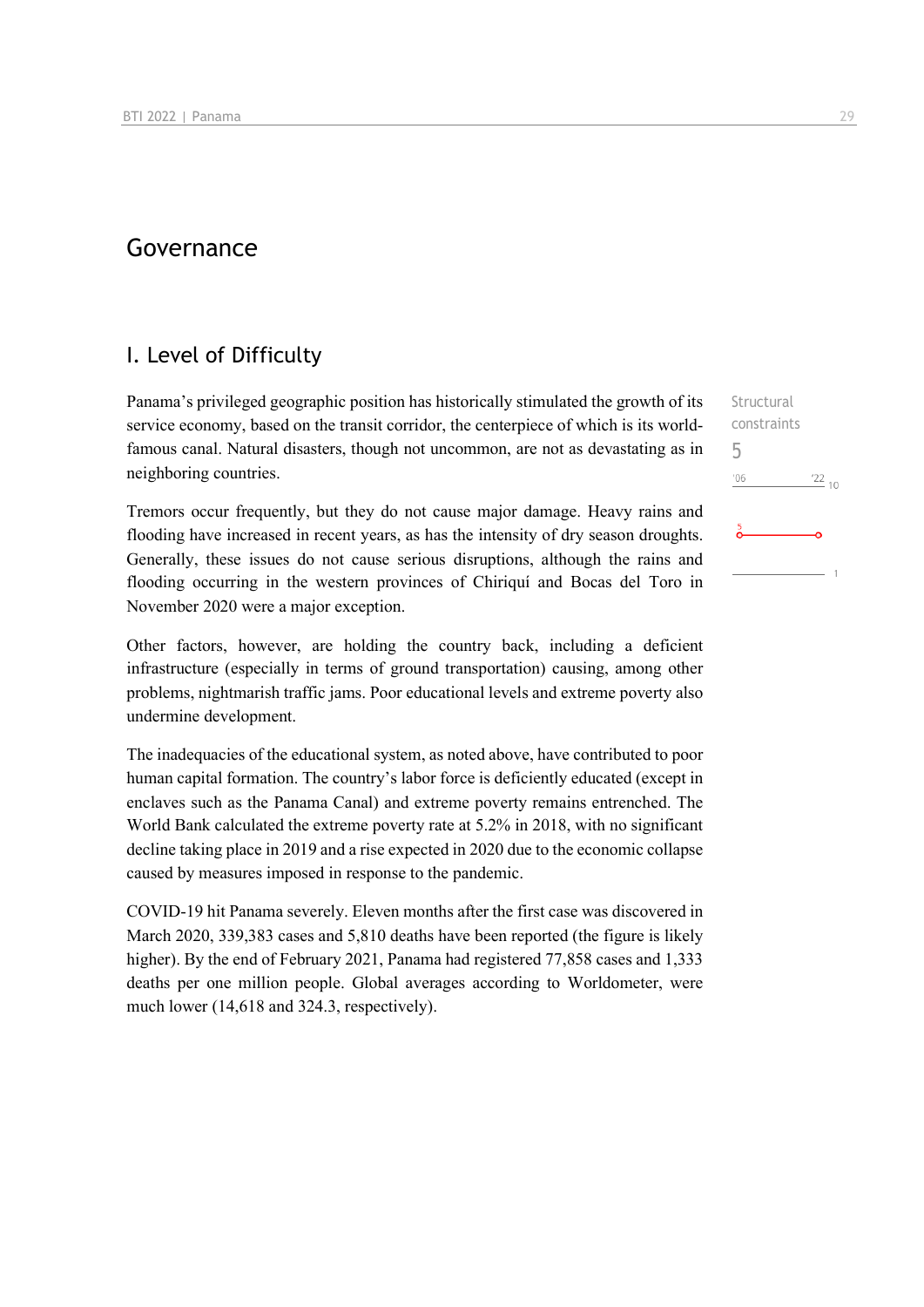Generally, clientelism remains the main incentive for political participation, which is normally limited to electoral participation every five years. Social trust levels are low, as reported above.

Even so, there is a trajectory of civic associations going back nearly two centuries, starting with the foundation of the Society of Friends of the Country (Sociedad de Amigos del País) in the 1820s. Throughout the nineteenth century, aid and professional societies operated in Panama. Toward the end of the century, one of the main achievements of a yet-incipient civil society was the foundation of the fire brigade (1887).

After the creation of the Republic of Panama in 1903, economic growth and U.S. influence contributed to the formation of lasting professional and civic associations. These include the Chamber of Commerce (Cámara de Comercio, Industrias y Agricultura, 1915), the Society of Engineers (Sociedad Panameña de Ingenieros y Arquitectos, 1919), the Rotary Club (1919), the General Workers Union (Sindicato General de Trabajadores, 1924), the National Bar Association (Colegio Nacional de Abogados, 1929), the National Association of Physicians (Asociación Médica Nacional, 1929), the Lions Club (1935), the United Teachers Association (Magisterio Panameño Unido, 1944), the Association of Professors (Asociación de Profesores de la República, 1945), the Workers Federation (Federación Sindical de Trabajadores de Panamá, 1945), the Industrialists Association (Sindicato de Industriales, 1945), Active 20-30 Club (1955), the Business Executives Association (Asociación Panameña de Ejecutivos de Empresa, 1958), the Bankers Association (Asociación Bancaria de Panamá, 1962) and the Kiwanis Club (1967), among many others. In the 1980s, several of these groups joined to launch a campaign to promote civic values and, toward the end of the decade, formed the National Civic Crusade (Cruzada Civilista Nacional, 1987 – 1989) against the military dictatorship.

Currently, although numerous civic associations exist, many are perceived as penetrated by business or political interests. It is not uncommon for civil society leaders to use their platforms to help obtain political office. This was the case for environmental leaders who became the mayor (1999 – 2009) and vice-mayor (2014 – 2019) of the city of Panama, and for the executive director of an anti-corruption group, who obtained an appointment as the director of the National Transparency and Information Access Authority (ANTAI) for 2014 – 2019.

Civil society traditions 5 $-06$  $\frac{22}{10}$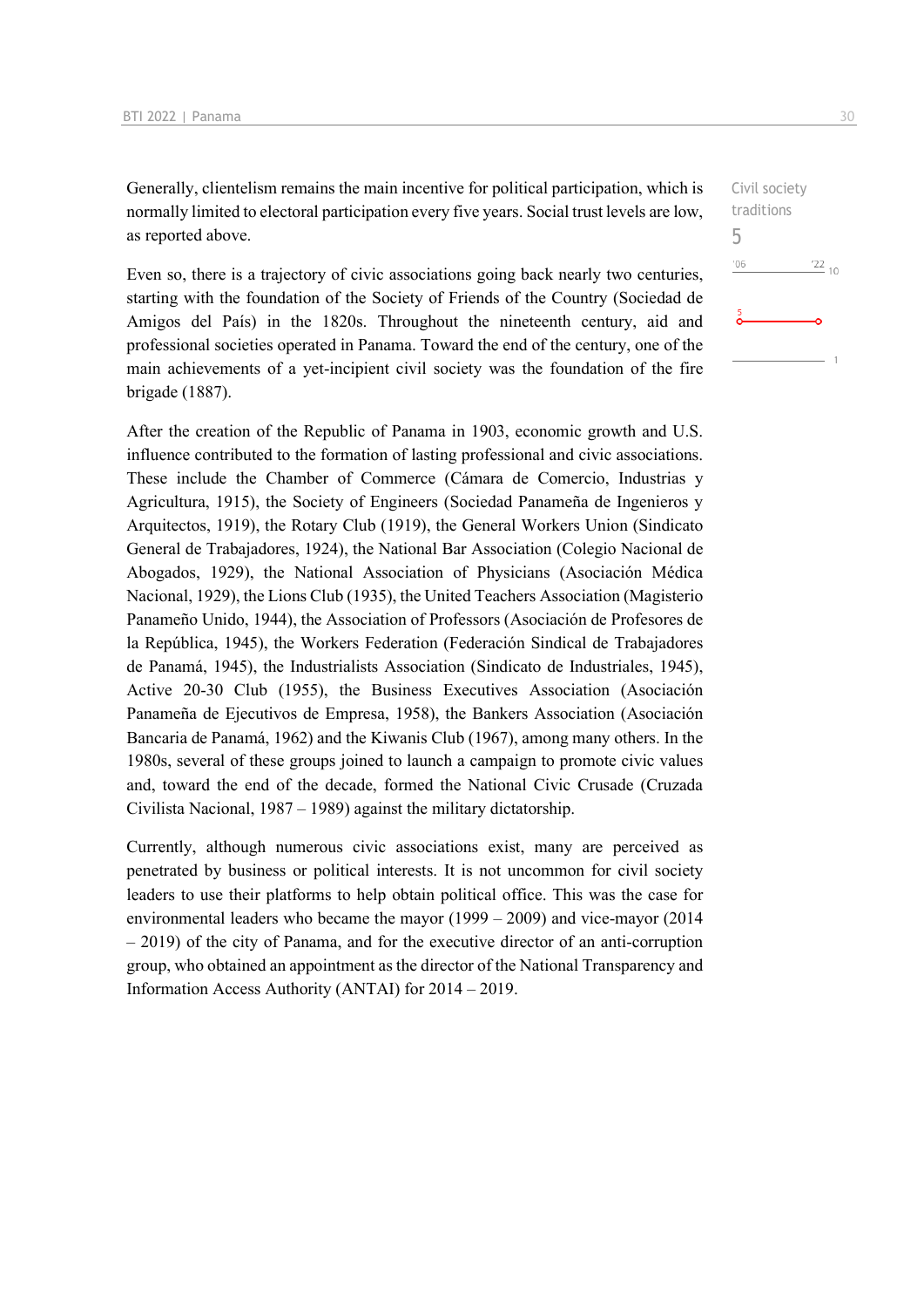Although the level of political debate is quite precarious and inclined to personalism, since the transition to democracy  $(1989 - 1994)$  political violence has not been an issue. The main cleavage during the military dictatorship  $(1968 - 1989)$ , which fractured society among those who supported the regime and those who opposed it, has been mostly healed, although the PRD, the dominant party in the system, founded by the dictatorship in 1979, still elicits strong revulsion in certain sectors.

Socioeconomic cleavage, with roots going back many decades, remains in place, although it has not yet been fully politicized.

An emerging cleavage, which is growing in fortitude, divides supporters and detractors of the political system. The central point of this fissure is the constitution of 1972, imposed by the military regime and still in place, which gave rise to the current political system.

While certain sectors advocate for a complete overhaul through a constituent assembly, others support system continuity through adaptation and minor (even cosmetic) constitutional reform. The coronavirus pandemic has heightened criticism of the government of Laurentino Cortizo (PRD, 2019 –), in particular, and the political system, in general, but this criticism has not yet led to widespread mobilization of the population or to significant political violence. Youth protests in 2019 and 2020, however, signaled growing discontent among young people; their protests were occasionally accompanied by violence.

### II. Governance Performance

### **14 | Steering Capability**

The priorities set by the Cortizo government have not been consistently strategic, as they have also been undermined by short-term political considerations and affected most notably by the coronavirus pandemic. Pursuant to Law N°34 of 2008, which requires the submission of a government strategic plan within the first six months of each administration, President Cortizo presented his strategic plan (Plan Estratégico del Gobierno 2020 – 2024; PEG) based on five pillars: 1) good governance; 2) rule of law; 3) a competitive economy to generate employment; 4) combatting poverty and inequality; 5) education, science, technology and culture. Each of these strategic pillars contains a series of specific objectives and "priority actions."

Apart from being rather ambitious in an overall weak institutional environment, which tends to undermine long-term policies, the government met resistance on several fronts even before the pandemic. Most emblematic was the "priority action" of constitutional reform that was heavily criticized after the National Assembly

### Question Score



## Conflict intensity 2  $\frac{22}{10}$  $106$ ۱â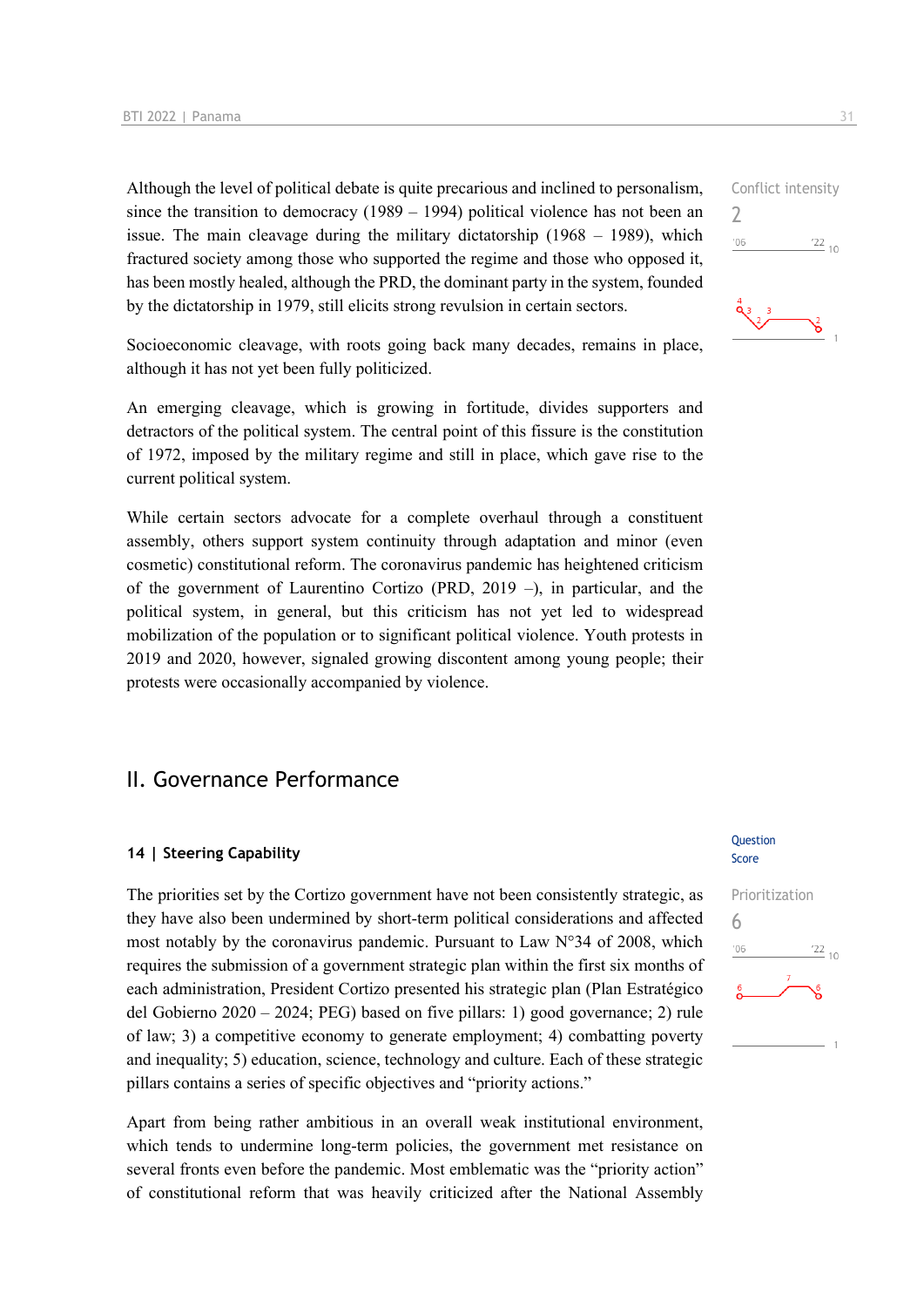introduced self-serving and even confusing amendments. After widespread social protests and the apparent loss of control over part of his faction in parliament, Cortizo withdrew his reform proposals. Instead, with the support of the UNDP, he introduced an alternative, more inclusive process of constitutional reform, which however did not move forward due to the pandemic.

The pandemic, which is partly responsible for the lack of progress on strategic goals, has almost overwhelmed the government and led to an abrupt reversal of priorities. Panama was completely unprepared to face a crisis of such magnitude. Problems include an inefficient and corruption-ridden health service, a weak epistemic community, very modest R&D and almost no inputs from the scientific sector (with the notable exception of the Gorgas Memorial Laboratory). Already weakened in its leadership, the government initially responded by replicating measures adopted by countries in the region, prioritizing a hard lockdown, without careful consideration of its impacts or adequate adaptation. As a result, Panama suffered one of the steepest economic declines globally in 2020, fueling further discontent among citizens.

Nevertheless, the government has managed to "rescue" some of its strategic priorities and implement important measures for social and economic relief, such as the Panama Solidario program, which was quickly established, and the acquisition of international support for the Plan Colmena strategy. Moreover, in November 2020, Cortizo – in urgent need of credibility – launched the Pacto del Bicentenario, which is supposed to deliver (and indeed did deliver) concrete reform proposals after an extensive consultation process involving all political, economic and social forces, down to every single citizen. Whether this process, continuing until the end of 2021, will really lead to fundamental changes can only be speculated in view of the mostly corrupt political environment that regularly tables such initiatives. However, the high participation figures, especially by individual citizens, and the subsequent rounds of consultations were impressive and prompted the UN High Commissioner for Human Rights, Michelle Bachelet, to praise the process.

While President Cortizo emphasizes evidence-based policymaking, progress has been meager and delayed, partly due to the pandemic; one example is the census, originally planned for 2020, which was to provide more detailed insights, particularly into the Afro-Panamanian population. In addition, the Government Office (Ministerio del Gobierno), which acts as a strategic planning unit, attempts to organize expertise on various PE G topics, but the lack of a professional civil service, due to patronage, undermines effective implementation. Political appointments prevail, especially in the subordinate bureaucracy. The civil service is weak, since allocating jobs as electoral rewards is the modus operandi in nearly all Panamanian administrations.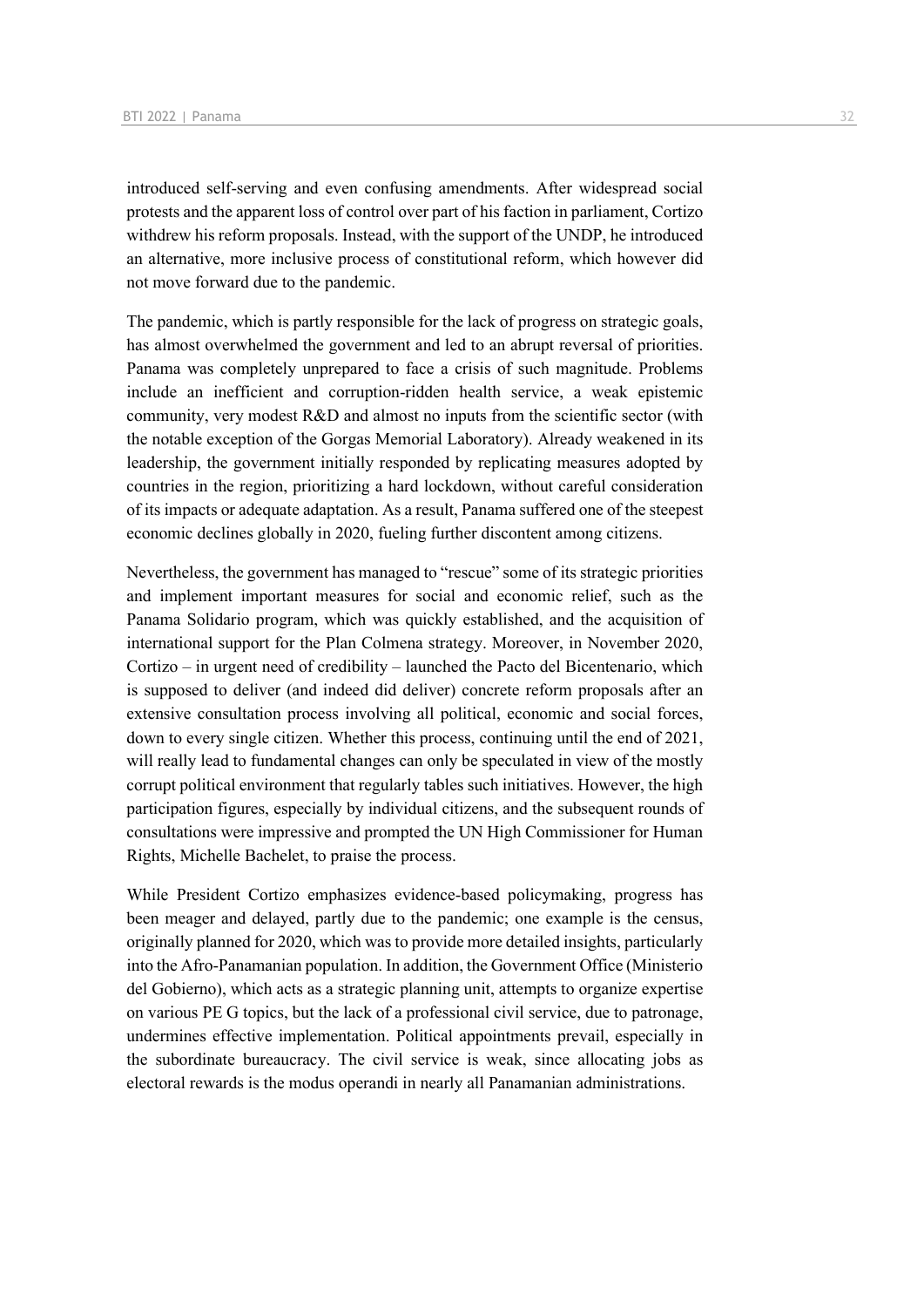The Cortizo government, in office since July 2019, has failed to implement some of the measures envisioned in the Strategic Plan 2020 – 2024. Apart from the constitutional reform, this is mainly due to the pandemic, which has delayed most of the initiatives since all other goals were submerged by the objective of confronting the health emergency. An oversaturation of the precarious health system was very narrowly prevented by imposing strict confinements, which handicapped the economy. Measures aimed at preventing contagion and deaths from the virus were not as effective as they were elsewhere, as shown by statistics for Panama, which revealed much higher death rates per million population by comparison the global average by the end of January 2021. Since February 2021, the rate of increase in confirmed COVID-19-related deaths has been similar to that of Germany and much lower than in South America, allowing for continued recovery in line with government efforts.

After the initial standard (and harsh) response to the pandemic, the government was able to take several measures to improve the disastrous social and economic situation into which it had forced the country. For example, the Panama Solidario program, the Plan Colmena strategy, and the Pacto del Bicentenario were implemented professionally and have produced results. According to ECLAC projections on poverty rates, Panama was the only country besides Brazil in which extreme poverty did not increase in 2020, presumably due to the effectiveness of the Panama Solidario program. After initial difficulties, the government has also improved pandemic management, particularly with regard to vaccinations.

In recent years, Panamanian governments have succeeded in accessing international capital markets at favorable interest rates. Leveraging Panama's investment grade, in July 2019, the government of Laurentino Cortizo (PRD, 2019 –) placed a \$2-billion bond issue on the international market, followed by a \$1.3-billion issue in November 2019, at the lowest rates the country ever received. These developments were hailed as policy successes, although critics expressed concern about rising indebtedness.

The government shows a reduced capacity for policy learning, not a particular strength of governance in Panama overall, despite some exceptions. A major difficulty is that significant knowledge is lost when officials rotate as a result of national elections or the dismissal of department heads. This is nearly always the case when a new government steps in, owing to a time-honored practice of replacing topand middle-level officials in the bureaucracy with political appointments. The learning curve is often steep for incoming officials who frequently do not possess adequate qualifications for their jobs. While several reforms have been implemented to improve the civil service, such as Law No. 23 of 2017 to strengthen the role of the Directorate General of Administrative Careers (DGCA) in developing human resources policies for public servants, progress has been slow.

Appointments to the bureaucracy at all levels continue to be seen as prizes to be awarded to loyal supporters and campaign activists, or as rewards to campaign donors. There is no formal institutional framework in place for learning or innovation,



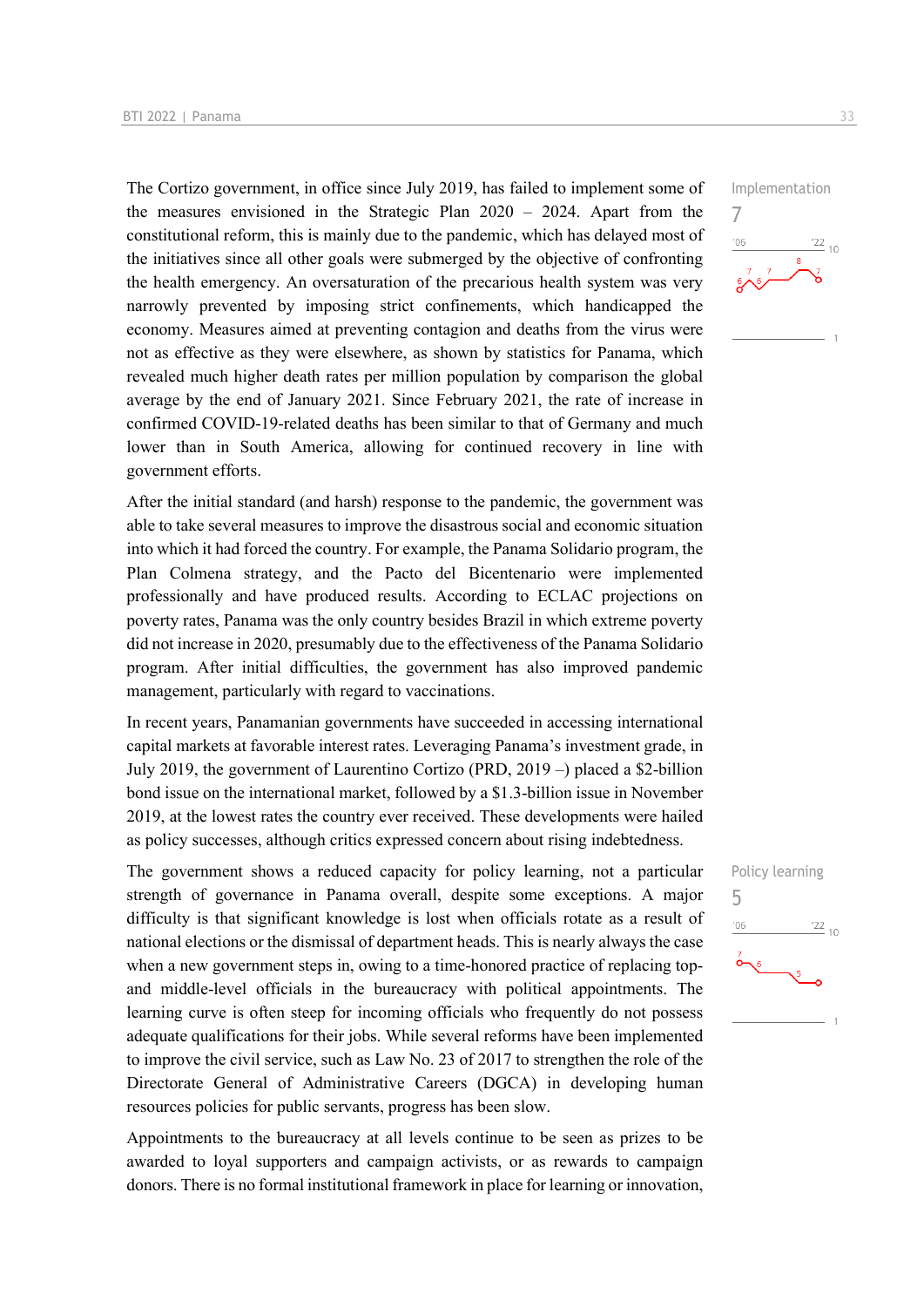and international influence has to date been irrelevant with regard to contributing to professionalization of the civil service. It is not unusual for attendees at professional training programs abroad under official cooperation schemes to be dismissed once there is a change in government.

Panamanian administrations do not excel at consistently seeking expert advice, but they do so for certain important goals, such as, under the Cortizo government, seeking advice from the UNDP for a renewed, dialogue-based constitutional reform process – which then stagnated due to the pandemic – and the implementation of the Pacto del Bicentenario (via the internet platform Agora). These two policy changes also demonstrate a certain degree of policy learning to correct failed top-down policies, albeit with qualifications made in "Prioritization." The latter points to countryspecific problems, such as those that surrounded the financial transparency commission created with fanfare by Cortizo's predecessor, Varela. Its most prominent members, Nobel Laureate Joseph Stiglitz and corruption expert Mark Pieth, withdrew from the commission in 2016, alleging that the government was ultimately covering up the "business model" as revealed shortly thereafter in the Panama Papers.

### **15 | Resource Efficiency**

The government makes efficient use of only some of its available human, financial and organizational resources. Panama's 2020 budget amounted to \$23.3 billion. Nearly 60% (\$13.7 billion) was allocated to funding regular operations, including government salaries. According to the Comptroller-General's Office, in November 2020 there were 242,133 public employees. This figure represented a year-on-year increase of 1,337 (0.6%). The accumulated payroll expense on November 30, 2020, amounted to \$4.1 billion, versus \$3.8 billion a year before. This represents a \$248 million year-on-year increase (6.5%).

In the 11 months ending on November 30, 2020, government earnings amounted to \$4.2 billion, which represented a 30% year-on-year decline. Tax receipts for \$3.2 billion were the main component of government earnings, down 31% from a year earlier. Payroll expenses on November 30, 2020, represented 98% of regular earnings and 128% of tax receipts on that date. Clearly, the Panamanian government resorted to public indebtedness to fund its already-bloated payroll, which continued to increase despite the pandemic. Recruitment and dismissal of government employees usually reflect political motivations. Competitive, meritocratic personnel management procedures are alien to Panama's public sector.

Panama's 2021 budget, for \$24.2 billion, was 4% higher than the previous year's. Observers expressed surprise at the increase, given the country's strained budgetary situation. Of the total, 68% was allocated to regular operations (\$16.4 billion). Given the precipitous drop in government receipts, the budget is increasingly being funded Efficient use of assets 4 $\frac{22}{10}$  $^{\prime}06$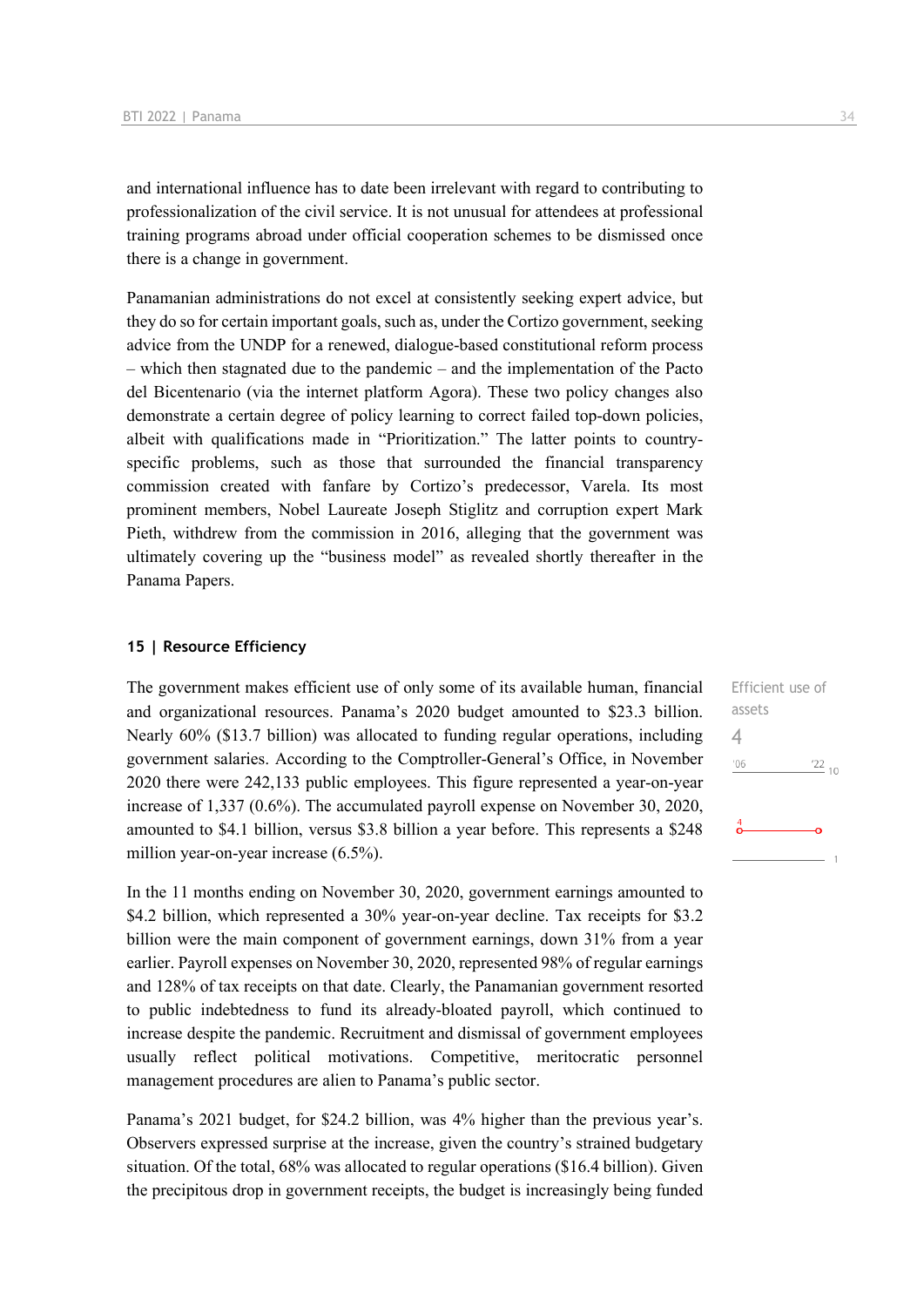by public debt. The National Assembly increased the deficit ceiling to between 9% and 10.5% in 2020, and between 7% and 7.5% in 2021. As noted, public debt rose by \$9.0 billion between January 2020 and January 2021, up to \$38.9 billion. Government accounts are audited by the Comptroller-General's Office, the activities of which, though nominally independent, are in effect aligned with the government's objectives. The office is slow to reveal data and ineffective in preventing misuse of funds. Transparency is not a priority. Obtaining reliable, timely statistics is an arduous task.

The Cortizo administration has repeatedly failed to coordinate between conflicting objectives. Disputes between the government bloc in the National Assembly, the PRD leadership and the national executive have obstructed policy implementation. The pandemic has made some discrepancies within the government more evident than they were previously. Internal disputes caused the dismissal of Health Minister Rosario Turner in June 2020, before she had completed her first year in office. Turner was succeeded by Vice-Minister Luis Francisco Sucre. At that time, the ministers for Housing and Social Development were also replaced, ostensibly to placate dissatisfied members of the ruling party.

Some policies have counterproductive effects on other policies. Since the start of the coronavirus emergency, numerous and inopportune restrictions issued by the Health Ministry have lacked clarity and conflicted with regulations stemming from other areas. Unclear, ambiguous dispositions have been left to the arbitrary interpretation of security forces, which tend to take authoritarian courses of action.

Although anti-corruption legislation exists and integrity mechanisms are in place, neither the government, nor the judicial system manifest a strong willingness to contain corruption. According to Articles 279 – 280 of the constitution, all government spending is subject to auditing by the Comptroller-General's Office. Appointment to the post of comptroller-general of individuals closely associated with the president or the ruling party often results in lenient treatment of activities not in the public interest, which, nonetheless, are submitted or recommended by prominent officeholders.

In 2004, the government created a National Transparency Council against Corruption, which in 2013 became the National Transparency and Information Access Authority (ANTAI). Neither ANTAI nor its predecessor have succeeded in contributing to improving transparency levels. Corruption is widespread in all branches of government. As reported by the 2019 Global Barometer Report, 56% of those surveyed thought corruption had increased in the previous 12 months.

According to Law N°26 of 2006, modified in 2020, all government contracts over \$50,000 must be awarded through public bidding. All contracting and procurement must be published by the government, for which purpose the Panama Compra electronic portal is utilized.

Policy coordination 6  $\frac{22}{10}$  $^{\prime}06$ 

Anti-corruption policy 4 $-06$  $\frac{22}{10}$ 

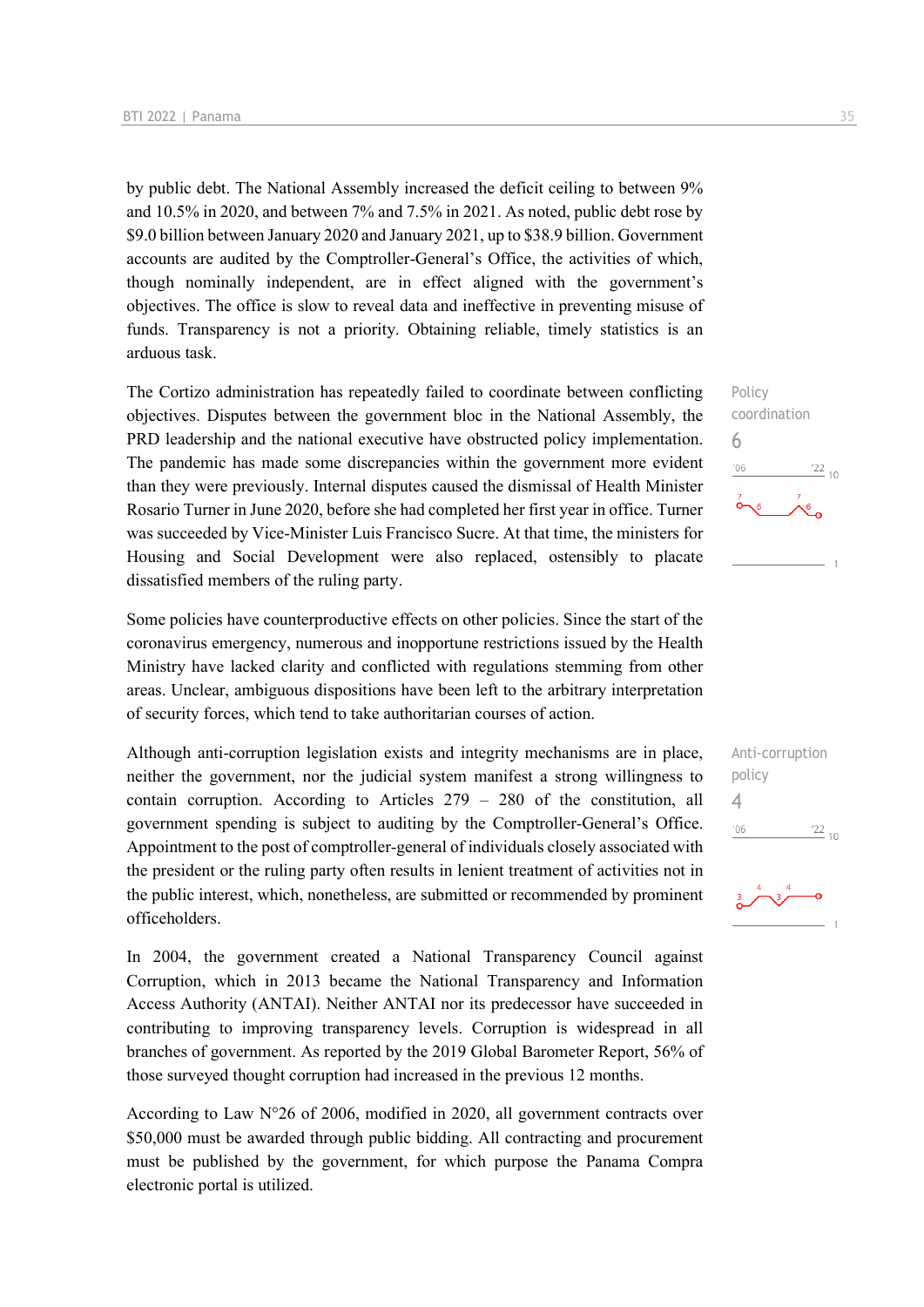There is no specific conflict of interest legislation in Panama. The Public Servants Ethics Code (Executive Decree  $N^{\circ}246$  of 2004) generally prohibits conflict of interest but does not identify specific behaviors or establish explicit penalties. A bill to provide such legislation was introduced in the National Assembly in 2019, but it has thus far failed to receive the deputies' attention.

According to Art. 304 of the constitution, top officials in all branches of government are required to submit asset declarations before a notary public within 10 days of both taking and leaving office.

Law  $N<sup>°</sup>6$  of 2002 regulates access to public information, requiring disclosure except in cases of confidentiality pertaining to public security or other sensitive matters, within 30 days of filing the request. Officials may request a 30-day extension. If no answer is provided, the petitioner may resort to the Supreme Court. Orders issued by the court to release information based on Law N°6 of 2002 are often not observed.

Campaign finance limits, considered in the Electoral Code, were introduced in 2015. They include a \$10-million cap on presidential campaign spending and a \$300,000 limit on individual contributions to presidential campaigns. Law N°23 of 2015, modified in 2017, introduced measures to prevent money-laundering, as well as the financing of terrorist activities and the proliferation of weapons of mass destruction. This legislation, as well as measures adopted to implement it, have been considered insufficient by the OECD's Financial Action Task Force.

### **16 | Consensus-Building**

Major political actors agree that the current configuration of Panama's politics, based on the 1972 constitution and overall stable since 1990, should be maintained; there has been no attempt at democratic rupture in recent decades nor a rise in authoritarian populism. While this consensus includes competitive elections on a five-year rotation, to date, it also means the acceptance of defects such as "partyarchy," clientelism and vote-buying, which create obstacles to reforming the current constitution to further democratize and liberalize the political system. Of the seven candidates in the 2019 presidential election, three proposed modest modifications, based on a procedure involving the incumbent National Assembly, and another three suggested making changes through a constitutional convention also described in the constitution. Only one candidate proposed a complete overhaul by means of a constituent assembly.

Relevant actors concur that Panama's model of market economy should be preserved; there are no government parties with nationalizing strategies or which seek the increased presence of the state in the economy. This, however, also implies the maintenance of the cartel-based economic system against proposals to make it more transparent and competitive. The system is based on informal connections between Consensus on goals 9 $\frac{22}{10}$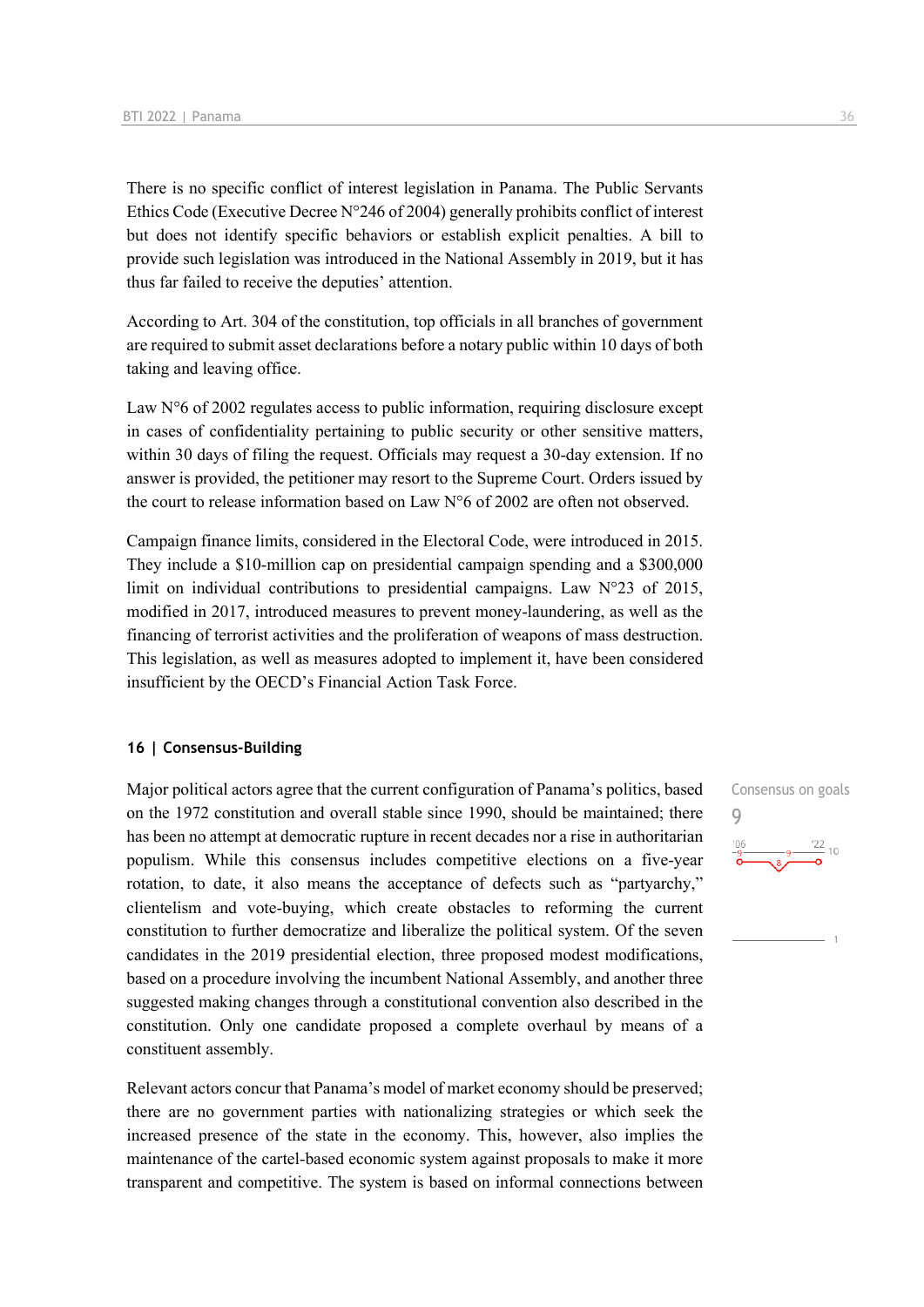the political and economic elites, partially based on bribery and other graft in exchange for political benefits and favorable regulations. For example, chiefly as a result of investigations carried out in other jurisdictions, it has been revealed that government contractors (including large construction companies, such as Odebrecht and FCC Construction) normally bribe officials to obtain government contracts.

In a strict sense, from the standpoint of procedural democracy, anti-democratic actors are not present in Panama. However, given the elitist nature of Panamanian politics, there are strong indications that these elites have no interest in, or at least find difficult, deepening democracy. In this vein, advocates of democratization are generally unable to get their initiatives past major roadblocks, including the Electoral Tribunal, the party system, the executive, the National Assembly and the judiciary. Actors in these sectors have prevented initiatives for constitutional reform, democratization and transparency from coming to fruition. A case in point was the constitutional reform submitted to the National Assembly in 2019, which project the deputies thwarted by introducing self-serving and even confusing amendments. Mounting public criticism forced the government to withdraw the project.

Starting with the Martín Torrijos Administration (PRD, 2004 – 2009), the security services have gained strength, thanks to strong support from the Panamanian government and the United States. As a result, these units, including the National Police, the Air & Naval Service, and the Border Service, operate autonomously, outside the reach of democratic oversight. These services have become an informal veto player. Other veto players in matters of relevance to them include big business sectors and the Catholic Church.

The socioeconomic divide remains the most important divide in Panama today, and it partially overlaps with ethnic cleavages. Despite occasional outbursts of populist rhetoric, however, these fissures have not yet been activated politically or through elections. Nor have they become violent. Political actors assume that they can continue to prevent the escalation of conflict through traditional patronage measures, including massive subsidies. While indigenous cleavages have recently become more visible, there are institutionalized mechanisms – such as the indigenous comarcas with a degree of self-governance and specific equality rights – that prevent potential escalation of conflict.

Notwithstanding, mounting frustration because of deep-seated inequalities and the poor management during the pandemic has provided fertile ground for repeated protests, some of which have turned violent. A fracture which has intensified in recent years and even more during the coronavirus emergency, and which has some connection to the socioeconomic cleavage, is that which divides supporters and opponents of the political system. Anti-system activists, predominantly among the youth, are increasingly becoming more vocal and insistent. It remains to be seen if or

Anti-democratic actors 9  $\frac{22}{10}$  $06'$ 

Cleavage / conflict management 8 $\frac{22}{10}$  $n<sub>f</sub>$ 

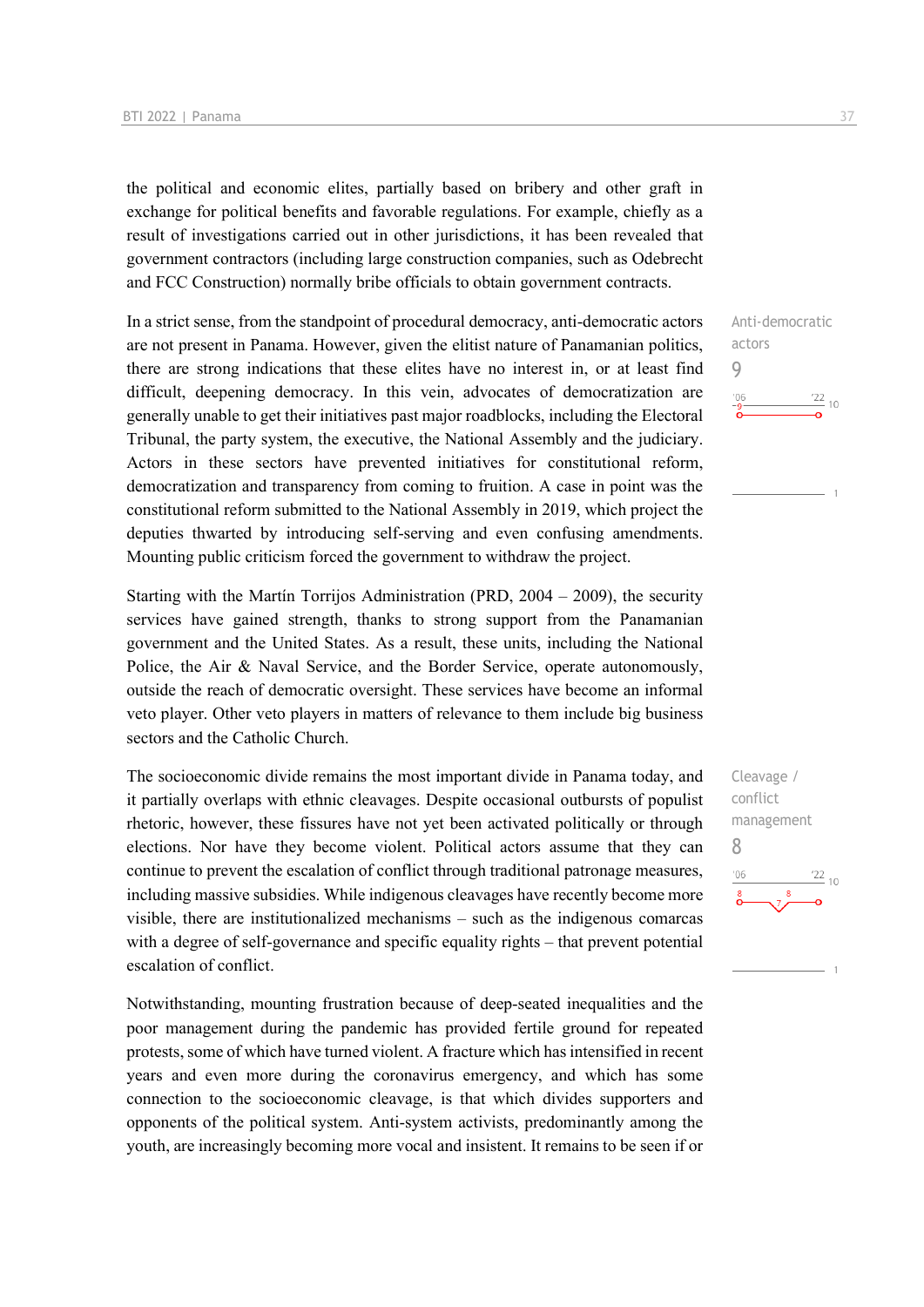by how much the Pacto del Bicentenario initiated by the Cortizo government to alleviate all these fissures will deliver results.

Until recently, civil society participation in the political process oscillated between permission and neglect, given the weak role of most CSOs, other than the wellorganized business organizations. On occasion, the government invited supportive civil society organizations to national or sectoral consultations. Independent or adverse organizations have normally been excluded from political processes. During the coronavirus pandemic, universities, think tanks, professional associations and civil society organizations, including scientific, medical, legal, business and other groups complained that the government avoided consultation of them in the design and implementation of its COVID-19 response. The Gorgas Memorial Laboratory, a prestigious tropical medicine research institution, is one of the few scientific organizations consulted during the emergency.

Nevertheless, following the 2019 protests against the watered-down constitutional reform proposal and in the midst of discontent due to the pandemic measures, the Cortizo government launched the Pacto del Bicentenario, a proposal for reforms to be adopted after a comprehensive consultation process involving all political, economic and social forces, down to each individual citizen. Whether this will really lead to fundamental changes can only be speculated upon. But the participation figures were impressive.

Human rights violations during the military dictatorship (1968 – 1989) included arbitrary detentions, torture, exile, forced disappearances and political murders, some of which remain unsolved to this day. A truth commission was established in 2001, but it failed to reach any agreements with the victims. The commission investigated 110 cases and concluded that 70 people had been murdered, while 40 were still missing. The judiciary is notoriously incompetent when it comes to bringing human rights violations to justice, which is why victims' relatives turned to the Inter-American Commission on Human Rights (IACHR) in 2003. Despite weak attempts during the governments of Mireya Moscoso (PPAN, 1999 – 2004), Ricardo Martinelli (CD,  $2009 - 2014$ ), and Juan Carlos Varela (PPAN,  $2014 - 2019$ ), few reparations for victims and their families have been made in over a decade. In 2015, the IACHR agreed to evaluate the case, which facilitated the parties beginning bilateral negotiations toward an amicable settlement and offered technical advice. In 2019, the victims of the dictatorship and the government of Panama signed a reparations agreement to acknowledge responsibility for the criminal acts and provide financial compensation to the victims.



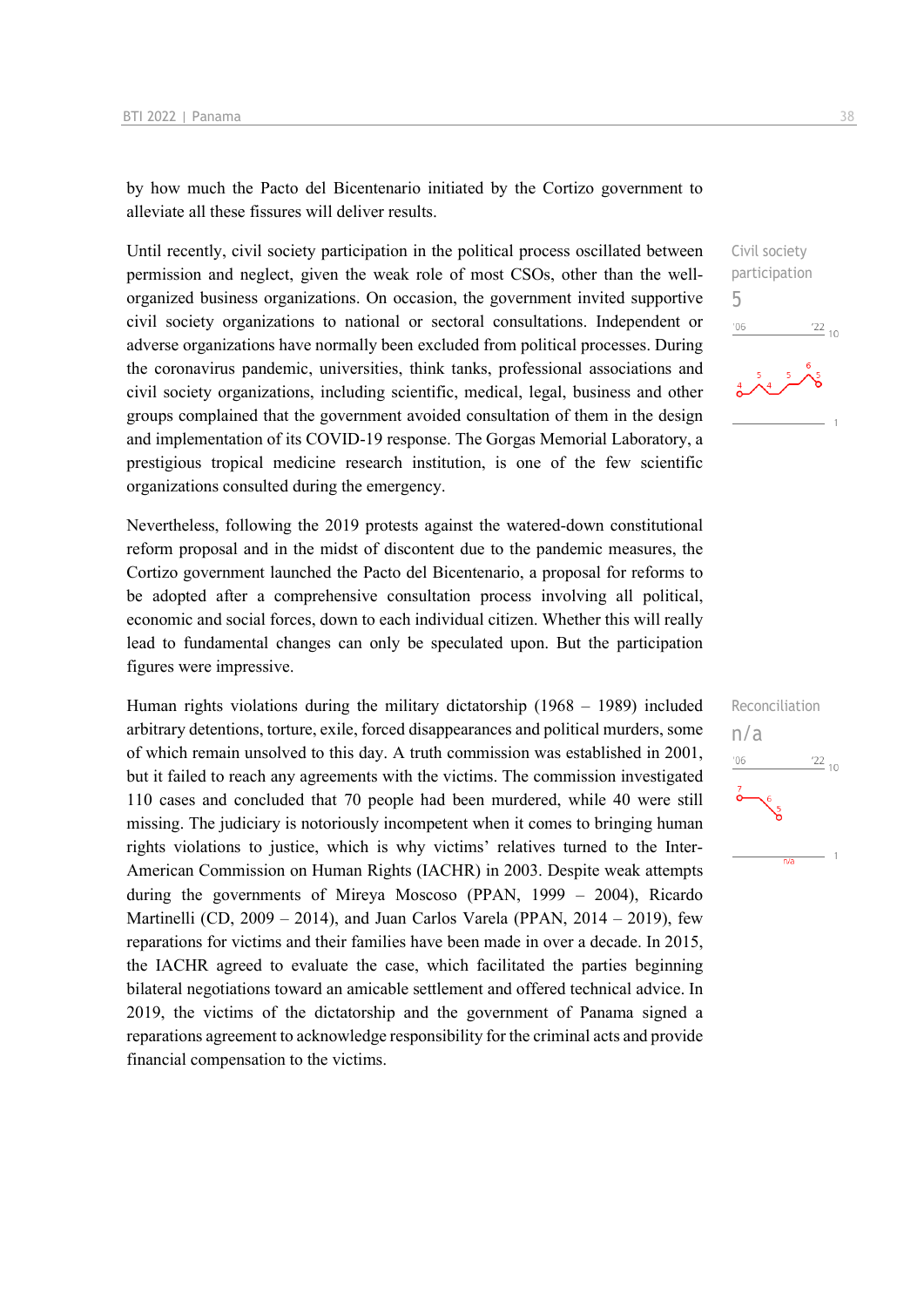### **17 | International Cooperation**

As a high-income country, Panama needs less and less international assistance and will graduate from the Development Assistance Committee's List of Official Development Assistance recipients on January 1, 2022. However, thanks in part to the presence of numerous international organizations (such as the UNDP, UNICEF, UNPE, FAO, et cetera) the country continues to receive technical and financial support in a number of areas. Panama's overarching development goal is to further strengthen its role as a global crossroads of highly competitive service branches (including the canal and financial services), which account for 75% of GDP and are expected to provide economic and political stability. Overall, the government tries to use international assistance for its own development agenda as specified in its strategic plan, but implementation tends to be unreliable, delayed or hampered by administrative deficiencies.

In early 2020, non-reimbursable cooperation projects amounting to \$101 million had been approved for Panama or were being implemented. Main donors included the Inter-American Development Bank (IDB), the Spanish International Cooperation Agency (AECID), the World Bank, the European Union, the Latin American Development Bank (CAF), and the Japanese International Cooperation Agency (JICA). Main areas of execution included environmental preservation, water and sanitation, transportation, and security. Panama has received some assistance in response to the COVID-19 crisis from multilateral agencies (UNICEF, the WHO/PAHO) and other countries, including South Korea, Turkey, the People's Republic of China, Taiwan and, especially, the United States.

On money-laundering, the most pressing issue for maintaining – or better, restoring – a thriving financial sector, the Cortizo administration has committed to several agreements. The most notable of these are a high-level political commitment to work with the Financial Action Task Force (FATF)/GAFILAT to strengthen the effectiveness of its anti-money-laundering/combatting the financing of terrorism system and a memorandum of understanding with the United States to establish an anti-money-laundering task force, with FBI support, to improve its capacity to investigate money-laundering and corruption. In both cases, implementation is significantly delayed, negatively affecting the country's credibility.

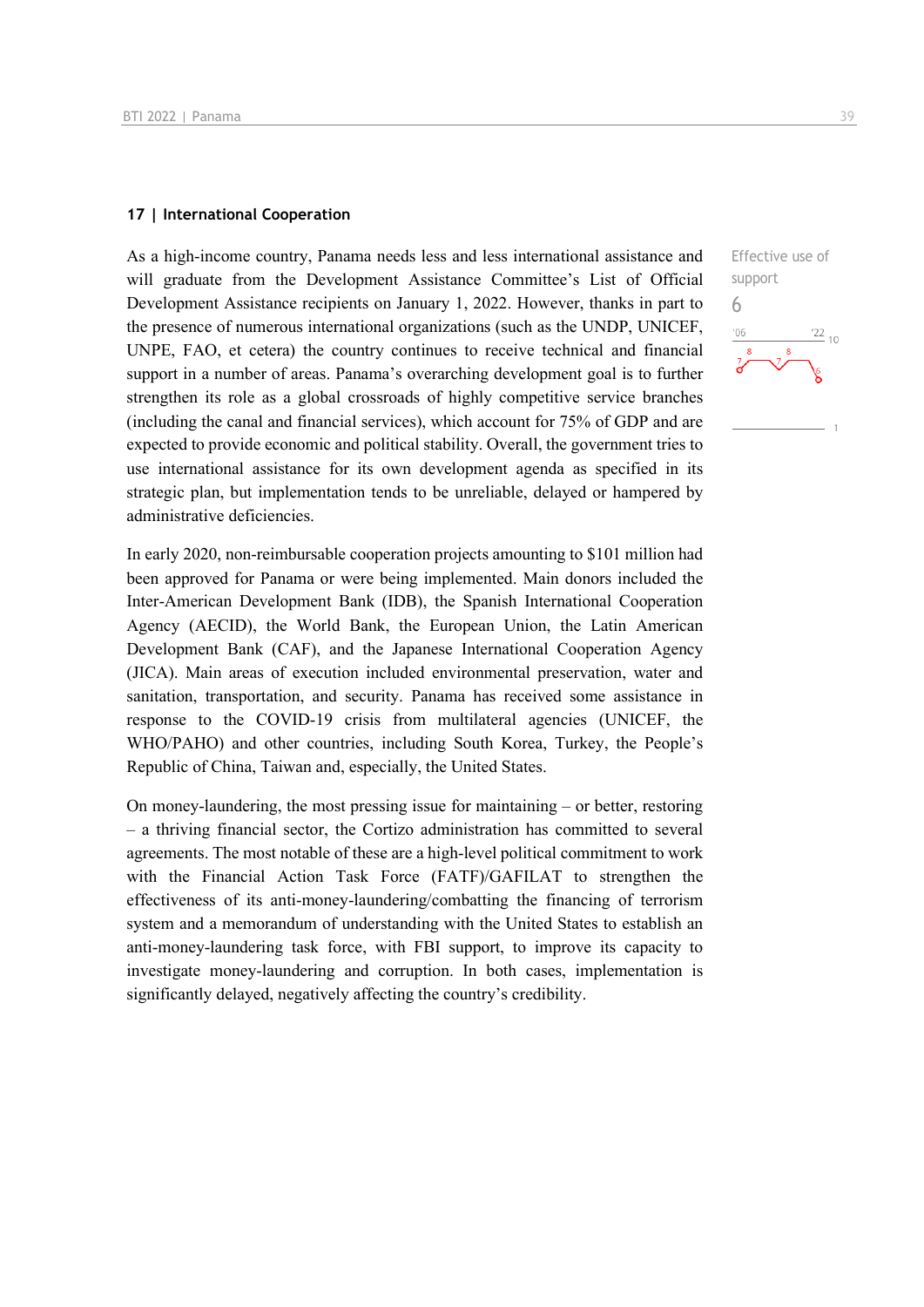In terms of credibility, Panama presents a rather mixed picture. During its tenure, the Cortizo government has attempted to mend some of the cracks that have undermined the country's credibility and reliability, but it has repeatedly encountered difficulties in implementation, sometimes resulting in a constant back-and-forth assessing compliance and reforms. Panama is a cooperative partner of regional, subregional, and international bodies and largely complies with international obligations. However, the country's reputation has suffered greatly over the past decade due to its unwillingness and/or inability to combat money-laundering and tax evasion, as the Panama Papers clearly demonstrate.

The EU and the OECD, including its Financial Action Task Force (FATF), have placed and removed the country from their gray or black lists and placed it on them again, albeit without revealing any clear criteria for their actions. The country remains on the EU's list of non-cooperative jurisdictions for tax purposes since the February 2021 update, as well as on the FATF's gray list. While the EU ruling is rather arbitrary – aside from the fact that Europe is one of the largest tax havens in the world, according to the Financial Secrecy Index 2020 – the failure to combat moneylaundering weighs heavily on the credibility of Panamanian administrations, despite their commitments to make changes. Nevertheless, the country continuously cooperates with the relevant authorities (see "International Cooperation"), not least because the maintenance of its economic model depends on its credibility. In November 2020, Panama ratified the Multilateral Convention to Implement Tax Treaty Related Measures to Prevent Base Erosion and Profit Shifting (Multilateral Convention or MLI), thus – according to OECD – "underlining its strong commitment to prevent the abuse of tax treaties and base erosion and profit shifting (BEPS) by multinational enterprises."

Given the United States' strong interest in (and pressure exerted on) Panama, compliance has been quite effective, particularly on issues of security cooperation and financial reporting (most notably under the Patriot Act of 2001). While there is a tradition of signing multilateral and bilateral treaties, compliance with some of these instruments requires improvement. An example is Advisory Opinion OC-24/17 by the Inter-American Court of Human Rights (dated November 24, 2017) on gender identity, equality and non-discrimination against same-sex couples, which the Panamanian government has not acted upon, and which reflects a deeply rooted ultraconservative attitude in most Latin American and Caribbean countries, which, with few exceptions, have likewise ignored this advisory opinion.

Panama belongs to many international and regional organizations and has traditionally expressed a commitment to international cooperation and hemispheric integration. The country's participation in international organizations has not normally been proactive. Recent years have seen a modest increase in Panama's presence internationally. Rotating leadership roles have been assumed in the UN World Food Program (WFP), the UN Civil Rights Council, the International Labor  $\frac{22}{10}$ 

Credibility

6

 $n<sub>f</sub>$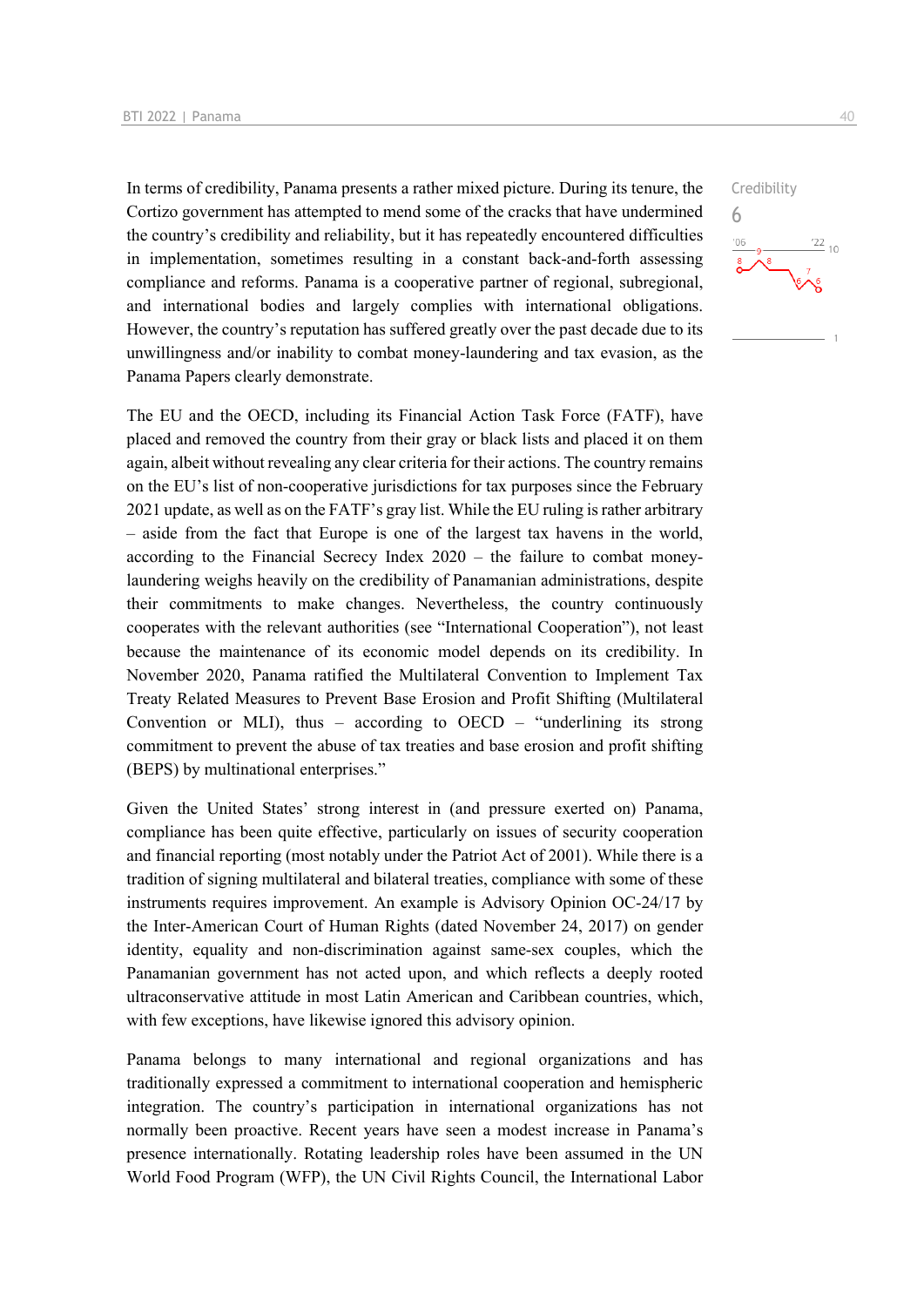Office (ILO), the International Civil Aviation Organization (ICAO), the Organization of American States (OAS), the Association of Caribbean States (ACS) and the Central American Integration System (SICA). Panamanian citizens have been selected to assume leadership roles in the UN Population Fund (UNFPA), the Inter-American Human Rights Commission and SICA.

Panama is active in regional cooperation, but its interests are divided between subregional cooperation with its Central American neighbors and its special relationship with the United States, given the strategic importance of the canal and the country's financial system as a magnet for money-laundering, especially drug money.

In the years since Panama normalized links with the People's Republic of China (2017), relations with the United States have been characterized by increased insistence from Washington, DC, to "cool off" relations with Beijing. Panama received visits from high-ranking U.S. officials, including former Vice President Mike Pence and former Secretary of State Mike Pompeo, warning the administration of Juan Carlos Varela (2014 – 2019) against the "dangers" of close links with China. The administration of Laurentino Cortizo (2019 –) has seemingly been responsive to the U.S.'s admonitions, aiming to distance itself from Beijing and endeavoring to cooperate with the United States, especially in security matters. A letter of intent regarding security cooperation was signed in December 2019. The following year, Panama created the Regional Center for Aeronaval Operations (CROAN, in Spanish), a joint command of its armed services ostensibly to fight drug-trafficking, which Washington has pledged to support. U.S. National Security Adviser Robert O'Brien visited Panama in August 2020 and "humanitarian" exercises were conducted between the U.S. Southern Command and military units from Panama's public force (the Border and Air & Naval services) in January 2021.

As for its immediate neighbors, Panama's relations with Colombia and Costa Rica are in good standing. Panama, however, has not been very proactive addressing bilateral matters affecting the country. There are problematic issues with Colombia, including the spillover of thousands of irregular migrants across the border into the isthmian republic and trade sanctions maintained by the government in Bogotá, despite WTO rulings favorable to Panama. The Panamanian government has dealt with these troubles, as well as with certain border problems with Costa Rica passively. However, as a result of the worrisome escalation in irregular migration, at Panama's request, the foreign ministers of both countries met in April 2021 to discuss an agreement regulating the "controlled flow" of irregulars. Apart from being a member of most regional and subregional organizations, Panama has become slightly more active in Central American cooperation, especially concerning the Central American Integration System (SICA) and the Economic Integration Subsystem (SIECA).

Regional cooperation 8 $\frac{22}{10}$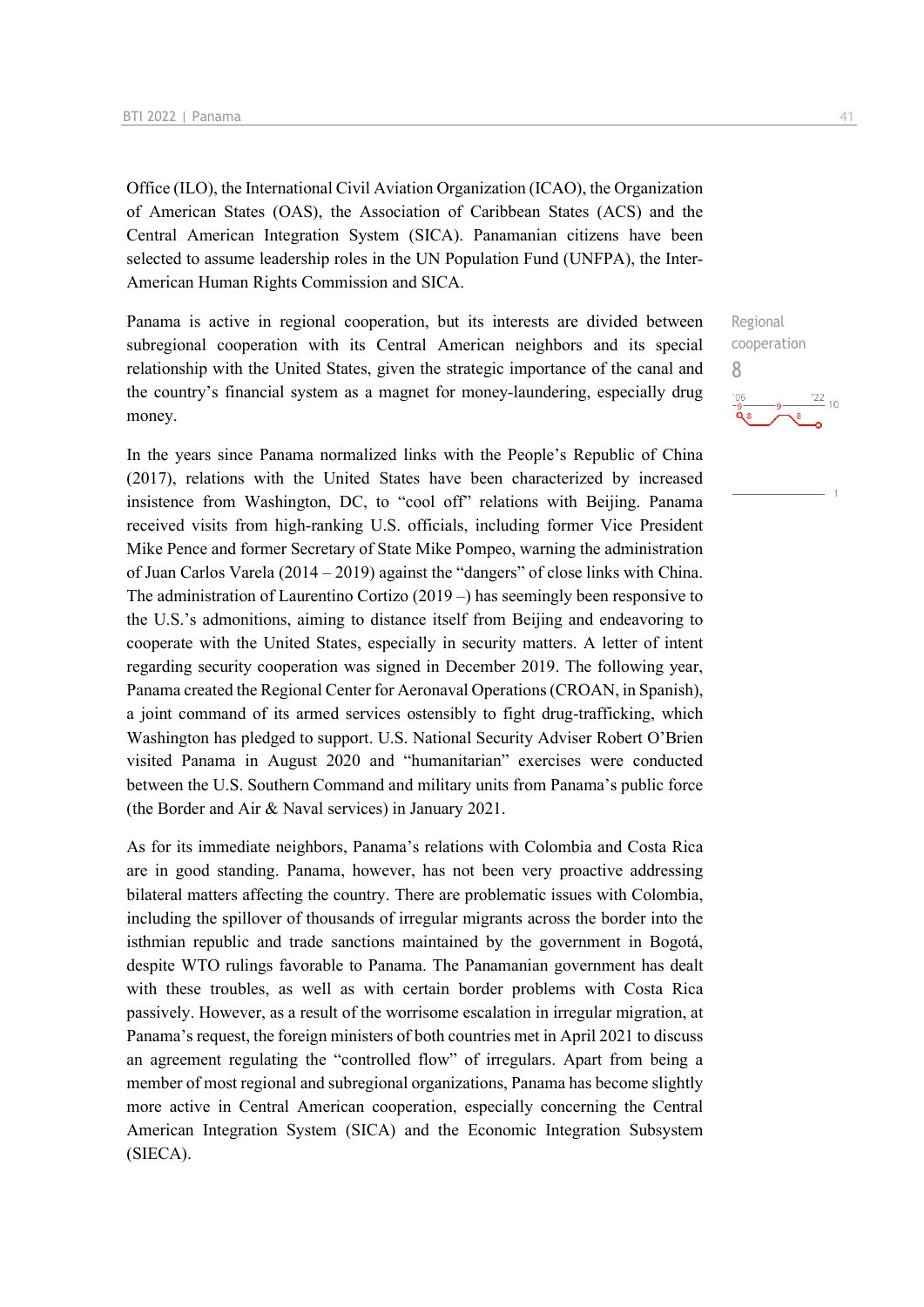As part of the Lima Group, Panama adopted early concrete measures against Venezuelan government officials for being "high risk in terms of money-laundering, financing of terrorism and financing of the proliferation of weapons of mass destruction," according to the National Commission against Money-Laundering, Financing of Terrorism and Financing of the Proliferation of Weapons of Mass Destruction.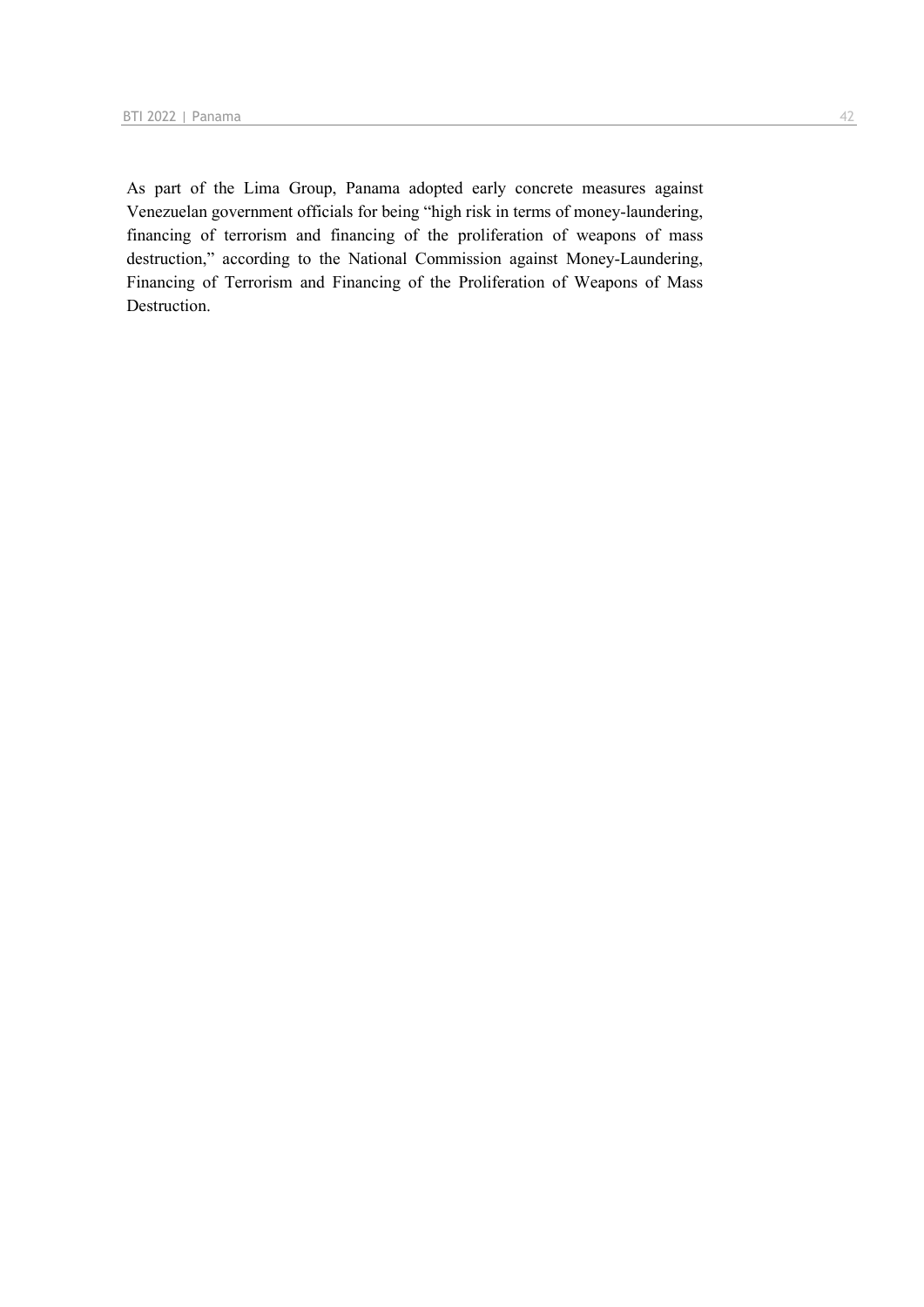## Strategic Outlook

The coronavirus pandemic has brought to the fore several inadequacies that affect the quality of life in Panama. A deficient health service, a defective educational system, an incompetent judiciary, an ineffective and arbitrary security apparatus, a deteriorated natural environment, an inefficient business framework and, above all, a corrupt, unrepresentative and incompetent political system join forces to undermine possibilities for sustainable development. All these issues require urgent addressing.

An overhaul of the political system seems a logical starting point, as its formal and informal rules provide the framework for the lack of adequate political solutions to the country's most important problems. As for formal institutions, it seems appropriate to replace the structures inherited from the military regime, including the 1972 constitution, the 1978 party system and the 1983 electoral system, with more representative, transparent, efficient and, above all, democratic institutions. First, in democratic systems, the legitimacy of the constitution and the system of laws forms the glue that binds society together and that facilitates peaceful, voluntary, law-abiding coexistence among members of the polity, reducing the need for coercion and, thus, amplifying the space for individual and collective action. In this regard, proposals to adopt a new constitution through a democratic, representative constituent assembly  $-$  a task long overdue since the transition to democracy from 1989 to 1994 – should be heeded. The fact that the existing constitution was adopted by a military dictatorship undermines its legitimacy among important segments of society, which do not identify with the military past and consider the country's fundamental law a dictatorial imposition.

Second, undemocratic practices such as clientelism, corruption and flawed leadership have their roots, at least in part, in the model of political representation imposed by the military dictatorship. For example, the introduction of simple majority votes in small, single-member constituencies has favored close connections between voters and representatives, thereby promoting personalism, clientelism and corruption. These and other electoral design features contained in the constitution and the Electoral Code directly impact the quality of political representation in Panama, undermining such basic democratic functions as oversight, deliberation and leader recruitment. Horizontal accountability, an essential feature of a democratic regime, is practically nonexistent in a country whose deliberative organs (the National Assembly and the municipal councils) are constituted on the basis of clientelism, vote-buying and corruption. While the established electoral rules are not directly responsible for individual criminal behavior, increased district magnitude is likely to help promote electoral transparency, as well as the selection of better-qualified candidates who have reputations well-known throughout the country, not just in their localities.

However, regardless of any agreement regarding constitutional and/or code reforms, the informal rules of the game themselves should be addressed directly by using existing transparency mechanisms seriously, effectively and consistently. This, however, will require a determined will to do so in a genuine national and political consensus as part of a long-term effort, rather than sporadically, as has been the case so far.